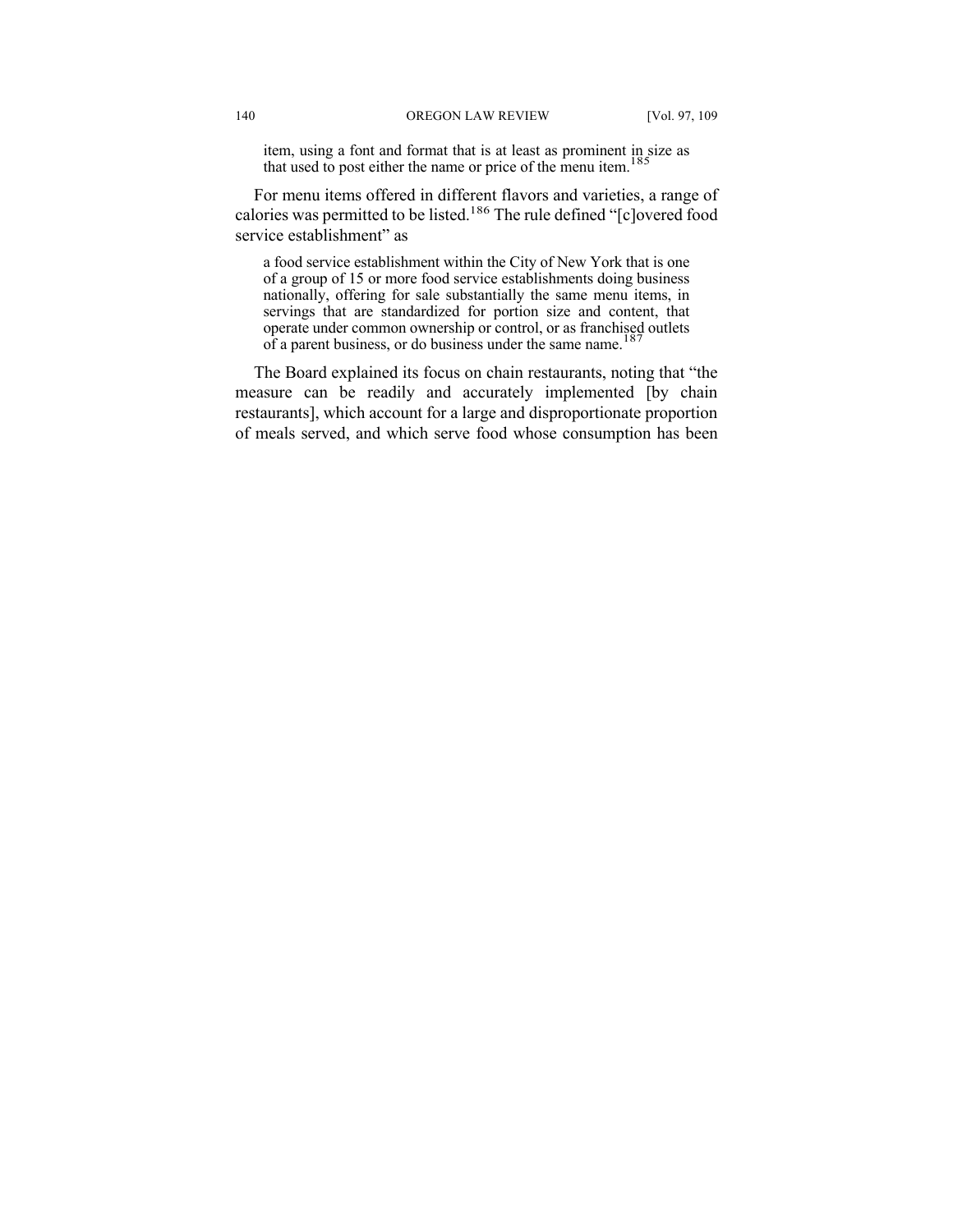question mandates a simple factual disclosure of caloric information and is reasonably related to NYC's goals of combating obesity."<sup>194</sup>

## *2. Others*

The NYC menu labeling law—and the favorable decision from the Court of Appeals—helped pave the way for other jurisdictions to consider and enact menu labeling requirements.<sup>195</sup> Although a full examination of these laws is beyond the scope of this Article, there are several features that are worth noting.

First, the scope and requirements of these laws varied. For example, within the state of California, there were different menu labeling requirements for San Francisco City and County, San Mateo County, and Santa Clara County. San Francisco's requirements applied to any chain restaurant within the city and county

offer[ing] for sale substantially the same Menu Items, in servings that are standardized for portion size and content, and is one of a group of 20 or more Restaurants in California that either: (1) operate under common ownership or control; or (2) operate as franchised outlets of a parent company, or  $(3)$  do business under the same name.<sup>196</sup>

San Mateo's requirement, however, would have applied to chain food service establishments in the unincorporated county with fifteen or

<sup>194</sup> *Id.* at 117–18.

<sup>195</sup> *See* Brief for City and County of San Francisco et al. as Amici Curiae Supporting Respondents, at 2, N.Y. State Rest. Ass'n v. N.Y.C. Bd. of Health, 556 F.3d 114 (2d Cir. 2009) (No. 08-1892-cv.), 2008 WL 6513109 (stating that an adverse ruling in the New York menu labeling case "could undermine existing and pending legislation in state and local legislatures across the country"); Bernell, *supra* note 170, at 839–40 (stating that "New York City [menu labeling] law prompted numerous other cities, counties, and states to pass similar laws . . . and eventually led the restaurant industry to drop resistance to the idea and instead seek a unified, national standard for menu labeling"); Ashley Arthur, *Combating Obesity: Our Country's Need for a National Standard to Replace the Growing Patchwork of Local Menu Labeling Laws*, 7 IND. HEALTH L. REV. 305, 314 (2010) (noting that at the time "twenty-six states, Washington D.C., Puerto Rico and numerous cities and counties around the country ha[d] proposed menu labeling legislation"); *see also* Food Labeling; Nutrition Labeling of Standard Menu Items in Restaurants and Similar Retail Food Establishments, 76 Fed. Reg. 19,192, 19,229 (proposed Apr. 6, 2011) (codified at 21 C.F.R. pts. 11, 101) (noting preexisting state and local menu labeling laws); Anthony J. Marks, *Menu Label Laws: A Survey*, 29 FRANCHISE L.J. 90, 93 (2009).

<sup>196</sup> S.F., CAL., HEALTH CODE § 468 (2008); *see also* S.F., Cal. Ordinance amending the San Francisco Health Code 260-80, File No. 081377 (Nov. 25, 2008) (suspending sections 468.3-468.8); *see also* Arthur, *supra* note 195, at 316 (discussing variations among the menu labeling laws of cities and counties within California).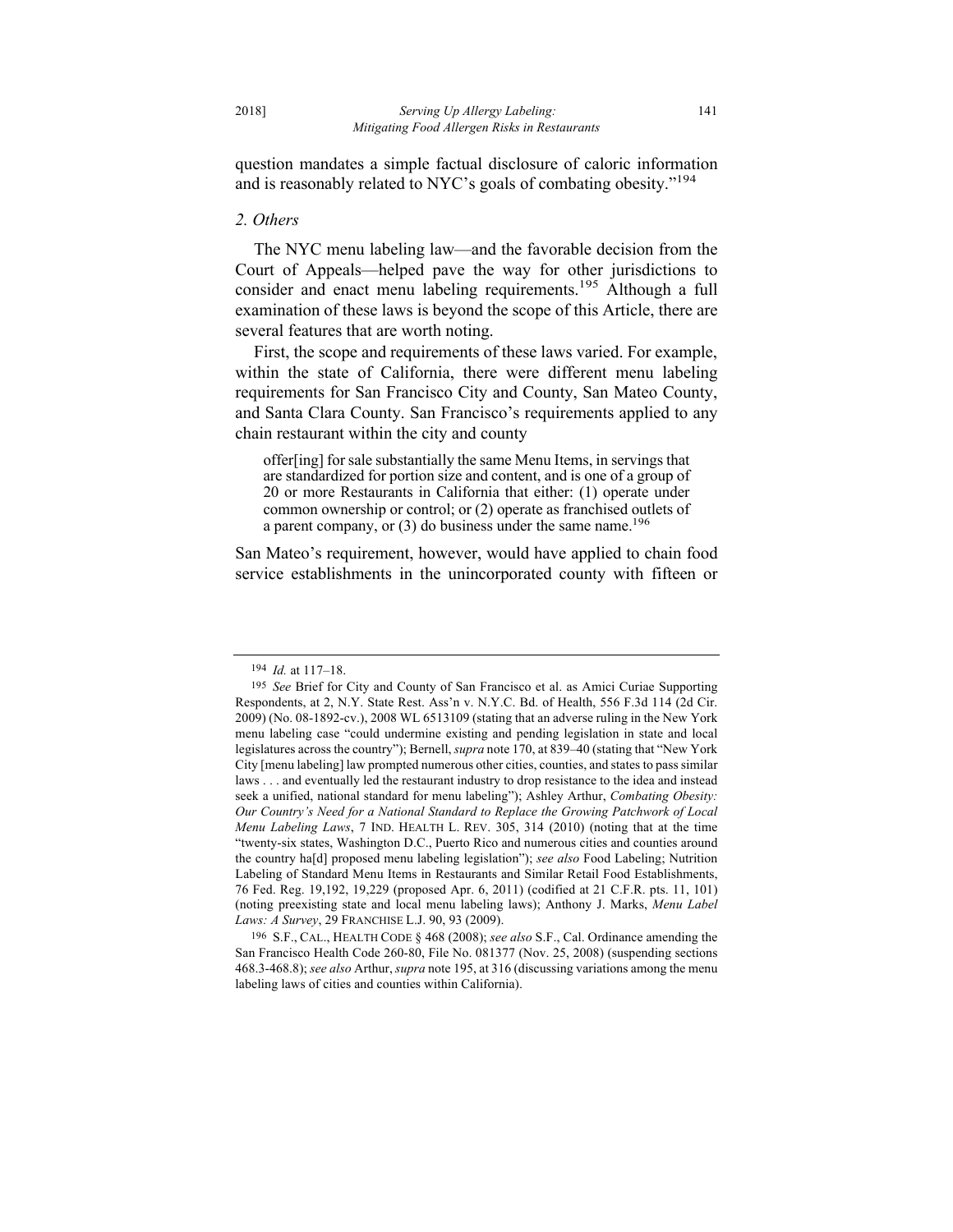more stores in California,197 and Santa Clara County's requirement covered chain restaurants in the unincorporated area of the county with fourteen or more restaurants in California.<sup>198</sup> As a second example, the requirements among counties in different states also varied. Whereas the three California county requirements discussed above used the number of restaurants in the state to determine coverage, the menu labeling regulation in King County, Washington, "required chain restaurants with 15 or more locations nationwide to" provide nutrition information.<sup>199</sup>

Second, these jurisdictions adopted menu labeling requirements in different ways. Whereas NYC Board of Health adopted menu labeling by a resolution amending the NYC Health Code, $200$  other jurisdictions used different mechanisms. For example, in Philadelphia, the city council passed and the mayor signed an ordinance to amend the city's Health Code.<sup>201</sup> In California, state legislators passed and the governor signed a bill to require menu labeling.<sup>202</sup>

Third, in October 2008, California became the first state to pass menu labeling legislation.<sup>203</sup> The California menu labeling law expressly preempted local governments' menu labeling requirements.204 By preempting local menu labeling requirements, California took a significant step toward promoting more uniform menu labeling requirements. The inclusion of a preemption provision in the California bill may have been "key" in "overcoming restaurant industry opposition."205 California was the first state to pass menu labeling

204 S. 1420.

<sup>197</sup> Michelle Durand, *Menu-Labeling Bill Yanked*, DAILY J. (Oct. 21, 2008), https:// www.smdailyjournal.com/news/local/menu-labeling-bill-yanked/article\_94764440-6c68- 54a6-8b32-6654baad1e89.html.

<sup>198</sup> Press Release, Cty. of Santa Clara, County Adopts Menu Labeling Ordinance for Chain Restaurants with 14 or more Locations in California (June 3, 2008), https://www.sccgov.org/sites/opa/nr/Documents/Menu\_Labeling\_Ordinance\_News\_Relea se\_FINAL.pdf; *see also* Press Release, Cty. of Santa Clara, County Repeals Local Menu Labeling Ordinance in Anticipation of State Law Taking Effect Jan. 1, 2009 (Nov. 4, 2008), https://www.sccgov.org/sites/opa/nr/Documents/County-Menu-Labeling-Ord.pdf.

<sup>199</sup> Donna B. Johnson et al., *Menu-Labeling Policy in King County, Washington*, 43 AM. J. PREVENTIVE MED. S130, S131 (2012).

<sup>200</sup> NOTICE OF ADOPTION, *supra* note 184.

<sup>201</sup> Philadelphia, Pa., Ordinance 080167-A (Jan. 1, 2010).

<sup>202</sup> S. 1420, 2008 Leg., Reg. Sess. (Cal. 2008).

<sup>203</sup> Arthur, *supra* note 195, at 316.

<sup>205</sup> KATE ARMSTRONG, PUB. HEALTH LAW CTR., MENU LABELING LEGISLATION: OPTIONS FOR REQUIRING THE DISCLOSURE OF NUTRITIONAL INFORMATION IN RESTAURANTS 9 (2008).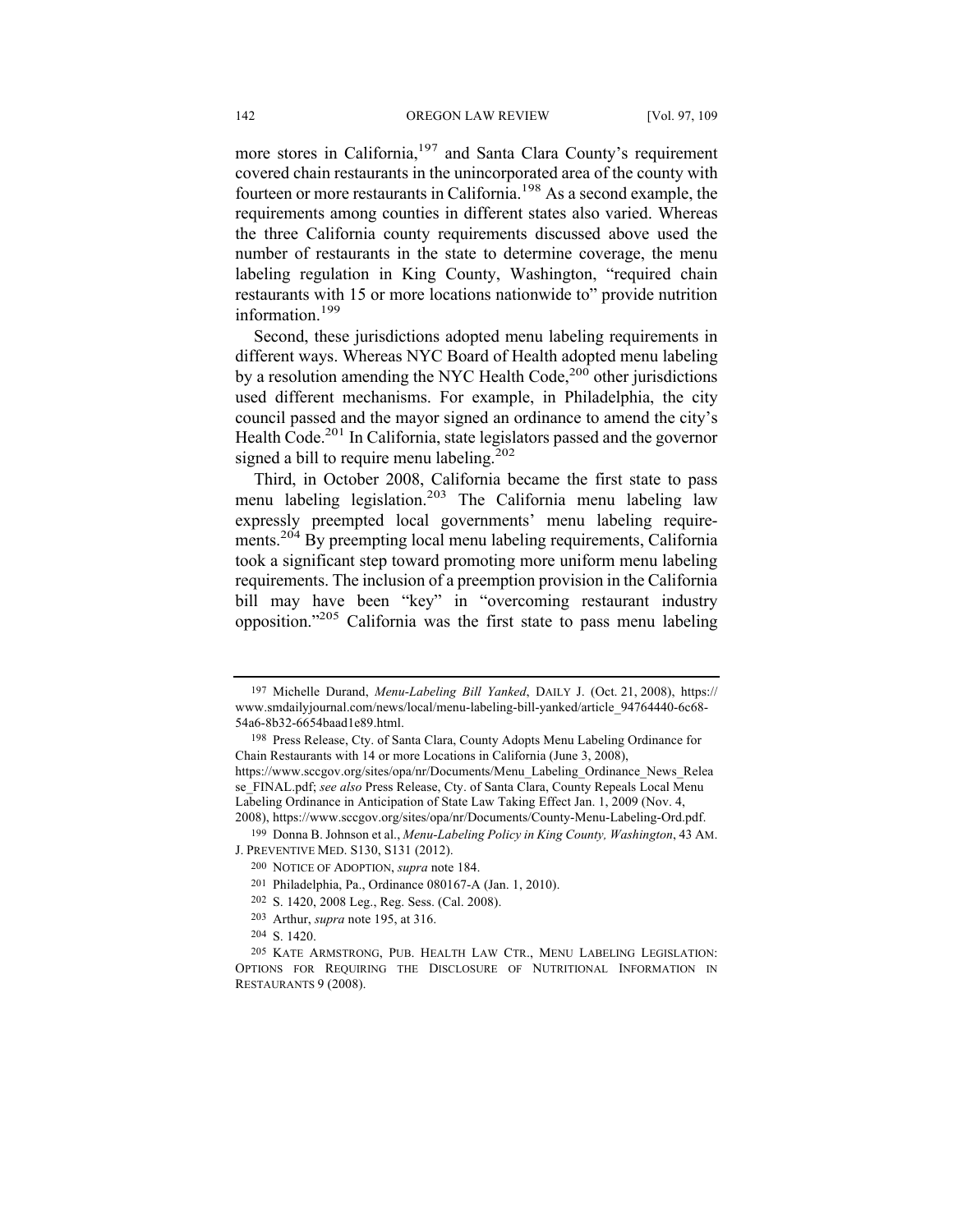legislation,<sup>206</sup> and other states, such as Oregon and New Jersey, followed suit.<sup>207</sup> Like the California law, other state menu labeling laws expressly preempted local governments' menu labeling requirements.<sup>208</sup>

The state laws, however, did nothing to address differing menu labeling requirements such as differing requirements among states or among cities and counties in states that had not enacted menu labeling requirements. For example, "the California menu labeling law . . . require[d] restaurants with 20 or more locations *in the state* to post caloric content, carbohydrates, saturated fat, trans fat, and sodium content."<sup>209</sup> By contrast, the New Jersey menu labeling law required chain restaurants with twenty or more locations *nationally* to provide calorie information for menu items listed on a menu, menu board, or similar signage.<sup>210</sup> Such variations were an impetus for federal menu labeling requirements.

## *B. Federal*

## *1. Legislation*

Less than four years after NYC's Health Department first proposed a menu labeling regulation and a little more than two years after NYC enacted a revised menu labeling rule, a national menu labeling requirement was signed into law by President Barack Obama as part of the Patient Protection and Affordable Care Act in 2010 (the  $ACA$ ).<sup>211</sup> This section discusses the ACA's menu labeling provisions and FDA's implementing regulations.

<sup>206</sup> Arthur, *supra* note 195, at 316.

<sup>207</sup> *See, e.g.*, H.R. 2726, 75th Leg. Assemb., Reg. Sess. (Or. 2009); S. 3905, 213th Leg. (N.J. 2009); ME. STAT. tit. 22, § 2500-A (2012); 150 MASS. CODE REGS. § 590.002 (2009); VT. STAT. ANN. tit. 18, § 4086 (West 2011); *see also* BRETON PERMESLY & SUZANNE TRIGG, AM. BAR ASS'N, MENU LABELING—"CHEESE FRIES FOR 700 CALORIES, PLEASE" (2016).

<sup>208</sup> *See, e.g.*, OR. REV. STAT. § 616.585 (2017) (providing that "[a] local government may not adopt or enforce a local requirement for the determination or disclosure of nutritional information by a restaurant"); N.J. STAT. ANN. § 26:3E-17(k) (West 2012) (providing that the menu labeling law "shall occupy the entire field of regulation regarding the disclosure of caloric information by a retail food establishment").

<sup>209</sup> AMALIA K. CORBY-EDWARDS, CONG. RESEARCH SERV., NUTRITION LABELING OF RESTAURANT MENUS 3 (2012).

<sup>210</sup> *Id.*; *see also* N.J. STAT. ANN. § 26:3E-17.

<sup>211</sup> Patient Protection and Affordable Care Act (ACA), Pub. L. No. 111-148, § 4205, 124 Stat. 119 (2010) (codified as amended at Federal Food, Drug, and Cosmetic Act (FDCA) §§ 403(q)(5)(H), 403A(a)(4), 21 U.S.C. §§ 343, 343-1 (2012)).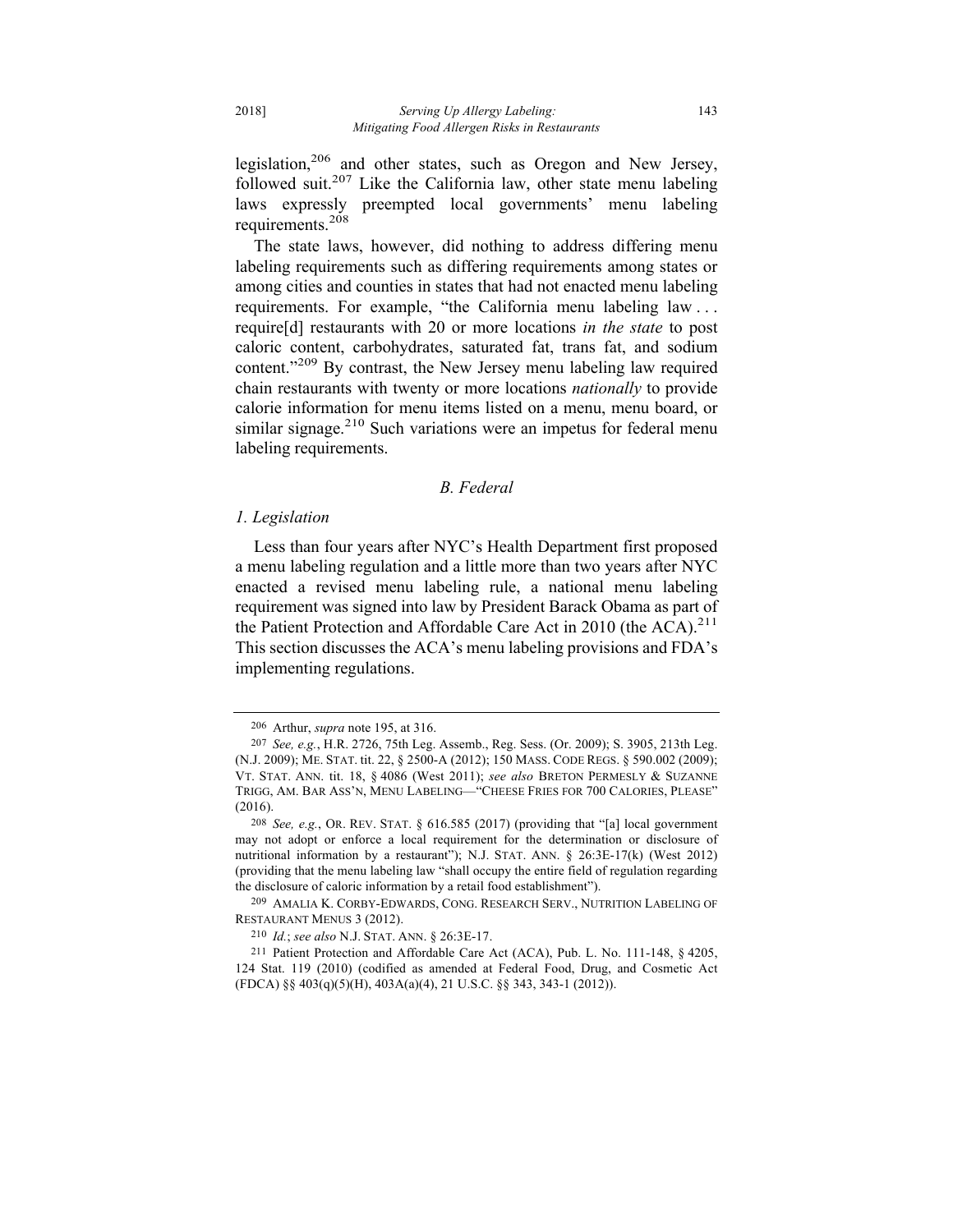Although Section 4205 of the ACA is the first federal menu labeling law, efforts to enact a federal menu labeling law began at least a decade earlier. In 2003, Representative Rosa DeLauro introduced legislation to create the Menu Education and Labeling Act (MEAL Act).<sup>212</sup> In subsequent years, other legislators introduced additional menu labeling bills, including the Labeling Education and Nutrition Act (LEAN Act).<sup>213</sup> None of the menu labeling bills discussed above that preceded Section 4205 of the ACA, however, were enacted.

Nevertheless, there are some important similarities between these early bills, which focused on the provision of calorie information on menus and menu boards by chain restaurants, and NYC's menu labeling rules and Section 4205 of the  $ACA<sup>214</sup>$  Similarly, the MEAL Act would have required restaurants that were part of a chain with twenty or more locations doing business under the same name to disclose calorie information and certain additional nutrition information on menus, menu boards, and other signs.<sup>215</sup> Dissimilarly, however, the MEAL Act—unlike Section 4205—would have established a federal floor for menu labeling, as it would not have preempted state and local requirements that covered establishments provide additional nutrition information.<sup>216</sup>

The LEAN Act was similar to the MEAL Act in that it would have required chain food service establishments operating twenty or more establishments under the same name to disclose calorie information.<sup>217</sup> And, like section 4205 of the ACA, the LEAN Act would have preempted nonidentical state and local menu labeling requirements for

<sup>212</sup> *See* Menu Education & Labeling Act (MEAL Act), H.R. 3444, 108th Cong. (2003); *see also* MEAL Act, S. 2108, 108th Cong. (2004).

<sup>213</sup> *See, e.g.*, Labeling Education and Nutrition Act of 2008 (LEAN Act), H.R. 7187, 110th Cong. (2008); LEAN Act, S. 3575, 110th Cong. (2008); Howard M. Metzenbaum Menu Education and Labeling Act, S. 1048, 111th Cong. (2009).

<sup>214</sup> *Compare* N.Y.C., N.Y., HEALTH CODE § 81.50 (2006), N.Y.C., N.Y., HEALTH CODE (2008), *and* FDCA §§ 403(q)(5)(H), 403A(a)(4), 21 U.S.C. §§ 343(q)(5)(H), 343-1(a)(4), *with* H.R. 3444.

<sup>215</sup> H.R. 3444.

<sup>216</sup> *See* Food Labeling; Nutrition Labeling of Standard Menu Items in Restaurants and Similar Retail Food Establishments, 79 Fed. Reg. 71,156, 71,249 (Dec. 1, 2014) (codified at 21 C.F.R. pts. 11, 101) (stating that FDA "interpret[s] the provisions of section 4205 of the ACA related to preemption to mean that States and local governments may not impose nutrition labeling requirements for food sold in a covered establishment . . . unless the . . . requirements are identical to the Federal requirements"). *Compare* N.Y.C., N.Y., HEALTH CODE § 81.50 (2006), N.Y.C., N.Y., HEALTH CODE (2008), *and* FDCA §§ 403(q)(5)(H), 403A(a)(4), 21 U.S.C. §§ 343(q)(5)(H), 343-1(a)(4), *with* H.R. 3444.

<sup>217</sup> *Compare* H.R. 3444, *with* S. 3575.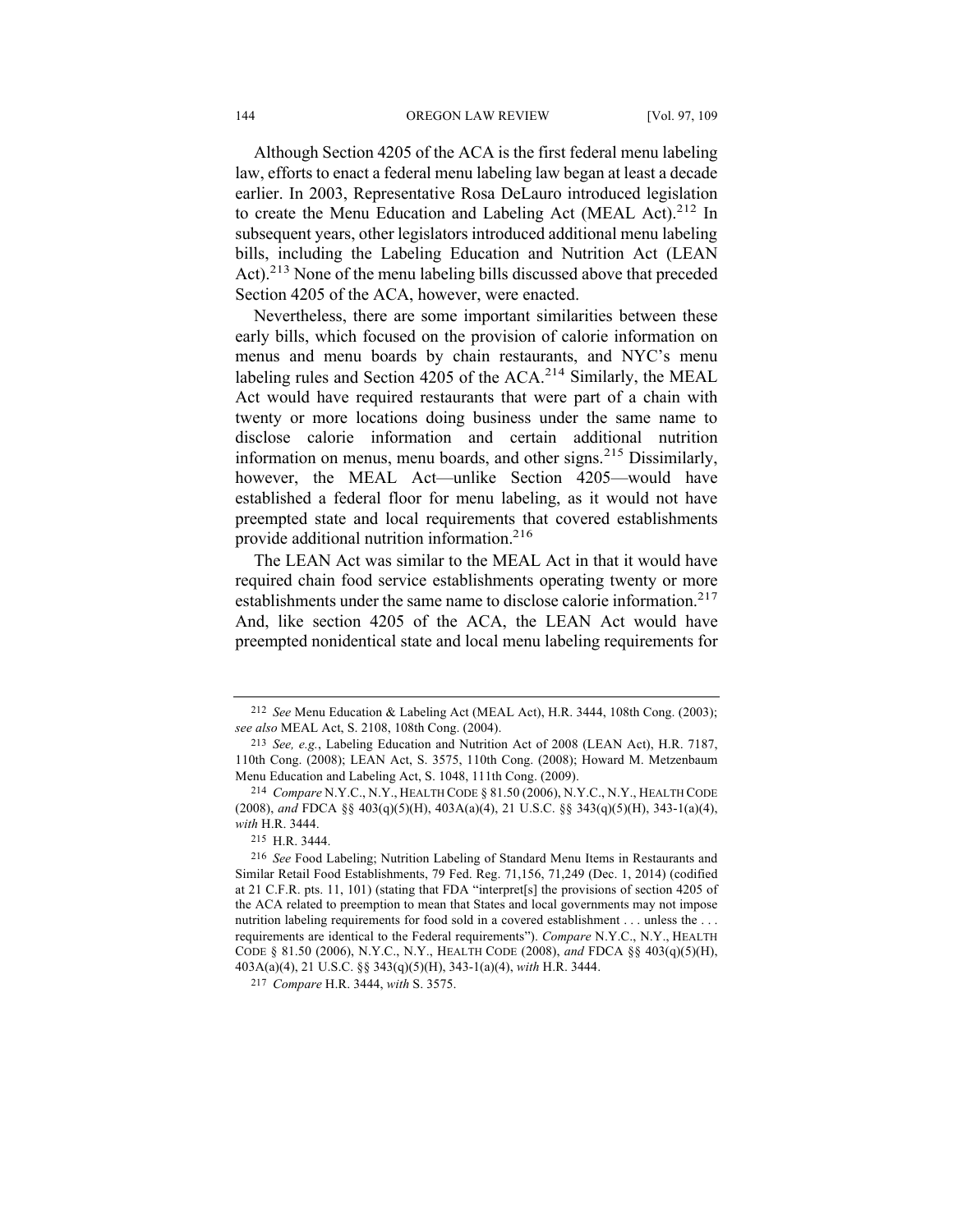covered establishments.<sup>218</sup> The NRA and other trade associations supported the LEAN Act. $2^{19}$  Less than a month after bills to create the LEAN Act were introduced, the Coalition for Responsible Nutrition Information (CRNI), which includes the NRA, issued a press release announcing support for "[a] *uniform* national nutrition standard" that is "*efficient* and effective."220

The NRA supported Section 4205 of the ACA. The NRA described Section 4205 as "a win for both consumers and restaurateurs," noting that the law would replace the "confusing" patchwork of "regulations and laws a growing number of cities, counties and states have passed," which posed burdens for restaurateurs.<sup>221</sup>

Section 4205 amended the FDCA to require nutrition labeling of standard menu items at chain restaurants.<sup>222</sup> Specifically, a "restaurant or similar retail food establishment that is part of a chain with 20 or more locations doing business under the same name . . . and offering for sale substantially the same menu items" must disclose calorie information for standard menu items as well as daily caloric intake information on menus and menu boards.<sup>223</sup> Section  $4205$  also requires that specific, identified nutritional information be available to the consumer in a written form upon request.<sup>224</sup> The required disclosures must be done "in a clear and conspicuous manner."<sup>225</sup> Section 4205 excludes certain foods from its requirements, including items not

<sup>218</sup> *Compare* FDCA §§ 403(q)(5)(H), 403A(a)(4), 21 U.S.C. §§ 343(q)(5)(H), 343- 1(a)(4), *with* S. 3575; *see also* Food Labeling, 79 Fed. Reg. at 71,248.

<sup>219</sup> *See* Jodi Schuette Green, *Cheeseburger in Paradise? An Analysis of How* New York State Restaurant Association v. New York City Board of Health *May Reform Our Fast Food Nation*, 59 DEPAUL L. REV. 733, 744 (2010).

<sup>220</sup> News Release, Nat'l Rest. Ass'n, New Coalition Advocates National Nutrition Standard for Chain Restaurants, (Oct. 22, 2008), https://www.restaurant.org/Pressroom/ Press-Releases/New-Coalition-Advocates-National-Nutrition-Standar [https://web.archive. org/web/20090125221110/http://restaurant.org:80/pressroom/pressrelease.cfm?ID=1702] (emphasis added); *see also* Green, *supra* note 219, at 744.

<sup>221</sup> *Issue: Nutrition Disclosure, Overview: The National Restaurant Association Believes a New Federal Nutrition-Disclosure Standard for Restaurants is a Win for Both Restaurant Operators and Guests*, NRA, PUBLIC POLICY ISSUE BRIEFS, https://web.archive.org/web/20100405191521/http://www.restaurant.org/advocacy/issues/i ssue/?Issue=menulabel (accessing Internet Archive from Apr. 5, 2010). There has been, however, continuing opposition to Section 4205 and FDA's menu labeling regulations. *See, e.g.*, *infra* note 258.

<sup>222</sup> FDCA § 403(q)(5)(H), 21 U.S.C. § 343(q)(5)(H).

 $223 \text{ § } 343(q)(5)(H)(i)$ -(ii). The Act also establishes requirements for self-service food and beverages and vending machines. § 343(q)(5)(H)(iii), (viii).

<sup>224</sup> § 343(q)(5)(H)(ii)(III).

<sup>225 § 343(</sup>q)(5)(H)(ii)(I)–(IV).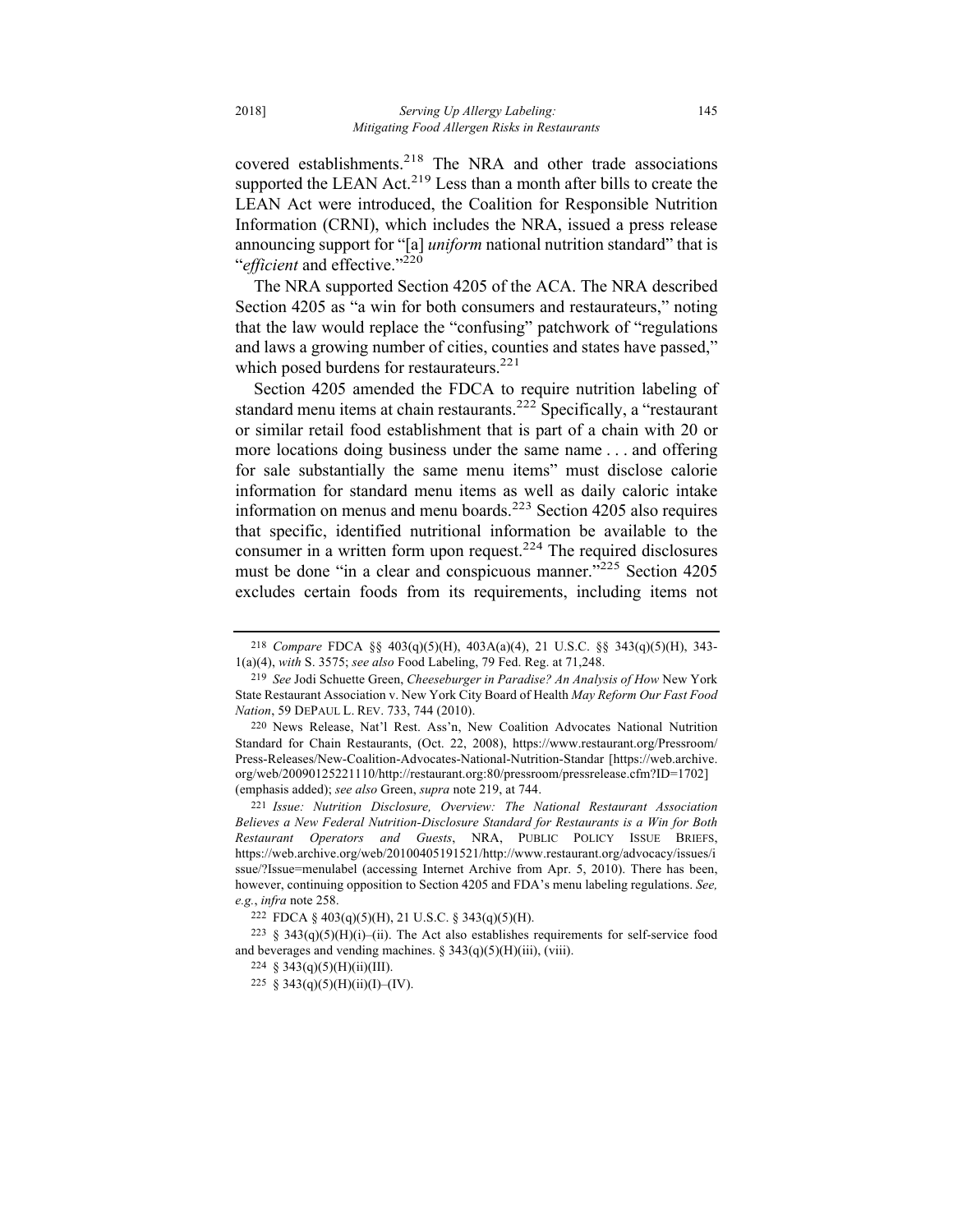identified on a menu or menu board, daily specials, custom orders, and certain temporary and test foods.226 If the required menu labeling is not provided, the food is "deemed to be misbranded."227 A restaurant that is not required to have menu labeling can voluntarily opt into the menu labeling requirements.<sup>228</sup> And, as noted earlier, the menu labeling law expressly preempts certain state and local laws.<sup>229</sup>

## *2. Regulations*

Section 4205 directed the Secretary of Health and Human Services to promulgate proposed regulations to carry out its provisions.<sup>230</sup> Accordingly in 2011, following a request for comments on the implementation of the ACA's menu labeling provisions,  $231$  FDA proposed regulations.232 A significant portion of FDA's proposal focused on defining terms needed "[t]o establish the scope of establishments, labeling, and food covered by section 4205."<sup>233</sup> The proposal also discussed whether a "similar retail establishment" should include "grocery and convenience stores, as well as entities such as movie theaters, bowling alleys, bookstore cafes, and all establishments that sell restaurant-like food to consumers."<sup>234</sup> It also considered the definition of restaurant-type food and whether it should include "graband-go items."<sup>235</sup> The proposal further discussed how "the primary writing" in Section 4205's definition of "menu or menu boards" should

<sup>226 § 343(</sup>q)(5)(H)(vii)(I)(aa)–(cc).

<sup>227</sup> *See* § 343; *see also* Food Labeling; Nutrition Labeling of Standard Menu Items in Restaurants and Similar Food Establishments, 76 Fed. Reg. 19,192, 19,193 (proposed Apr. 6, 2011) (codified at 21 C.F.R. pts. 11, 101).

<sup>228</sup>  $§$  343(q)(5)(H).

<sup>229</sup> FDCA § 403A(a)(4), 21 U.S.C. § 343-1(a)(4).

<sup>230 § 343(</sup>q)(5)(H)(x).

<sup>231</sup> Disclosure of Nutrient Content Information for Standard Menu Items Offered for Sale at Chain Restaurants or Similar Retail Food Establishments and for Articles of Food Sold from Vending Machines, 75 Fed. Reg. 39,026 (July 7, 2010); Notice of Meeting, 75 Fed. Reg. 43,182 (July 23, 2010).

<sup>232</sup> Food Labeling, 76 Fed. Reg. at 19,192. FDA published guidance on the preemptive effect of the federal menu labeling law on state and local laws and a draft guidance on the implementation of the menu labeling law, the latter of which was withdrawn. *See* Guidance for Industry: Questions and Answers Regarding the Effect of Section 4205 of the Patient Protection and Affordable Care Act of 2010 on State and Local Menu and Vending Machine Labeling Laws; Availability, 75 Fed. Reg. 52,426, 52,427 (Aug. 25, 2010); Draft Guidance for Industry: Questions and Answers Regarding Implementation of the Menu Labeling Provisions of Section 4205 of the Patient Protection and Affordable Care Act of 2010; Withdrawal of Draft Guidance, 76 Fed. Reg. 4360-01 (Jan. 25, 2011).

<sup>233</sup> Food Labeling, 76 Fed. Reg. at 19,195, 19,232.

<sup>234</sup> *See* CORBY-EDWARDS, *supra* note 209, at 9.

<sup>235</sup> *See id.* at 12.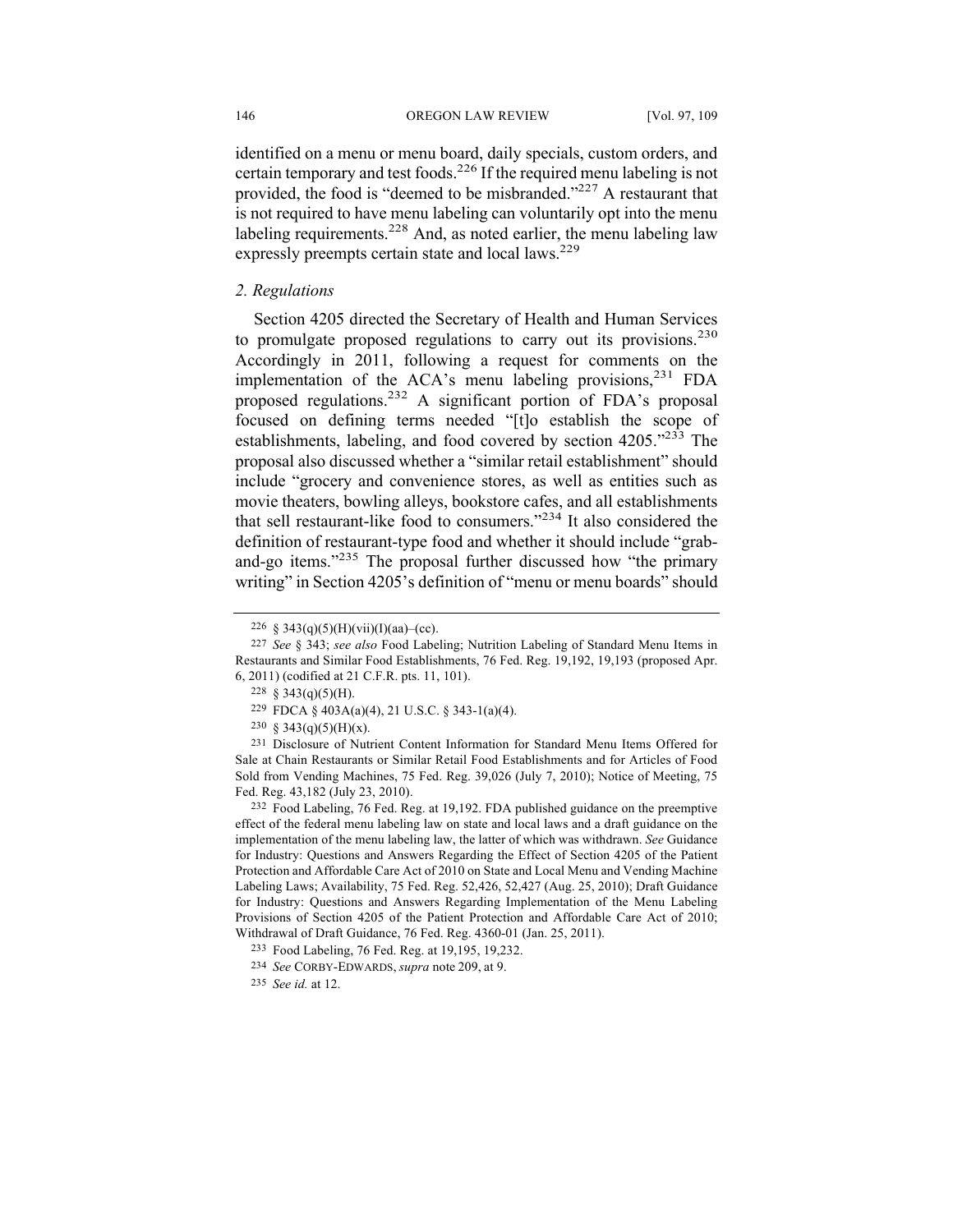be interpreted and whether it should be viewed from a customer's perspective.236

Congress did not define "restaurant or similar retail establishment,"<sup>237</sup> despite the importance of this term in setting forth the scope of the covered establishments. FDA noted in the preamble to its final rule that the legislative history of Section 4205 is "very sparse" and that, on the few occasions Section 4205 was discussed, "few specifics were raised, including specifics about the scope of the law."<sup>238</sup> In light of Congress's silence and the "ambiguity in the statute" as to the breadth of the set of establishments covered," FDA defined a "restaurant or similar retail establishment" as "a retail establishment that offers for sale restaurant-type food, except if it is a school."<sup>239</sup> This definition includes "bakeries, cafeterias, coffee shops, convenience stores, delicatessens, food service facilities located within entertainment venues . . . , food service vendors . . . , food take-out and/or delivery establishments . . . , grocery stores, retail confectionary stores, superstores, quick service restaurants, and table service restaurants . . . if they sell restaurant-type food."<sup>240</sup> In explaining the inclusion of grocery stores that meet the other requirements of Section 4205, FDA favorably referenced comments that noted that grocery stores "sell a great deal of food for immediate consumption" and are "increasingly offering for sale restaurant-type food."<sup>241</sup>

FDA defined "restaurant-type food," a term that does not appear in the statute, $242$  as "food that is usually eaten on the premises, while walking away, or soon after arriving at another location."<sup>243</sup> This food may be traditional restaurant food or bulk food used to prepare restaurant food.<sup>244</sup> It may also be the aforementioned foods

<sup>236</sup> *Id.* at 13.

<sup>237</sup> *See* Food, Drug, and Cosmetic Act (FDCA) §§ 403(q)(5)(H), 403A(a)(4), 21 U.S.C. §§ 343(q)(5)(H), 343-1(a)(4) (2012); Food Labeling; Nutrition Labeling of Standard Menu Items in Restaurants and Similar Retail Food Establishments, 79 Fed. Reg. 71,156, 71,165 (Dec. 1, 2014) (codified at 21 C.F.R. pts. 11, 101).

<sup>238</sup> Food Labeling, 79 Fed. Reg. at 71,166.

<sup>239</sup> *See* FDCA §§ 403(q)(5)(H), 403A(a)(4), 21 U.S.C. §§ 343(q)(5)(H), 343-1(a)(4); Food Labeling, 79 Fed. Reg. at 71,165, 71,164, 71,168, 71,254 (defining "restaurant or similar retail food establishment").

<sup>240</sup> *Id.* at 71,164.

<sup>241</sup> *Id.* at 71,166–68.

<sup>242</sup> *See* FDCA §§ 403(q)(5)(H), 403A(a)(4), 21 U.S.C. §§ 343(q)(5)(H), 343-1(a)(4).

<sup>243</sup> Food Labeling, 79 Fed. Reg. at 71,254 (codified at 21 C.F.R. § 101.11(a)).

<sup>244</sup> *Id.* (providing that restaurant-type food may be "[s]erved in restaurants or other establishments in which food is served for immediate human consumption or which is sold for use in such establishments").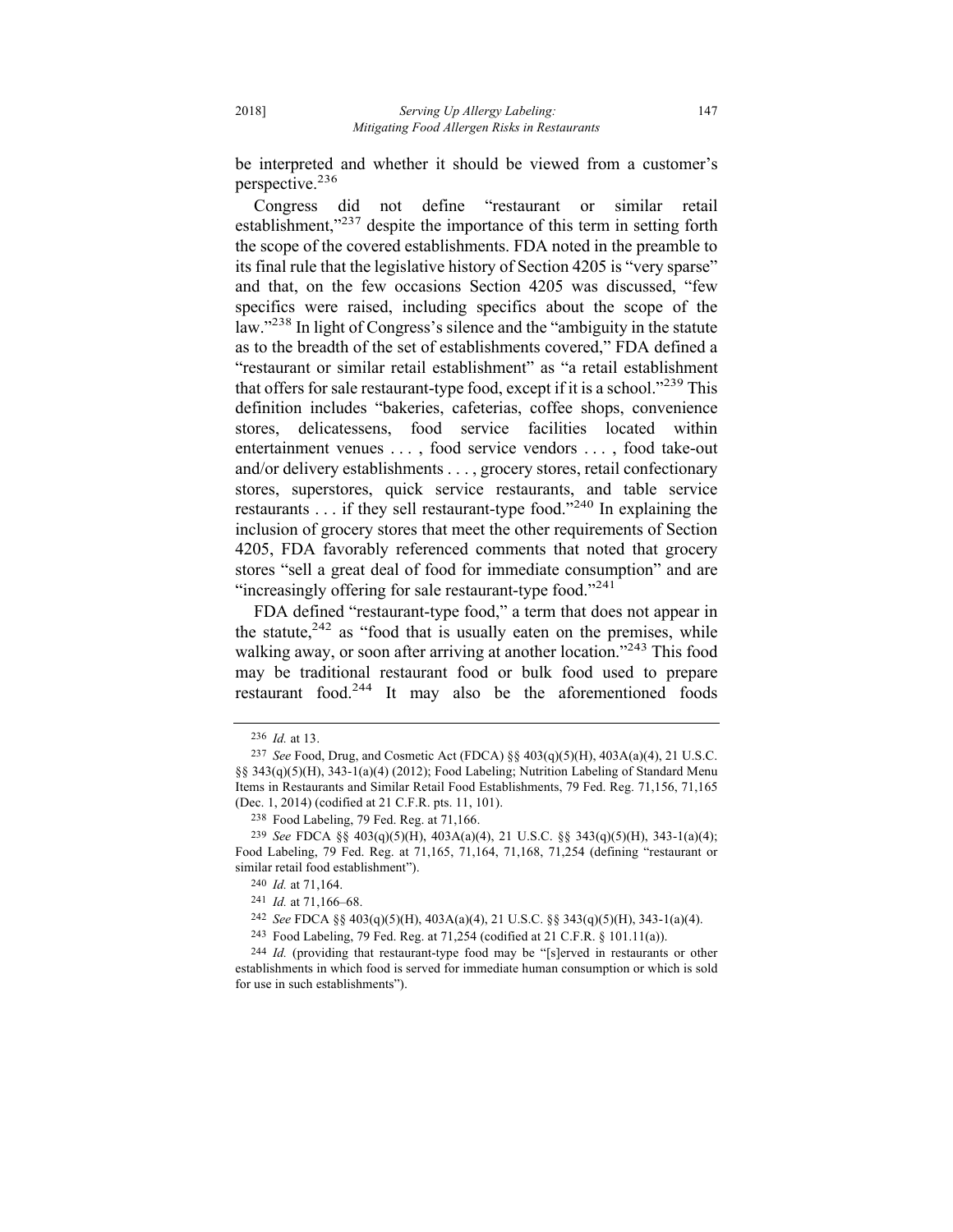"[p]rocessed and prepared primarily in a retail establishment, ready for human consumption, . . . and offered for sale to consumers but not for immediate human consumption in such establishment and which is not offered for sale outside such establishment."<sup>245</sup> Hence, FDA stated that the final definition of restaurant-type food "focuses on those establishments that offer for sale food that is most like food served in restaurants."246

Congress defined "menu" and "menu board" as "the primary writing of the restaurant or other similar retail establishment from which a consumer makes an order selection"; however, it did not define the primary writing.247 FDA defined "menu or menu board" broadly in light of "the importance for all consumers to have access to nutrition information when making order selections."248 It interpreted "'primary writing'... from a consumer's vantage point" and concluded that this term "can include more than one form of written material."<sup>249</sup> In addition, it stated that "menu" and "menu board" include "any writing of the covered establishment that is the primary writing from which a consumer makes an order selection."250

## *3. Compliance Date*

After FDA finalized the menu labeling rule, FDA and Congress delayed the original January 1, 2015, compliance date.<sup>251</sup> Eventually

245 *Id.* The final rules also define other terms, including "doing business under the same name" and "offering for sale substantially the same menu items." *Id.*

248 Food Labeling, 79 Fed. Reg. at 71,177; *see also id.* at 71,209–10 (responding to comments expressing concerns about space constraints on menus and menu boards).

<sup>246</sup> *Id.* at 71,166.

<sup>247</sup> *See* FDCA § 403(q)(5)(H)(xi), 21 U.S.C. § 343(q)(5)(H)(xi).

<sup>249</sup> *Id.* at 71,176–77 (citing Food Labeling; Nutrition Labeling of Standard Menu Items in Restaurants and Similar Food Establishments, 76 Fed. Reg. 19,192, 19,202 (proposed Apr. 6, 2011) (codified at 21 C.F.R. pts. 11, 101)).

<sup>250</sup> *Id.* at 71,177.

<sup>251</sup> *See id.* at 71,241; Consolidated Appropriations Act of 2016, Pub. L. No. 114-113, § 747, 129 Stat. 2242, 2282 (2015) ("None of the funds made available [by that] Act may be used to implement, administer, or enforce the final rule  $\dots$  until the later of  $-(1)$ December 1, 2016; or (2) the date that is one year after the date on which the Secretary of Health and Human Services publishes Level 1 guidance with respect to nutrition labeling . . . ."); Food Labeling; Nutrition Labeling of Standard Menu Items in Restaurants and Similar Retail Food Establishments; Extension of Compliance Date, 80 Fed. Reg. 39,675 (July 10, 2015) (extending compliance date to Dec. 1, 2016); A Labeling Guide for Restaurants and Retail Establishments Selling Away-From-Home Foods—Part II (Menu Labeling Requirements in Accordance With the Patient Protection Affordable Care Act of 2010); Guidance for Industry; Availability, 81 Fed. Reg. 27,067 (May 5, 2016) (announcing availability of guidance and that enforcement will begin on May 5, 2017); Food Labeling; Nutrition Labeling of Standard Menu Items in Restaurants and Similar Retail Food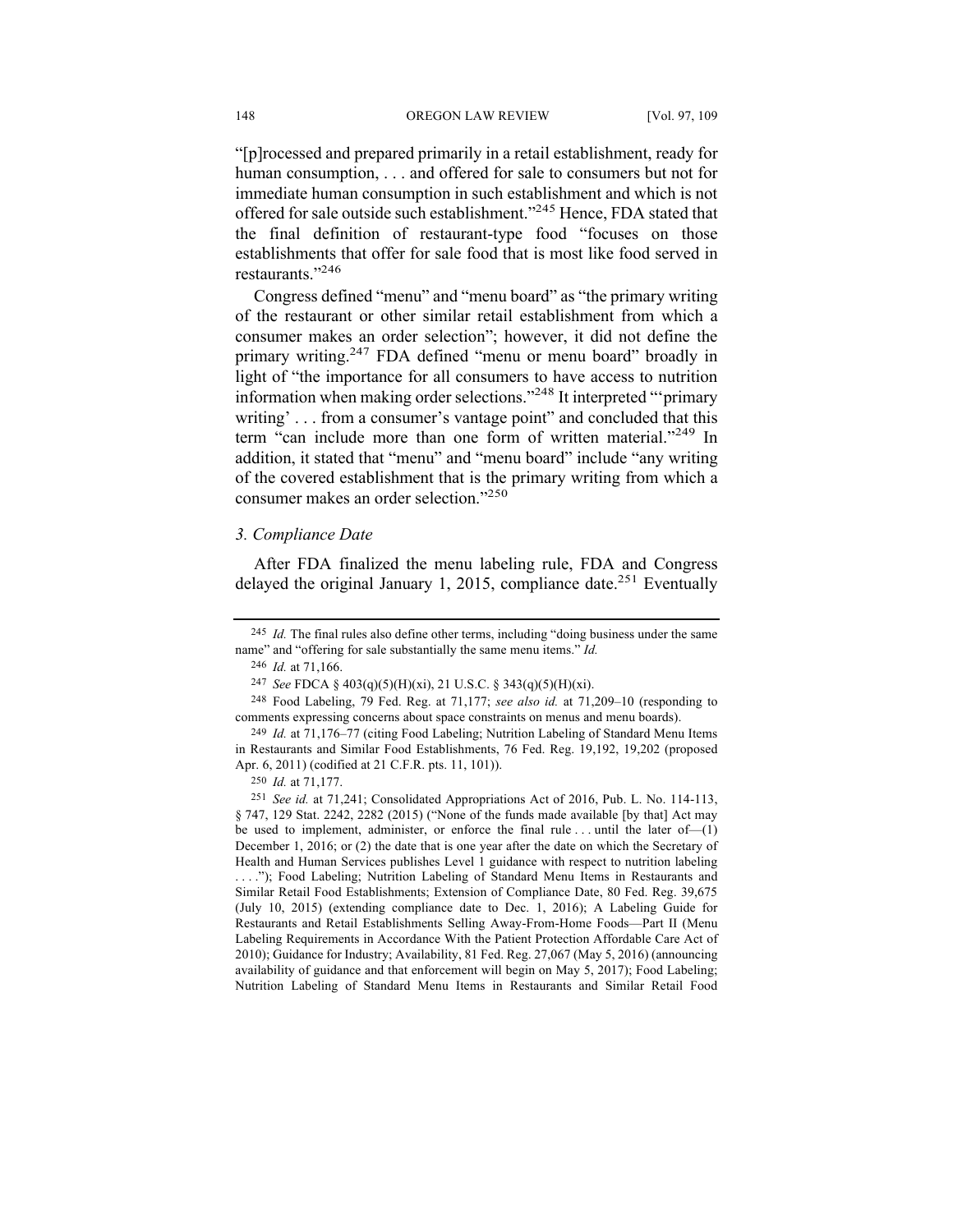FDA set May 7, 2018, as the final compliance date.<sup>252</sup> FDA extended the compliance date once in response to "concerns that covered establishments [would] not have adequate time to fully implement the requirements of the rule by the compliance date." $25\overline{3}$  Congress then further delayed the compliance date by prohibiting FDA from using any of the funds under the Consolidated Appropriations Act of 2016 to implement, administer, or enforce FDA's final rule until one year after it published guidance on the rule.<sup>254</sup>

Following the change of administrations in January 2017, FDA further extended the compliance date for the rule to May 7,  $2018^{255}$ Although the interim final rule announcing the extension raised questions about the future of the final rule,  $256$  in November 2017 FDA released draft guidance responding to comments on the implementation of the menu labeling regulation that indicated that FDA planned to finalize the guidance "to provide clarity to the industry on [the] remaining questions ahead of the [May 7, 2018, compliance date]."<sup>257</sup> FDA Commissioner Scott Gottlieb stated that the draft guidance was intended "to make sure implementation of the new menu labeling requirements goes forward on [FDA's] stated timeframe and succeeds for the long-term."<sup>258</sup>

253 Extension of Compliance Date, 80 Fed. Reg. at 39,676.

254 Extension of Compliance Date, 81 Fed. Reg. at 96,365; Consolidated Appropriations Act of 2016 § 747.

Establishments; Extension of Compliance Date, 81 Fed. Reg. 96,364 (Dec. 30, 2016) (formally extending the compliance date to May 5, 2017).

<sup>252</sup> Food Labeling; Nutrition Labeling of Standard Menu Items in Restaurants and Similar Retail Food Establishments; Extension of Compliance Date; Request for Comments, 82 Fed. Reg. 20,825 (May 4, 2017).

<sup>255</sup> Food Labeling; Nutrition Labeling of Standard Menu Items in Restaurants and Similar Retail Food Establishments; Extension of Compliance Date; Request for Comments, 82 Fed. Reg. at 20,825.

<sup>256</sup> *Id.* at 20,827 (stating that FDA was "reconsider[ing] the rule consistent with" several Executive Orders aimed at "reducing burdens, reducing costs, maintaining flexibility, and improving effectiveness").

<sup>257</sup> FDA, MENU LABELING: SUPPLEMENTAL GUIDANCE FOR INDUSTRY: DRAFT GUIDANCE 4 (Nov. 2017); *see also* FDA, MENU LABELING: SUPPLEMENTAL GUIDANCE FOR INDUSTRY (May 2018).

<sup>258</sup> Statement from Scott Gottlieb, Comm'r, FDA, Statement from FDA Commissioner Scott Gottlieb, M.D., on a Practical Approach to Ensuring Timely Implementation of FDA's Menu Labeling Rule (Nov. 7, 2017), https://www.fda.gov/newsevents/newsroom/ pressannouncements/ucm584147.htm. Efforts to repeal certain portions of the ACA have not generally included Section 4205, but since 2012, bills to create a "Common Sense Nutrition Disclosure Act" have been introduced in the United States House of Representatives and Senate. *See, e.g.*, Common Sense Nutrition Disclosure Act of 2012, H.R. 6174, 112th Cong. (2012). If enacted, the Common Sense Nutrition Disclosure Act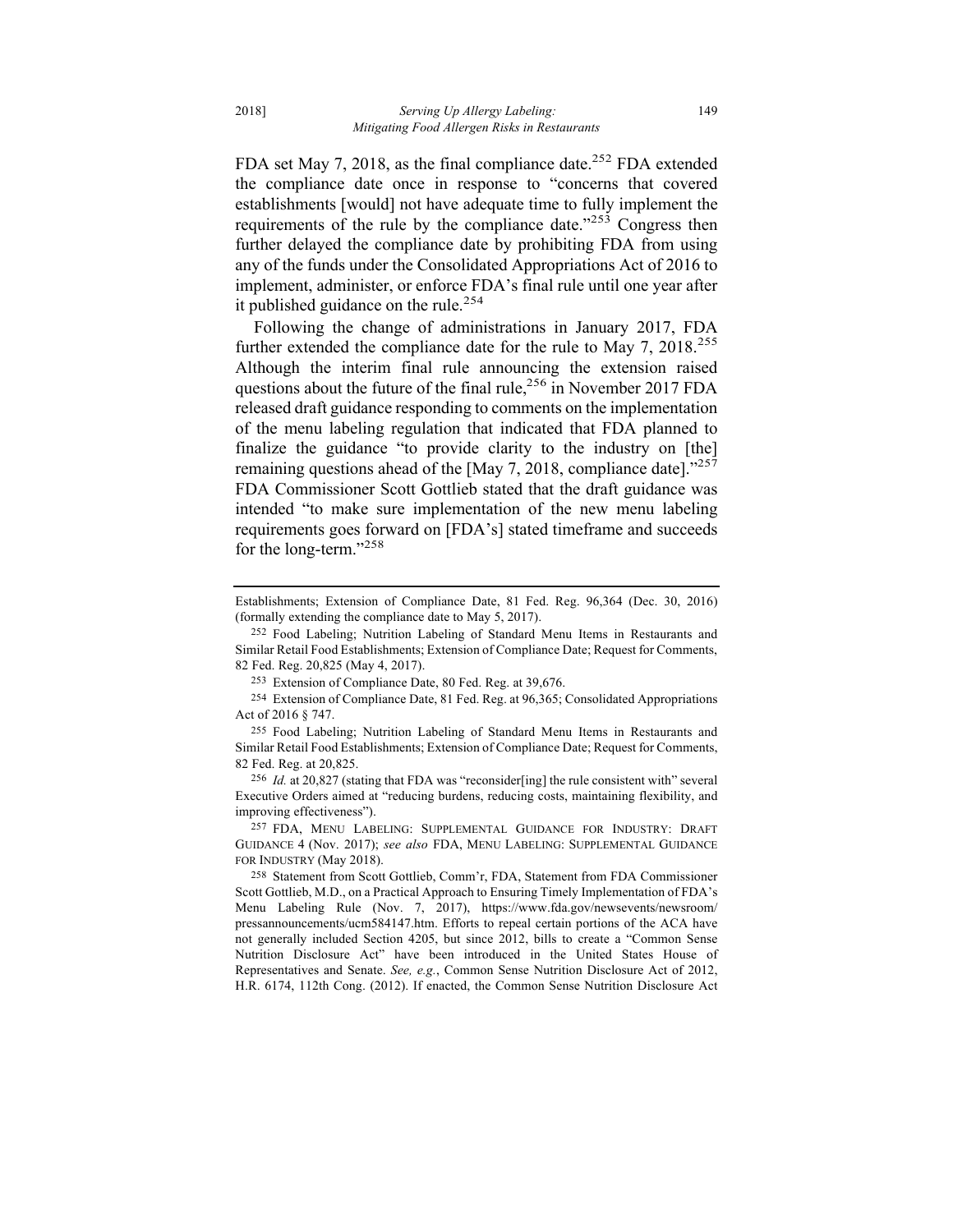#### 150 **OREGON LAW REVIEW** [Vol. 97, 109]

Despite the delays, the menu labeling law had an impact even before the final May 7, 2018, compliance date. Some restaurants announced that they would provide menu labeling in advance of FDA's enforcement of the menu labeling requirements.<sup>259</sup> For example, in September 2012, McDonald's announced that it would start listing calorie information on menus that month.<sup>260</sup> Subway announced that it would do the same in April 2016.<sup>261</sup> In addition, other restaurants implemented menu labeling in anticipation of an earlier compliance date.<sup>262</sup>

Section 4205 of the ACA, FDA's final menu labeling rule, and the debate about (and challenges to) menu labeling should inform the regulation of food allergen labeling and management in restaurants. This Article now turns to the regulation of food allergens.

## III

# CREATING A FRAMEWORK FOR THE REGULATION OF FOOD ALLERGEN LABELING AND MANAGEMENT IN RESTAURANTS

Although the existing literature describes the problem of food allergens in restaurants, it has not fully explored potential solutions.<sup>263</sup>

259 *See* Helena Bottemiller Evich, *Trump's Delay of Calorie-Posting Rule Jolts Restaurants*, POLITICO (May 27, 2017, 6:49 AM), https://www.politico.com/story/2017/05/ 27/trump-restaurant-calorie-posting-rule-238873.

261 John Kell, *Subway to Add Calorie Information to All U.S. Menus*, FORTUNE (Apr. 5, 2016), http://fortune.com/2016/04/05/subway-calories-us-menus/.

would amend the FDCA, among other things, to permit the calorie disclosure required under Section 4205 of the ACA to represent the calories in the whole menu item, per a serving, or per common unit division. Common Sense Nutrition Disclosure Act of 2017, H.R. 772, 115th Cong. (2018); Common Sense Nutrition Disclosure Act of 2017, S. 261, 115th Cong. (2017). It would also permit the calorie information to be provided solely by a menu on the internet where the majority of the restaurant's orders are placed by customers who are not on the premises at the time of order. H.R. 772 (passed House of Representatives Feb. 6, 2018); S. 261. And it would limit restaurants' liability for violations. H.R. 772; S. 261. Earlier versions of the bill contained a provision that would have limited the definition of "restaurant or similar retail establishment" to retail establishments that derive more than 50% of their total revenue from the sale of restaurant-type food. Common Sense Nutrition Disclosure Act of 2013, H.R. 1249, 113th Cong. (2013); Common Sense Nutrition Disclosure Act of 2013, S. 1756, 113th Cong. (2013).

<sup>260</sup> *See* Press Release, McDonald's, McDonald's USA Adding Calorie Counts to Menu Boards, Innovating with Recommended Food Groups, Publishes Nutrition Progress Report (Sept. 12, 2012), https://www.prnewswire.com/news-releases/mcdonalds-usa-addingcalorie-counts-to-menu-boards-innovating-with-recommended-food-groups-publishesnutrition-progress-report-169451836.html.

<sup>262</sup> *See* Evich, *supra* note 259.

<sup>263</sup> *See, e.g.*, Brewer, *supra* note 123, at 312 (proposing "a state law . . . that is bifurcated into mandatory provisions for all Ohio restaurants and a voluntary provision creating an official designation of Food Allergy Friendly"); Derr, *supra* note 10 (discussing potential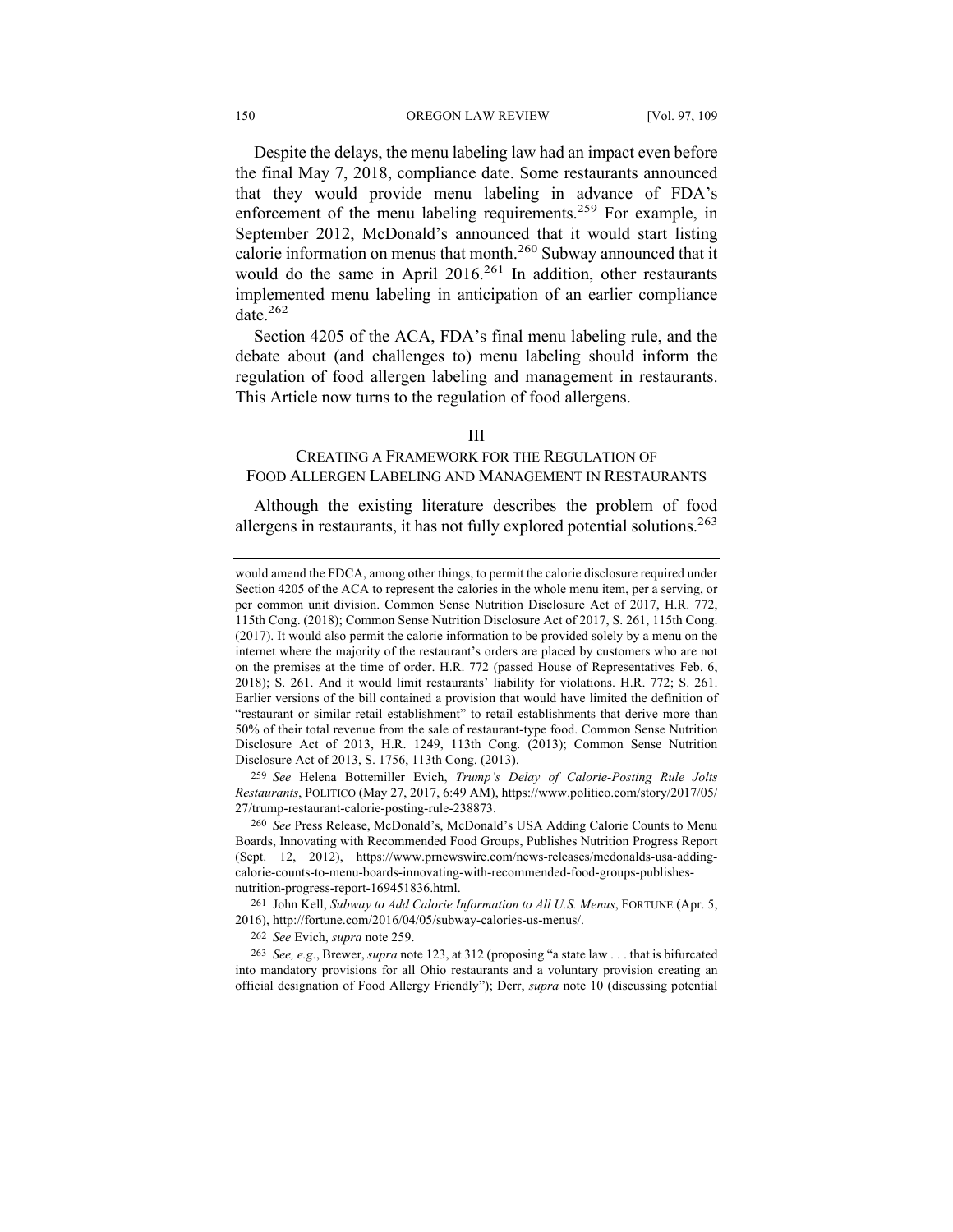There is no need to start from scratch in designing a regulatory framework to address food allergens in restaurants. Rather, lawmakers should look to menu labeling as a potential model for food allergen labeling and use menu labeling to inform both the substantive requirements and implementation of food allergen measures.

Using menu labeling as a guide, this Part argues that restaurants and similar retail establishments should be required to provide labeling and information about major food allergens and implement measures, including worker training, to prevent allergen cross contact and ensure accurate labeling.<sup>264</sup> This Part also explores how menu labeling can help anticipate and respond to potential opposition to allergen requirements. It begins by setting forth a basic framework for food allergen labeling and accompanying measures and then considers potential benefits of this approach and responds to anticipated critiques. Part IV then considers how the implementation of menu labeling can inform the implementation of food allergen labeling and management measures.

#### *A. A Proposed Framework for Food Allergen Regulation*

#### *1. Using Menu Labeling as a Model*

There are several similarities between the menu labeling and allergen labeling contexts, which make the regulation of nutrition labeling an apt model for the regulation of allergen labeling.<sup>265</sup> First, the growth in foods prepared outside the home that made the need for menu labeling more acute<sup>266</sup> is the same growth that makes addressing

reforms including revision of the Food Code, ingredient or allergen disclosure, and training); Roses, *supra* note 64 (arguing for federal legislation giving FDA the power to regulate food allergen labeling in restaurants); Martin, *supra* note 64, at 85 (arguing for federal legislation "which requires training, open conversation between the allergy sufferer and the server, . . . the posting of information. . . . menu labeling, mandatory safety regulations for kitchens, and bolstering emergency response to allergic reactions").

<sup>264</sup> This Article uses the term restaurant in the discussion below to refer to restaurants and similar retail establishments unless discussing another source that uses the term differently.

<sup>265</sup> There are of course limitations to this model, chief among them the need to prevent cross contact, which arises in the allergen but not the nutrition context. *See infra* Section III.A.3.

<sup>266</sup> *See* Food Labeling; Nutrition Labeling of Standard Menu Items in Restaurants and Similar Retail Food Establishments, 76 Fed. Reg. 19,192, 19,192 (proposed Apr. 6, 2011) (codified at 21 C.F.R. pts. 11, 101) ("Americans now consume an estimated one-third of their total calories on foods prepared outside the home and now spend almost half of their annual food dollars on foods prepared outside the home.") (internal citations omitted); Bernell, *supra* note 170, at 841–42.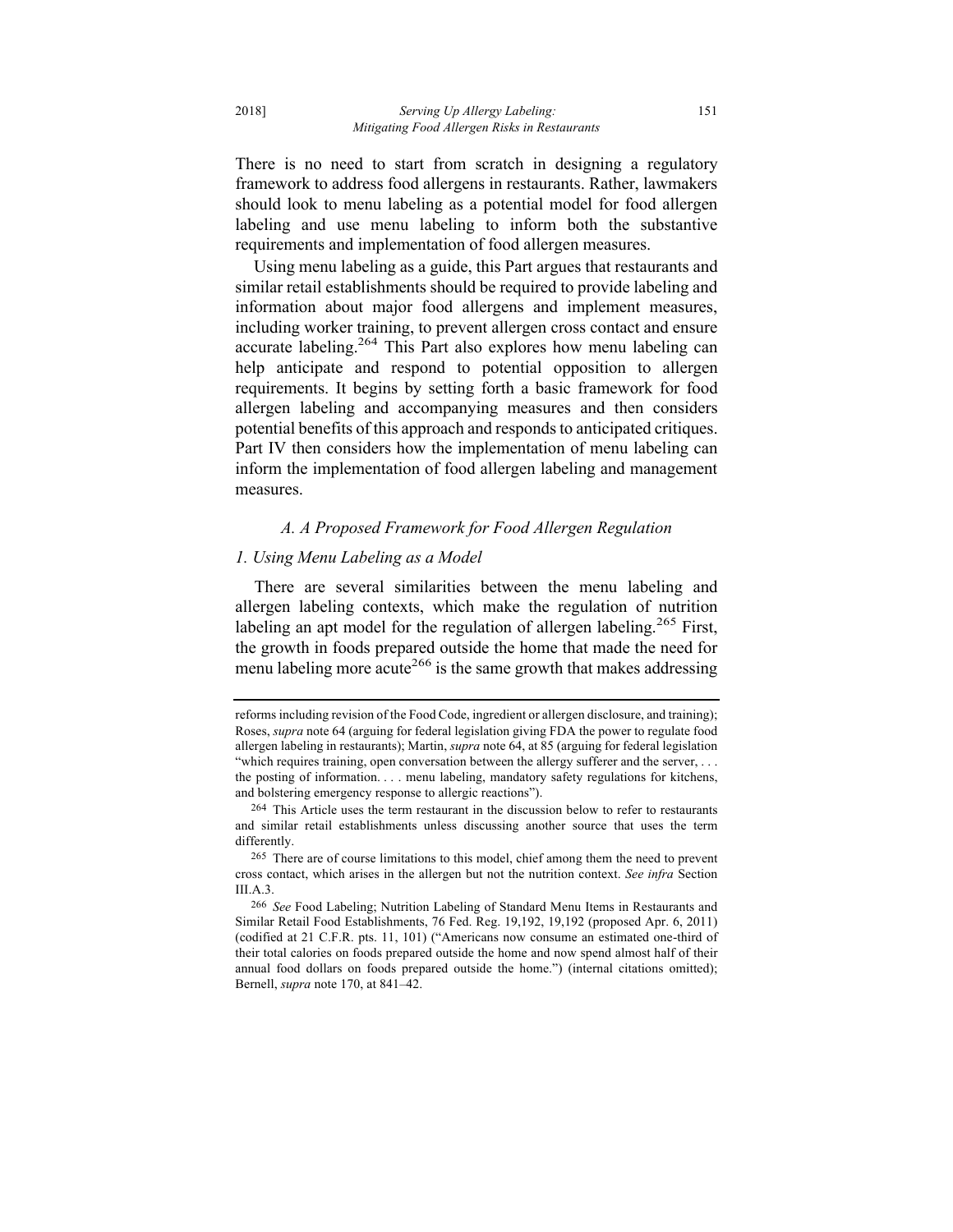food allergen labeling and management in restaurants so important.<sup>267</sup>

Second, current food allergen labeling regulation is similar to the regulation of nutrition labeling prior to the enactment of the Affordable Care Act (ACA) menu labeling provisions. Before the enactment of those provisions, labeling requirements were generally more stringent for foods in packaged form than for restaurant-type foods: calorie and certain other nutritional information was generally not required for restaurant-type foods. Specifically, before the ACA, the FDCA generally provided that food in packaged form is "misbranded unless its label or labeling bears nutrition information" but included exemptions for food sold in restaurants.<sup>268</sup>

Similarly, in the allergen context, the FDCA requires the labeling of major food allergens for packaged food, but there is no comparable requirement for restaurant-type food.269 As one United States Senator remarked in the menu labeling context, "It makes no sense that American consumers can go to a grocery store and find nutrition information on just about anything, but then they are totally in the dark when they go to a restaurant for dinner." $^{270}$  The same can be said regarding major food allergen information. Congress enacted menu labeling requirements for certain chain restaurants in the 2010 ACA and, in so doing, took a significant step toward making nutrition information available for standard menu items at these establishments.<sup>271</sup> The gap in allergy labeling for restaurant-type food, however, remains.272

Third, both the lack of menu labeling information pre-ACA and the current lack of allergen labeling create a situation where consumers may be unaware of certain characteristics of the food they are consuming—nutrition information in the menu labeling context and

<sup>267</sup> *See supra* Section I.A.

<sup>268</sup> Food, Drug, and Cosmetic Act (FDCA) § 403(q)(5)(A)(i)–(ii), 21 U.S.C. § 343(q)(5)(A)(i)–(ii) (2006). The ACA amended these exemptions. *See* FDCA 403(q)(5)(A)(i)–(ii), 21 U.S.C. § 343(q)(5)(A)(i)–(ii) (2012).

<sup>269</sup> FDCA § 403(w), 21 U.S.C. § 343(w); *see also supra* Section I.B.

<sup>270</sup> Food Labeling; Nutrition Labeling of Standard Menu Items in Restaurants and Similar Retail Food Establishments, 79 Fed. Reg. 71,156, 71,167 (Dec. 1, 2014) (codified at 21 C.F.R. pts. 11, 101) (quoting Senator Harkin, 155 CONG. REC. S5522 (May 14, 2009)).

<sup>271</sup> *See* Patient Protection and Affordable Care Act (ACA), Pub. L. No. 111-148, § 4205, 124 Stat. 119 (2010); *see also* Arthur, *supra* note 195, at 313 (drawing an analogy "between putting a restaurant's nutrition information at the point of purchase and labeling food products sold in a grocery store").

<sup>272</sup> *See* FDCA § 403(w), 21 U.S.C. § 343(w); *see also* FDA *Questions and Answers*, *supra* note 64.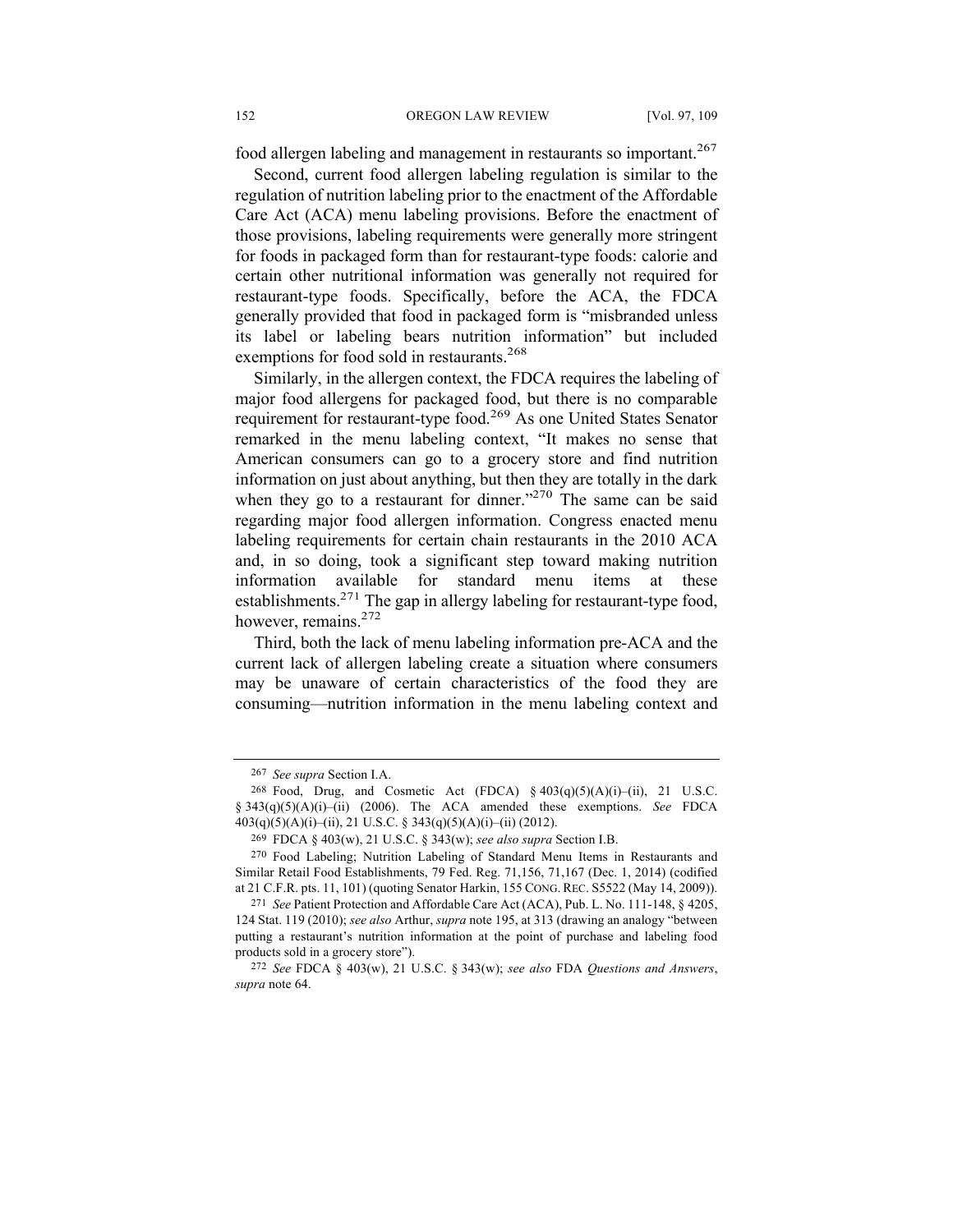food allergen information in the food allergen context.273 In both situations, the lack of information is linked to health risks. The overconsumption of calories is a risk factor for being overweight and obese, which in turn increase the risk of certain chronic health diseases, including coronary heart disease and type two diabetes.<sup>274</sup> The consumption of a food containing an allergen puts people with food allergies at risk of an allergic reaction.<sup>275</sup> Both menu labeling and allergen labeling aim to increase the amount of information available to consumers so they can make better-informed choices about which foods they eat to try to reduce negative health consequences.<sup>276</sup>

Although there are many similarities between the nutrition labeling and allergy labeling contexts, one of the primary objections to menu labeling—that it may not change people's food choices and reduce the number of calories consumed—is unlikely to carry over to the food allergen context.<sup>277</sup> This is because although a consumer might not change her food choices today to reduce the possibility of developing a chronic disease in the future,  $278$  a consumer with a food allergy that is immediate and possibly life-threatening may go to great lengths to avoid the allergen.<sup>279</sup>

- 274 Food Labeling, 79 Fed. Reg. at 71,156.
- 275 *See* Section I.A.
- 276 *See* H.R. REP. NO. 111-299, pt. 1, at 738 (2009).

277 *See, e.g.*, Lauren Slive, Note, *Closing the Kitchen? Digesting the Impact of the Federal Menu Labeling Law in the Affordable Care Act*, 22 U. FLA. J.L. & PUB. POL'Y 255, 263 (2011) (noting "[e]arly evidence regarding the effectiveness of calorie disclosures on menus to influence healthier choices has been mixed"); Bernell, *supra* note 170, at 868 (discussing studies on the impact of New York City's Regulation 81.50). Other critiques of menu labeling are discussed in Section III.B.2 *infra*.

278 *See* David Orentlicher, *Health Care Reform and Efforts to Encourage Healthy Choices by Individuals*, 92 N.C. L. REV. 1637, 1643 (2014) (stating that "it often is difficult for people to exercise self-control when weighing present costs and benefits with future costs and benefits").

279 *See* Boyce et al., *supra* note 1, at 63. *But see* Greenhawt et al., *supra* note 56, at 326 (noting the majority of the college students who responded to the survey "reported that they did not always avoid the food item to which they reported an allergy"); Sampson et al., *supra* note 56, at 1442 (noting that a majority of the adolescent and young adult respondents "admitted to eating at least a tiny amount of a food that was known to contain an allergen").

<sup>273</sup> *See* Food Labeling; Nutrition Labeling of Standard Menu Items in Restaurants and Similar Retail Food Establishments, 76 Fed. Reg. 19,192, 19,192 (Apr. 6, 2011) (codified at 21 C.F.R. pts. 11, 101) ("Consumers are generally unaware of, or inaccurately estimate, the number of calories in restaurant foods. In one survey of 193 adults, the participants underestimated the calorie content in foods prepared outside of the home they perceived to be "healthier" food choices by nearly half, an average of almost 650 calories per item.") (internal citations omitted).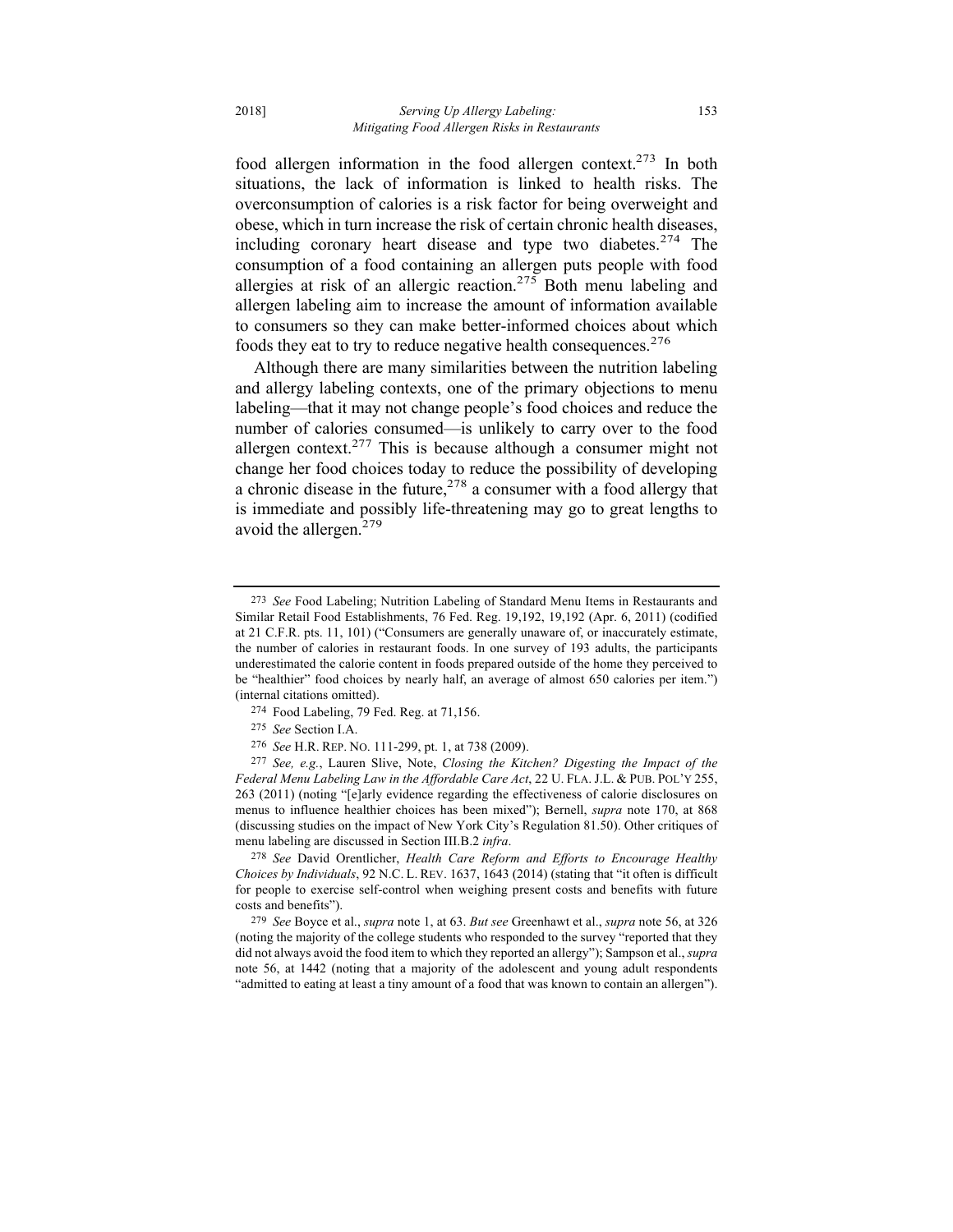#### 154 OREGON LAW REVIEW [Vol. 97, 109]

In addition, although menu labeling has been the subject of much debate and criticism,  $280$  this may be an asset for those seeking to create and implement allergen labeling and management requirements. Proponents of allergen labeling can look to menu labeling to help them anticipate and respond to arguments that are likely to arise in the allergen context. Indeed, the regulation of allergen labeling in restaurants is likely to raise questions similar to those already addressed in the menu labeling context. These questions include: What establishments should be covered? How should any disclosure requirements be made feasible for covered establishments? How should allergen information be made accessible and understandable to consumers? $2^{281}$  This Article now turns to these questions.

## *2. Labeling Food Allergens*

Although any allergen labeling requirements must comply with any applicable procedural requirements—such as those for legislation and notice-and-comment rulemaking—and these procedural requirements will likely improve any resulting framework, there is no need to reinvent the wheel. Congress and FDA have already considered the menu labeling requirements.282 Accordingly, this Article proposes that, like the menu labeling requirements, as an initial matter, a food allergen requirement should cover any "restaurant or similar retail food establishment that is part of a chain with 20 or more locations doing business under the same name . . . and offering for sale substantially the same menu items."<sup>283</sup> In addition, like the menu labeling provisions

<sup>280</sup> *See, e.g.*, Slive, *supra* note 277, at 294; Christine Cusick, *Menu-Labeling Laws: A Move from Local to National Regulation*, 51 SANTA CLARA L. REV. 989, 1004 (2011); Kindel, *supra* note 171, at 264.

<sup>281</sup> *See* Food Labeling; Nutrition Labeling of Standard Menu Items in Restaurants and Similar Retail Food Establishments, 79 Fed. Reg. 71,156 (Dec. 1, 2014) (codified at 21 C.F.R. pts 11, 101); Food Labeling; Nutrition Labeling of Standard Menu Items in Restaurants and Similar Retail Food Establishments, 76 Fed. Reg. 19,192 (proposed Apr. 6, 2011) (codified at 21 C.F.R. pts 11, 101); Disclosure of Nutrient Content Information for Standard Menu Items Offered for Sale at Chain Restaurants or Similar Retail Food Establishments and for Articles of Food Sold from Vending Machines, 75 Fed. Reg. 39,026 (July 7, 2010).

<sup>282</sup> *See* Food, Drug, and Cosmetic Act (FDCA) §§ 403(q)(5)(H), 403A(a)(4), 21 U.S.C. §§ 343(q)(5)(H), 343-1(a)(4) (2012); Food Labeling, 79 Fed. Reg. at 71,156 (final rule); Food Labeling, 76 Fed. Reg. at 19,192 (proposed rule); Disclosure of Nutrient Content Information, 75 Fed. Reg. at 39,026; *see also* Food Labeling, 79 Fed. Reg. at 71,167 (final rule) (noting the "very sparse" legislative history of section 4205).

<sup>283</sup> *See* FDCA § 403(q)(5)(H)(i), 21 U.S.C. § 343(q)(5)(H)(i); *see also* Food Labeling, 79 Fed. Reg. at 71,253–54 (defining covered establishment) (codified at 21 C.F.R. § 101.11(a)).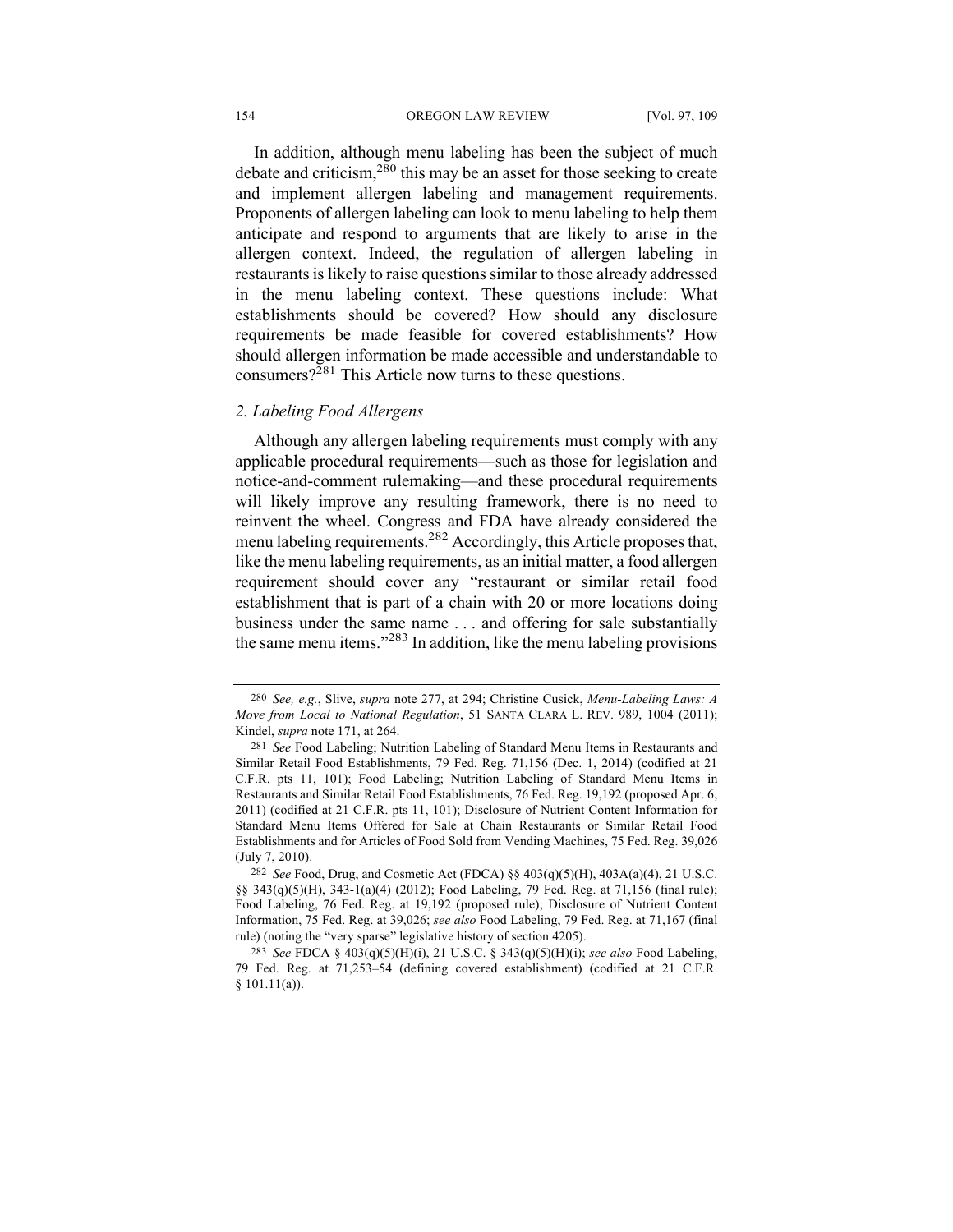which permit an establishment to voluntarily opt in to the menu labeling requirements,  $284$  any allergen labeling and management requirements should permit establishments that do not meet the mandatory coverage requirements to opt in to become a covered establishment.285

Covered establishments should be prominently identified as such. In addition, covered establishments should indicate that written allergen information is available upon request and should be required to provide accurate labeling indicating whether or not a "major food allergen" is present in a given food upon request.286 The labeling requirement could apply to standard menu items, like the ACA menu labeling, or it could apply to all restaurant-type foods.<sup>287</sup> Requiring labeling regarding major food allergens would cover a substantial portion of the documented food allergies in the United States and "the foods most likely to result in severe or life-threatening reactions."<sup>288</sup> It would also help to eliminate information deficit with respect to food allergens in restaurants and bring the requirements for nonpackaged foods in restaurants closer to those for packaged foods.

The notice and provision of information requirements also could be modeled on menu labeling, which requires that all forms of the menu and menu board include a clear and conspicuous statement about the availability of additional written nutrition information for standard menu items upon request and that such information be provided upon request.<sup>289</sup> In addition, although the focus of this Article is on food

<sup>284</sup> FDCA § 403(q)(5)(H)(ix), 21 U.S.C § 343(q)(5)(H)(ix); Food Labeling, 79 Fed. Reg. at 71,258 (codified at 21 C.F.R  $\S$  101.11(d)). In the preamble to the final menu labeling rule, FDA noted that it had not received any voluntary registrations from restaurants or similar retail food establishments opting in to menu labeling coverage. Food Labeling, 79 Fed. Reg. at 71,245.

<sup>285</sup> *See* Food Labeling, 79 Fed. Reg. at 71,253 (codified at 21 C.F.R. § 101.11(a)) (defining covered establishment for menu labeling).

<sup>286</sup> *See* FDCA §§ 201(qq), 403(q)(5)(H)(ii)(III)–(IV), 21 U.S.C. §§ 321(qq),  $343(q)(5)(H)(ii)(III)$ –(IV).

 $^{287}$  FDCA § 403(q)(5)(H)(i), 21 U.S.C. § 343(q)(5)(H)(i). In the menu labeling context, FDA has defined "standard menu items" as "restaurant-type food that is routinely included on a menu or menu board or routinely offered as self-service food or food on display." Food Labeling, 79 Fed. Reg. at 71,254. The preamble to the final menu labeling rule identifies "condiments, daily specials, temporary menu items, custom orders, . . . food that is part of a customary market test; and self-service food and food on display that is offered for sale for less than a total of 60 days per calendar year or fewer than 90 consecutive days in order to test consumer acceptance" as items that are not standard menu items. Food Labeling, 79 Fed. Reg. at 71,158.

<sup>288</sup> *Id.*; FDA *Questions and Answers*, *supra* note 64.

<sup>289</sup> 21 C.F.R. § 101.11(b)(2)(ii).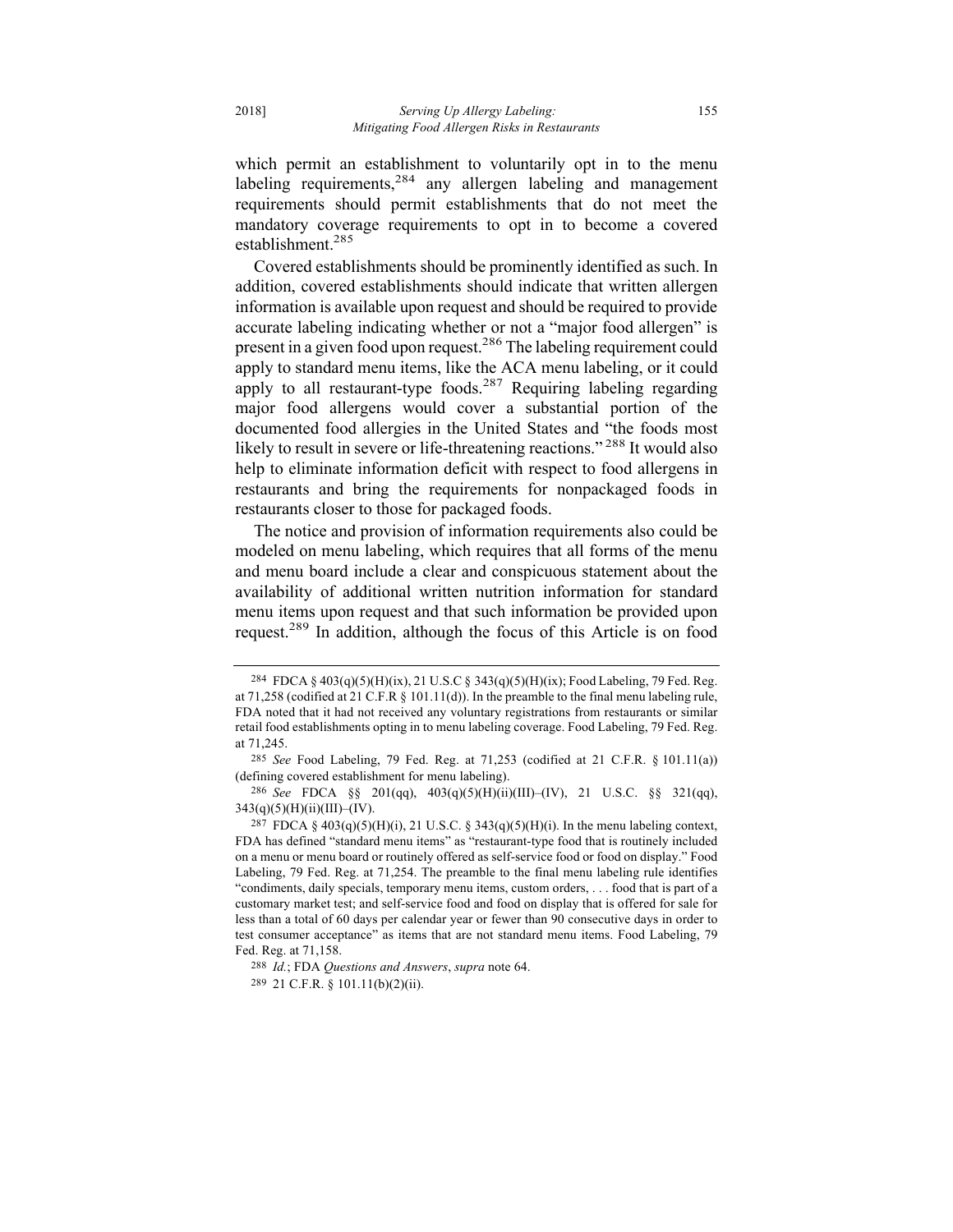allergen labeling, foods should also be subject to measures to prevent allergen cross contact as discussed below.290

## *3. Preventing Cross Contact*

One important limitation of nutrition menu labeling as a model for the regulation of food allergens in restaurants is that, in the food allergen context, labeling major food allergens alone is not sufficient to protect individuals with a food allergy.<sup>291</sup> In fact, requiring labeling of major food allergens without accompanying measures to prevent cross contact may increase the risk to allergic individuals. For example, if labeling indicates that a food does not contain peanuts (a major food allergen), but the food has had cross contact with peanuts, the labeling may give a person with a peanut allergy a false assurance of safety. Thus, it is important that any measure to address food allergens require science-based measures to prevent cross contact and ensure accurate labeling. Although preventing cross contact in restaurants may be difficult, and there are a number of decisions that must be made about how to prevent such contact, these difficulties and questions should not be a justification for continued inaction. Instead, existing lawmaking processes should be used to begin to address these challenges and uncertainties.

One possibility would be to require covered restaurants to implement an allergen control plan that uses HACCP principles to control the risks of major food allergens.<sup>292</sup> As noted in Section I.C.1, although the Food Code does incorporate HACCP principles and

<sup>290</sup> The Author intends to consider more fully in future work the issue of allergen cross contact and management but includes here a brief discussion of one possible approach—the use of HACCP principles along with worker training and public education.

<sup>291</sup> Menu labeling does require some training. *See* CORBY-EDWARDS,*supra* note 209, at 16 (discussing costs for employee training in FDA's Preliminary Regulatory Impact Analysis).

<sup>292</sup> For a discussion of the components of an allergen control plan for food processing plants, see *Components of an Effective Allergen Control Plan: A Framework for Food Processors*, FOOD ALLERGY RES. & RESOURCE PROGRAM, https://farrp.unl.edu/3fcc9e7c-9430-4988-99a0-96248e5a28f7.pdf (last visited Oct. 7, 2018); *see also* FDA, GUIDANCE FOR INDUSTRY: JUICE HACCP HAZARDS AND CONTROLS GUIDANCE FIRST EDITION (Mar. 2004) (providing guidance regarding HACCP principles for juice processors, including controls for allergens). Principles drawn from HARPC could also inform any requirement. *See* Food, Drug, and Cosmetic Act §§ 301(uu), 418, 21 U.S.C. §§ 331(uu), 350g (2012); 21 C.F.R. pt. 117; Current Good Manufacturing Practice, Hazard Analysis, and Risk-Based Preventative Controls for Human Food, 80 Fed. Reg. 55,908 (Sep. 17, 2015) (codified at scattered sections of 21 C.F.R.).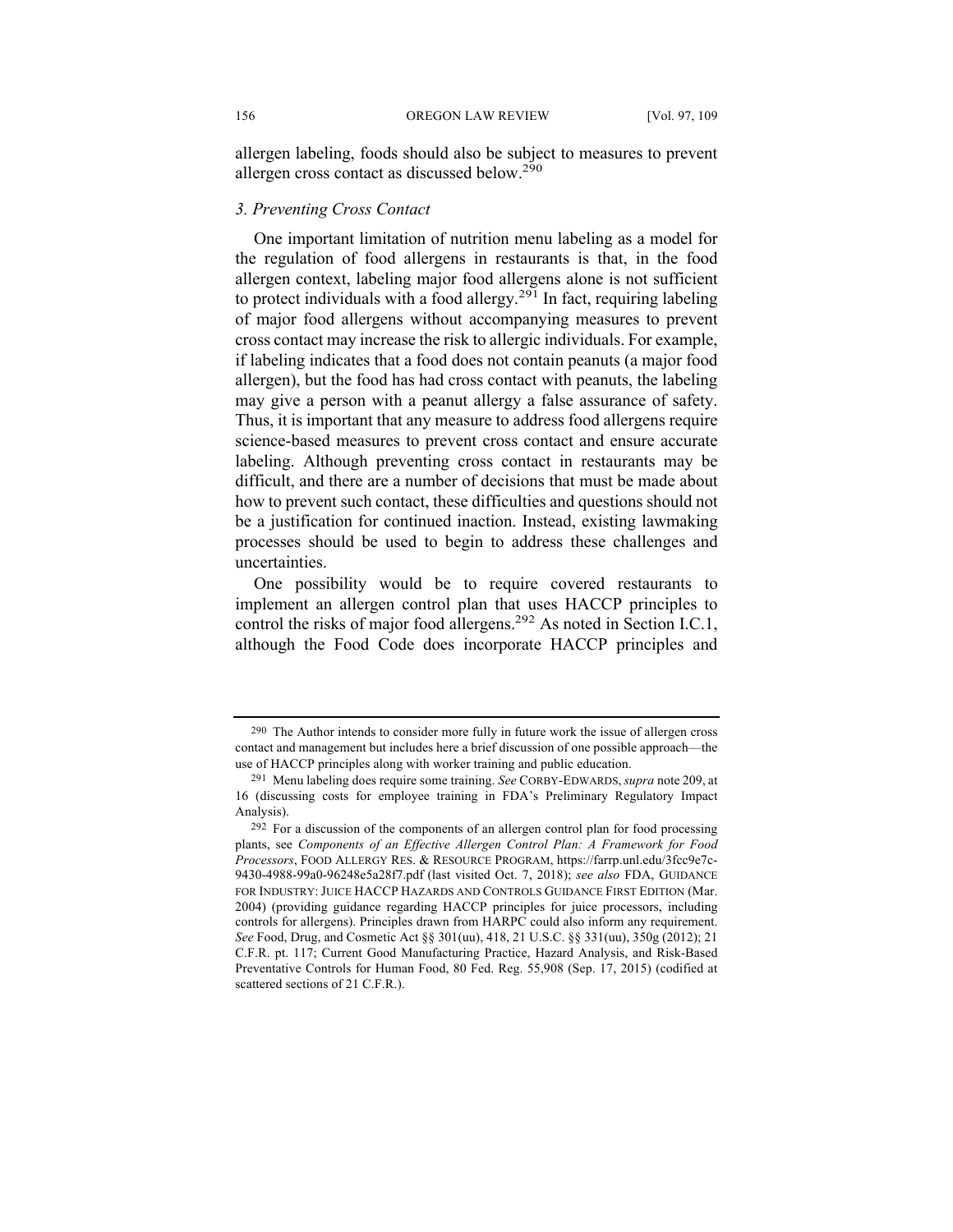identifies food allergens as hazards, for the most part, use of HACCP is currently voluntary at the retail level.<sup>293</sup>

Although HACCP, which focuses on preventing food safety problems, $294$  has faced resistance, $295$  it is "widely recognized as the best approach for improving food safety."<sup>296</sup> It is focused on identifying food safety hazards, identifying the steps to control them, and implementing those steps, including corrective action plans.<sup>297</sup>

HACCP is based on seven principles: First, conducting an analysis of hazards (i.e., "biological, chemical or physical agent[s] that [are] reasonably likely to cause illness or injury in the absence of [their] control") such as major food allergens.<sup>298</sup> Second, determining critical control points at which preventative measures can be applied to prevent, eliminate, or reduce to an acceptable level a food safety hazard.<sup>299</sup> Third, establishing critical limits to which hazards must be controlled.300 Fourth, establishing monitoring procedures "to assess whether a CCP is under control and produce an accurate record for future use in verification."<sup>301</sup> Fifth, establishing corrective actions for when a deviation from the HACCP plan occurs. Sixth, establishing verification procedures to "determine the validity of the HACCP plan and that the [HACCP] system is operating according to the plan."<sup>302</sup> And seventh, establishing record-keeping and documentation

295 For a discussion of some of the possible barriers to incorporating HACCP into food safety law, as well as suggestions for how to overcome them, *see also* Fortin, *The Hang-Up with HACCP*, *supra* note 294, at 567, 571 (examining the resistance to HACCP and measures to create a more efficient food safety system).

296 *Id.* at 567. HACCP has been used for juice, fish, and fishery products. *See* 21 C.F.R. pts. 120, 123 (2017).

<sup>293</sup> FOOD CODE annex 4, at 552, 559 (FDA 2017) ("Food Allergens As Food Safety Hazards"); *see also* FDA, MANAGING FOOD SAFETY: A MANUAL FOR THE VOLUNTARY USE OF HACCP PRINCIPLES FOR OPERATORS OF FOOD SERVICE AND RETAIL ESTABLISHMENTS 6–7 (2006).

<sup>294</sup> FDA, HACCP PRINCIPLES & APPLICATION GUIDELINES (1997), https://www.fda. gov/Food/GuidanceRegulation/HACCP/ucm2006801.htm (last updated Dec. 19, 2017) [hereinafter HACCP GUIDELINES] (defining HACCP as "[a] systematic approach to the identification, evaluation, and control of food safety hazards"); Neal D. Fortin, *The Hang-Up with HACCP: The Resistance to Translating Science into Food Safety Law*, 58 FOOD & DRUG L.J. 565, 567 (2003) [hereinafter Fortin, *The Hang-Up with HACCP*]*.*

<sup>297</sup> Fortin, *The Hang-Up with HACCP*, *supra* note 294, at 566; HACCP GUIDELINES, *supra* note 294.

<sup>298</sup> HACCP GUIDELINES, *supra* note 294; Fortin, *The Hang-Up with HACCP*, *supra* note 294, at 566.

<sup>299</sup> HACCP GUIDELINES, *supra* note 294.

<sup>300</sup> *Id.*

<sup>301</sup> *Id.* 

<sup>302</sup> *Id.*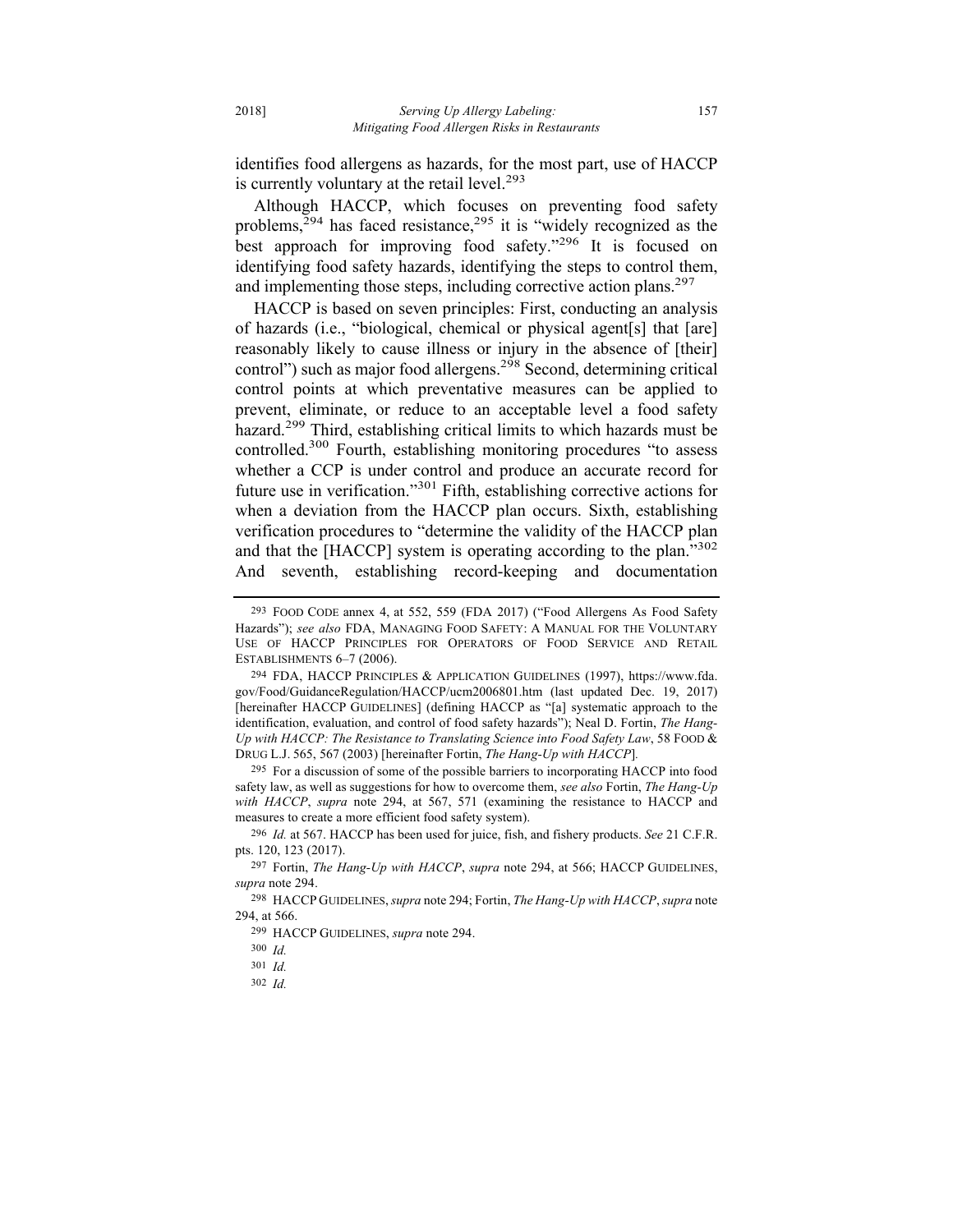#### 158 OREGON LAW REVIEW [Vol. 97, 109

procedures to document that the system is consistently working correctly.<sup>303</sup> As Neal D. Fortin notes, HACCP as "a science-based, preventative, and risk control system" has several benefits—it "creates a complete system to ensure food safety," recognizes the food industry's responsibility for food safety, and represents a "continuous method" of food safety—but its "preventative nature may be its most significant design achievement."<sup>304</sup> Before implementing HACCP principles, restaurants should have systems in place to control their basic operational and sanitation conditions.<sup>305</sup> Therefore, any HACCP requirement should include a requirement that appropriate prerequisite programs are in place.

#### *4. Training Employees*

As noted in Section I.A, servers may be overly confident that they know how, and are able to, safely serve a customer with a food allergy.<sup>306</sup> In addition, despite the Food Code's recommendations, as also noted in Section I.A, a study of restaurant food allergy practices in six cities found that only 44.4% of restaurant managers, 40.8% of food workers, and 33.3% of servers surveyed "reported that they had received training on food allergies while working at their respective restaurants."307 These knowledge and training gaps underscore the need for required food allergy training for food workers. Any allergen labeling and management requirements should include empirically tested comprehensive food allergy training for workers as well as establishment-specific training on the restaurant's policies, processes, and procedures.308

#### *5. Recognizing the Role of Consumers*

Consumers also have an important role to play with respect to food allergen safety in restaurants as studies have shown that people with food allergies may not inform restaurants of their allergies. For example, one study of registrants with seafood allergies reporting restaurant reactions found that "[o]nly 21% [of the participants] with a

<sup>303</sup> *Id.*; Fortin, *The Hang-Up with HACCP*, *supra* note 294, at 566.

<sup>304</sup> Fortin, *The Hang-Up with HACCP*, *supra* note 294, at 567–68.

<sup>305</sup> HACCP GUIDELINES, *supra* note 294 ("The production of safe food products requires that the HACCP system be built upon a solid foundation of prerequisite programs.").

<sup>306</sup> *See supra* Section I.A; Ahuja & Sicherer, *supra* note 51; Dupuis et al., *supra* note 33.

<sup>307</sup> Radke et al., *supra* note 3, at 404.

<sup>308</sup> *See* Dupuis, *supra* note 33, at 153.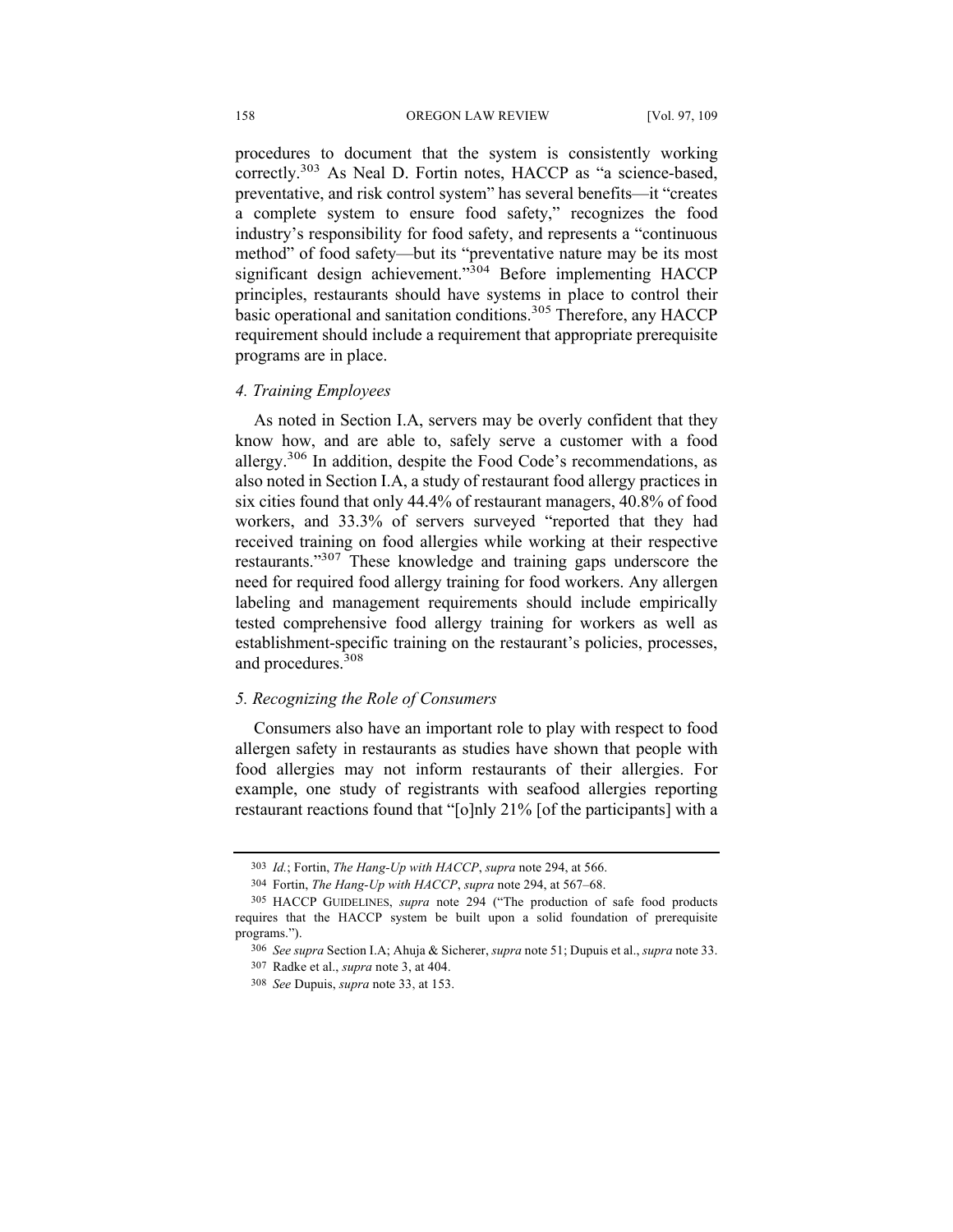known allergy disclosed their allergy to the restaurant."<sup>309</sup> A study of allergic reactions to peanuts and tree nuts in restaurants and other food establishments found that "[o]f 106 registrants with previously diagnosed allergy who ordered food specifically for ingestion by the allergic individual, only 45% gave prior notification about the allergy to the establishment."310 And a study of deaths from food-induced anaphylaxis noted that twelve of the thirty-one fatalities identified between 2001 and 2006 "were caused by individuals with [a] peanut or tree nut allergy consuming desserts . . . prepared away from home, and without having properly inquired about the ingredients."<sup>311</sup>

Accordingly, consumers should be prompted to inform their server of their allergy. This could be done through a written notice on menus and menu boards. Again, menu labeling, which requires a notice of the significance of calorie information as well as the availability of additional nutritional information, may be instructive with respect to the placement of the notice.<sup>312</sup> The Massachusetts allergy law could also inform any such requirement; it requires a notice on printed menus and menu boards stating, "Before placing your order, please inform your server if a person in your party has a food allergy."<sup>313</sup>

#### *B. Discussion*

## *1. Potential Benefits*

Adopting food allergen labeling and management requirements may reduce injuries and deaths due to allergic reactions to restaurant

<sup>309</sup> T.J. Furlong, *Seafood Allergic Reactions in Restaurants*, 117 J. ALLERGY & CLINICAL IMMUNOLOGY S41 (2006).

<sup>310</sup> Furlong et al., *supra* note 4, 867–68. Customers may not inform restaurants of their allergy because they are concerned about "the social implications of disclosing their nutallergic status" and do not want to be seen as "simply being fussy or picky about what they ate." Leftwich et al., *supra* note 31, at 248. In addition, customers with allergies may "fear[] a conservative reaction from restaurant staff that would inappropriately and unnecessarily further constrain an already restricted range of food choices." *Id.* 

<sup>311</sup> Bock et al., *supra* note 33, at 1016; *see also* Furlong et al., *supra* note 4, at 868 (also noting that in 78% of the allergic reactions associated with a food establishment "the episode was caused by a food that was known by someone in the establishment to contain [peanut] or [tree nut] as an ingredient").

<sup>312</sup> Food Labeling; Nutrition Labeling of Standard Menu Items in Restaurants and Similar Retail Food Establishments, 79 Fed. Reg. 71,156, 71,256 (Dec. 1, 2014) (codified at 21 C.F.R. § 101.11(b)(9)); *see also id.* at 71,254 (codified at 21 C.F.R. § 101.11(a)) (defining menu or menu board); *id.* at 71,209–10 (responding to comments expressing concerns about space constraints on menus and menu boards).

<sup>313</sup> 105 MASS. CODE REGS. 590.009 (2017).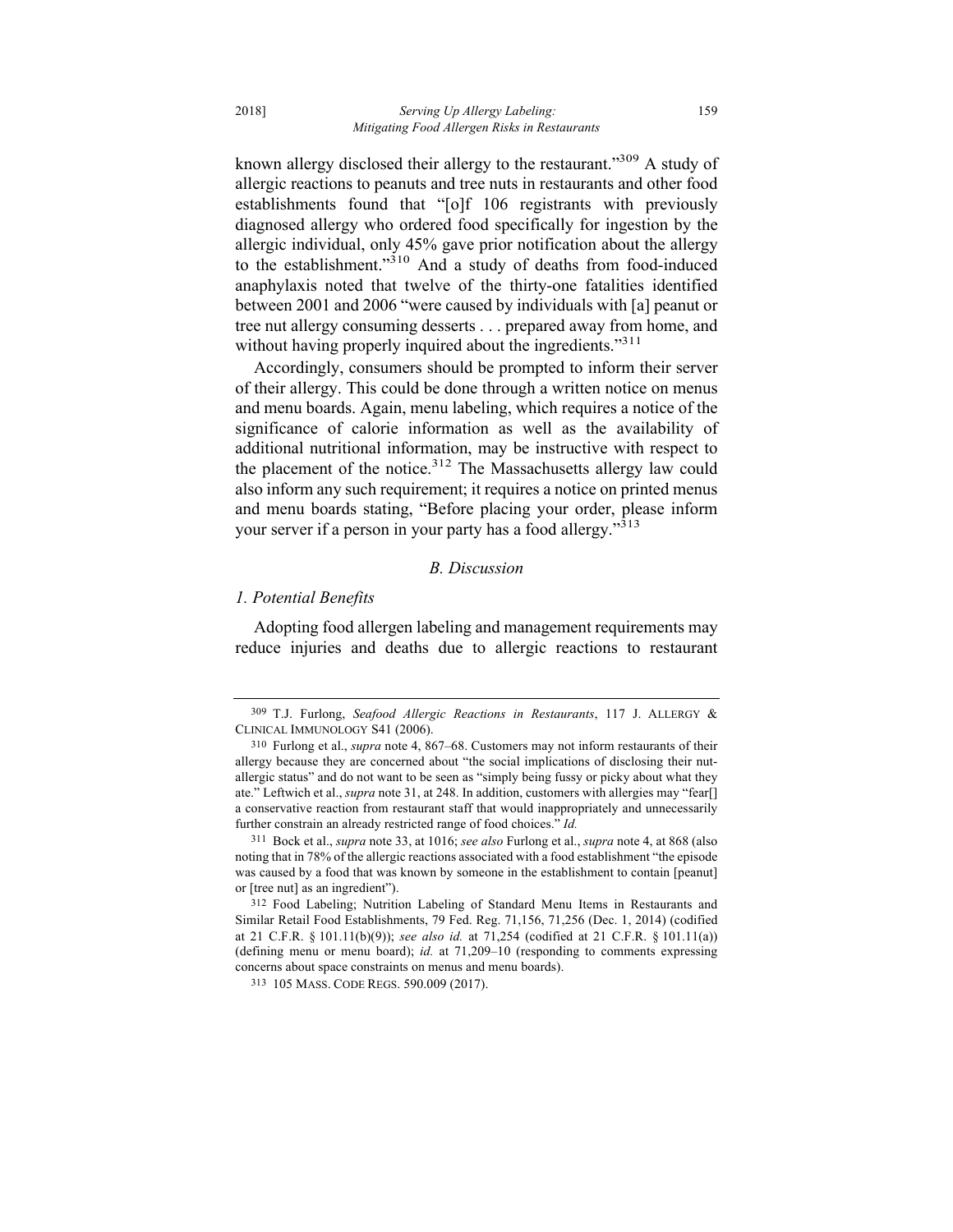food.314 In addition to potentially advancing public health, these proposed changes would respect the autonomy of people with food allergies. This proposal may expand the food choices for people with food allergies by providing them access to information about major food allergens in many restaurant foods to enable them to make betterinformed decisions about where and what to eat. Expanding access to information to facilitate more informed and hopefully better consumer choices is, similarly, a primary aim of menu labeling.<sup>315</sup> If the mandatory coverage of any food allergen requirements was identical to that of federal menu labeling, the requirements would cover approximately 298,600 establishments in 2130 chains.<sup>316</sup>

Without these measures, people with food allergies may be unable to obtain accurate information about the risk that restaurant foods may pose.317 Allergen labeling and management requirements may also enhance the ability of those with food allergies to participate in everyday life activities because restaurants do far more than simply provide food: they serve as locations for social and business activities, help facilitate travel, and affect culture.<sup>318</sup> Requiring restaurants to provide labeling and adopt measures to prevent cross contact may decrease the risks that restaurants pose for people with food allergies and reduce accidental allergen exposures and the concomitant costs.<sup>319</sup>

<sup>314</sup> *See* Section I.A.

<sup>315</sup> *See, e.g.*, Arthur, *supra* note 195, at 312; Bernell, *supra* note 170, at 843; Michelle I. Banker, *I Saw the Sign: The New Federal Menu-Labeling Law and Lessons from Local Experience*, 65 FOOD & DRUG L.J. 901, 916 (2010). Proponents of menu labeling also argued that "it may encourage restaurants to reduce the calories in standard menu items, reduce portion sizes, or offer new healthy alternatives." *See* Banker, *supra*, at 917; *see also*  ELISE GOLAN ET EL., U.S. DEP'T OF AGRIC., NO. 793, AGRICULTURAL ECONOMIC REPORT, ECONOMICS OF FOOD LABELING 16 (2000) (noting that one "type of benefit arising from government intervention in labeling could be those stemming from product reformulation").

<sup>316</sup> *See* FDA, FDA-2011-F-0172, FOOD LABELING: NUTRITION LABELING OF STANDARD MENU ITEMS IN RESTAURANTS AND SIMILAR RETAIL ESTABLISHMENTS, FINAL REGULATORY IMPACT ANALYSIS 7 (2014) (discussing the 2014 Regulatory Impact Analysis for FDA's final menu labeling rule and the estimated number of covered establishments).

<sup>317</sup> *See supra* Section I.A (discussing restaurant worker knowledge and confidence about food allergen safety). This is similar to the difficulties people experienced in getting accurate nutrition information about restaurant-type foods before menu labeling.

<sup>318</sup> *See* M.N. Primeau et al., *The Psychological Burden of Peanut Allergy As Perceived by Adults with Peanut Allergy and the Parents of Peanut-Allergic Children*, 30 CLINICAL & EXPERIMENTAL ALLERGY 1135 (2000) (finding that the parents of children with a peanut allergy reported considerable disruption in their daily activities); *see also* supra notes 42–50 and accompanying text.

<sup>319</sup> *See* Dipen A. Patel et al., *Estimating the Economic Burden of Food-Induced Allergic Reactions and Anaphylaxis in the United States*, 128 J. ALLERGY & CLINICAL IMMUNOLOGY 110 (2011) (estimating the economic costs of food allergy and anaphylaxis);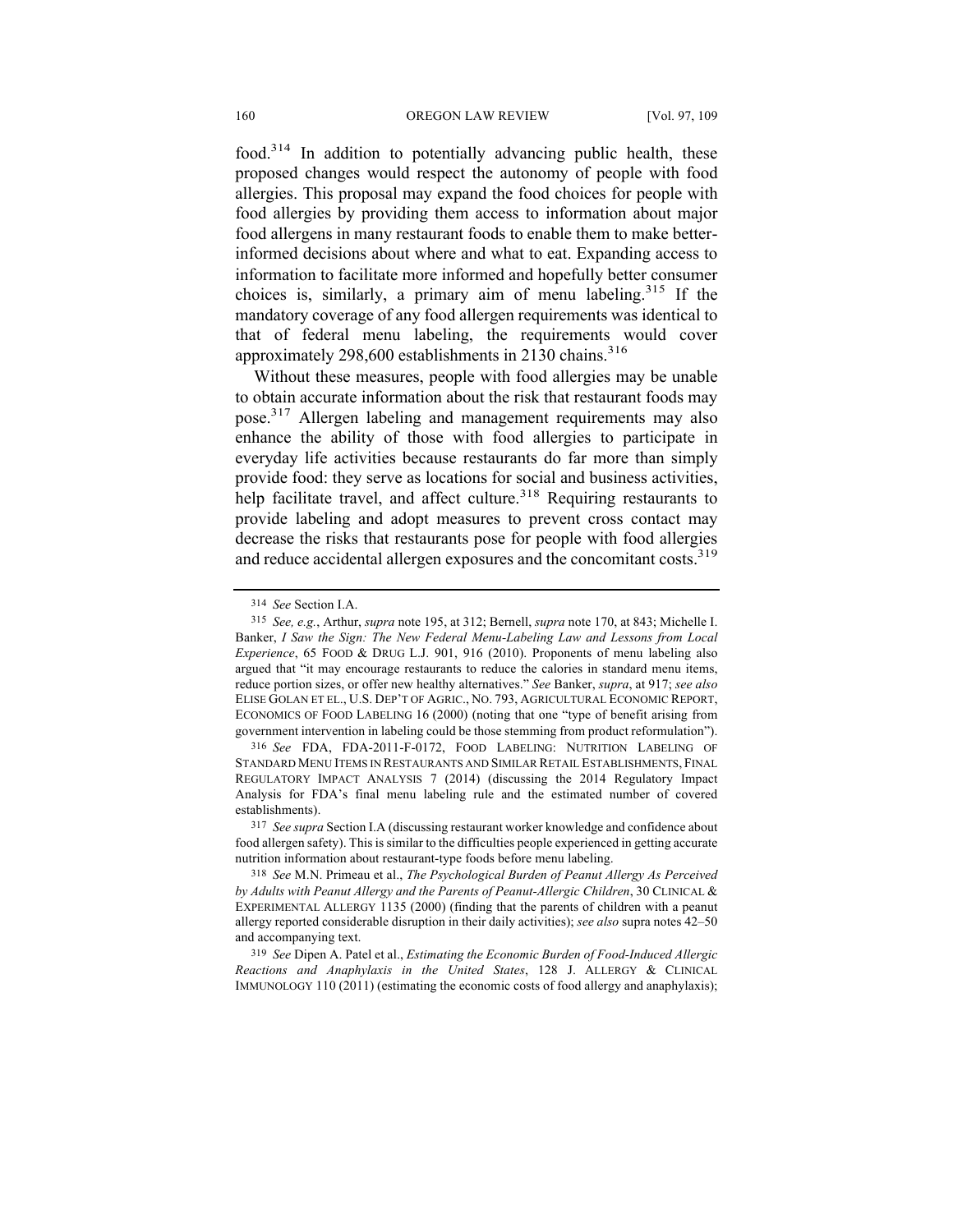At the same time, however, it is important to acknowledge that even with robust and well-implemented food allergen labeling and management requirements, no restaurant would likely ever be entirely safe for those with food allergies. Accordingly, it is important for people with food allergies to be educated regarding this risk, so that they can make informed decisions about whether or not to accept it.<sup>320</sup>

Covered establishments may also benefit if they gain new customers. These customers may include people who did not eat at restaurants or who limited the restaurants that they ate at due to food allergy concerns. The new customers may also include friends, family, colleagues, and business associates of persons with food allergies. An increase in customers may help offset some of the compliance costs. Of course, no system is fail-safe, and some people with food allergies may still decide not to eat at restaurants due to the risk of an allergic reaction, even if food allergy labeling and management were regulated.

Restaurant workers may believe that their current knowledge and practices are sufficient to safely serve consumers with food allergies, which may dissuade restaurants from opting in to an allergen regulatory scheme. Nevertheless, a restaurant might decide to opt into a regulatory system. For example, establishments that are part of a smaller chain or not part of a chain at all may not have the resources or expertise to create a system for the labeling and management of food allergens from scratch, but they may be willing to opt in to an already established system if the benefits of doing so are less than the compliance costs. In addition, consumer demand for allergen labeling may increase as consumers become accustomed to having access to labeling at covered restaurants. Restaurants may also opt in to allergen requirements if they see that these measures are profitable for other restaurants. Thus, the

*see also* Ruchi Gupta et el., *The Economic Impact of Childhood Food Allergy in the United States*, 167 JAMA PEDIATRICS 1026, 1027 (2013) (examining "the overall economic impact of [childhood] food allergy").

<sup>320</sup> The risk of undeclared food allergens (e.g., due to mislabeling or cross contact) should not be a reason to not require restaurant food allergen labeling as this risk is not unique to the restaurant context. There is a risk that packaged foods required to have food allergen labeling under FALCPA may contain undeclared allergens or contain allergens as a result of cross contact. *See Recalls, Market Withdrawals, & Safety Alerts*, FDA (June 2, 2018), https://www.fda.gov/Safety/Recalls/default.htm (listing, among other things, recalls for undeclared allergens); Tiffany Maberry, *A Look Back at 2017 Food Recalls*, FOOD SAFETY MAGAZINE (Feb. 6, 2018), https://www.foodsafetymagazine.com/enewsletter/alook-back-at-2017-food-recalls/ ("Undeclared allergens still dominate when it comes to food products needing to be pulled from store shelves. Last year, 218 food products posed health risks to unknowing consumers because allergenic ingredients were not properly displayed on product labels.").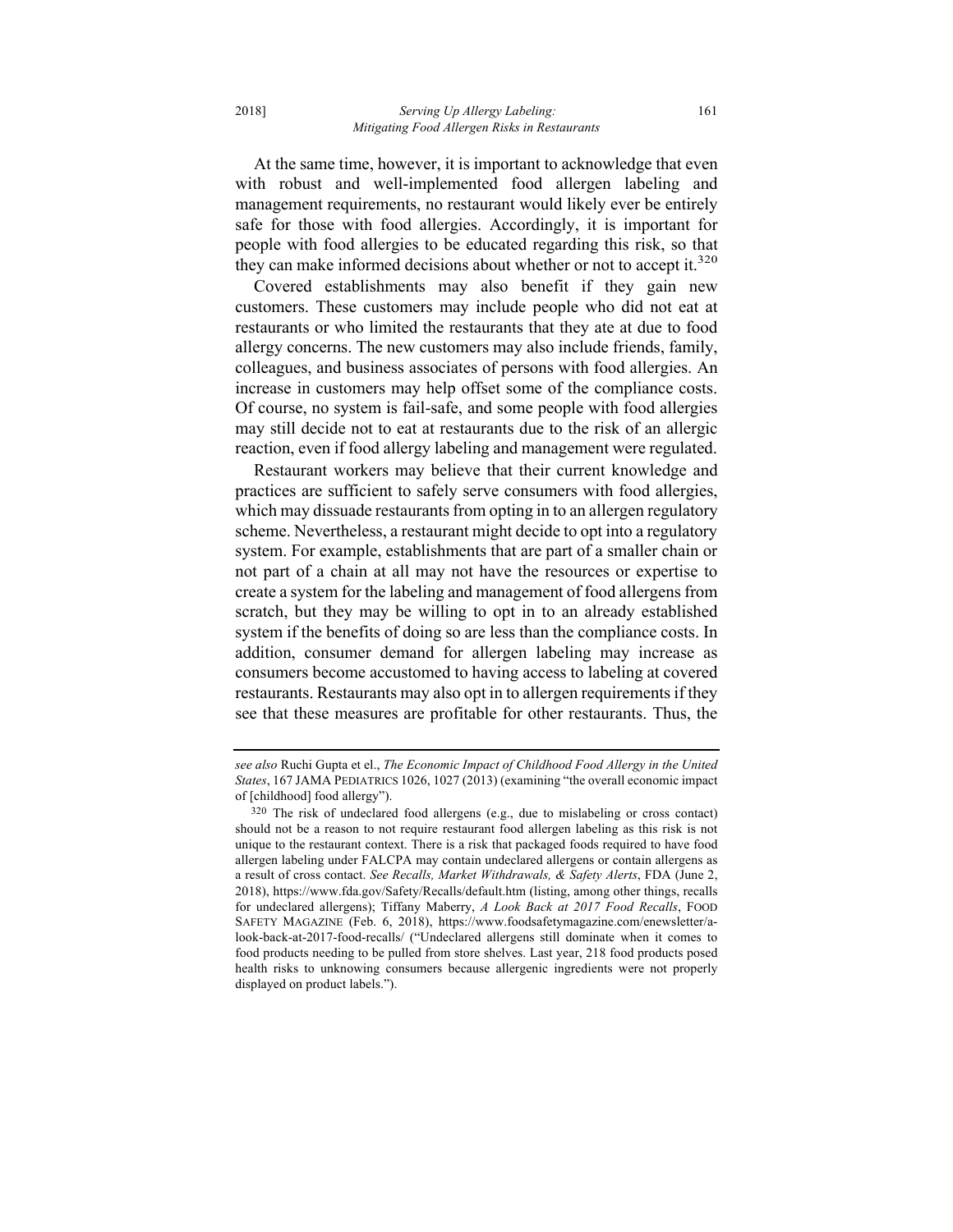regulation of food allergens in restaurants may create benefits for both consumers and restaurants.

## *2. Response to Anticipated Critiques*

The aim of requiring food allergen labeling and management in certain restaurants is to advance public health. Several of the anticipated critiques addressed below prioritize goals, values, and concerns other than public health.<sup>321</sup>

#### *a. Coverage*

Covered restaurants and advocates for people with food allergies may object under the Equal Protection Clause of the United States Constitution to allergen labeling requirements only applying to establishments that have standardized menus and are part of a larger chain. As the Supreme Court has stated, however, there is "no requirement of equal protection that all evils of the same genus be eradicated or none at all."322 Additionally, "[t]he legislature may select one phase of one field and apply a remedy there, neglecting the others."<sup>323</sup> Accordingly, allergen labeling and management requirements should survive an Equal Protection challenge. In the menu labeling context, commentators have considered whether the focus on large chain restaurants violates the Equal Protection Clause of the United States Constitution. <sup>324</sup> They concluded that these laws should survive an equal protection challenge because the laws seem rationally related to a legitimate government interest.<sup>325</sup> If allergen labeling and management requirements enable consumers with food allergies to make better food choices, then these requirements should

<sup>321</sup> *See* Jacqueline Fox, *Reforming Healthcare Reform*, 50 U. RICH. L. REV. 557, 599– 600 (2016) ("It is likely true that the vast majority of people would agree that the goals of the public health system are to reduce morbidity and mortality. Methods for achieving these goals can be in conflict with other goals and values such as those related to the proper scope of government, allocation of scarce resources, and autonomy. But it does not seem extreme to assume that people generally would prefer, in the absence of other issues, for there to be less illness and injury. . . ."); *see also* Banker, *supra* note 315, at 919 (discussing opposition to menu labeling and stating that "loss of revenue to any company is not necessarily a legitimate 'cost' from a public health perspective").

<sup>322</sup> Ry. Express Agency v. New York, 336 U.S. 106, 110 (1949).

<sup>323</sup> Williamson v. Lee Optical of Okla., Inc., 348 U.S. 483, 489 (1955).

<sup>324</sup> Cusick, *supra* note 280, at 1010–11; Lainie Rutkow et al., *Preemption and the Obesity Epidemic: State and Local Menu Labeling Laws and the Nutrition Labeling and Education Act*, 36 J.L. MED. & ETHICS 772, 786 (2008) [hereinafter Rutkow et al., *Preemption and the Obesity Epidemic*]; Bernell, *supra* note 170, 863–64.

<sup>325</sup> *See, e.g.*, Bernell, *supra* note 170, at 863–64; Cusick, *supra* note 280, at 1011.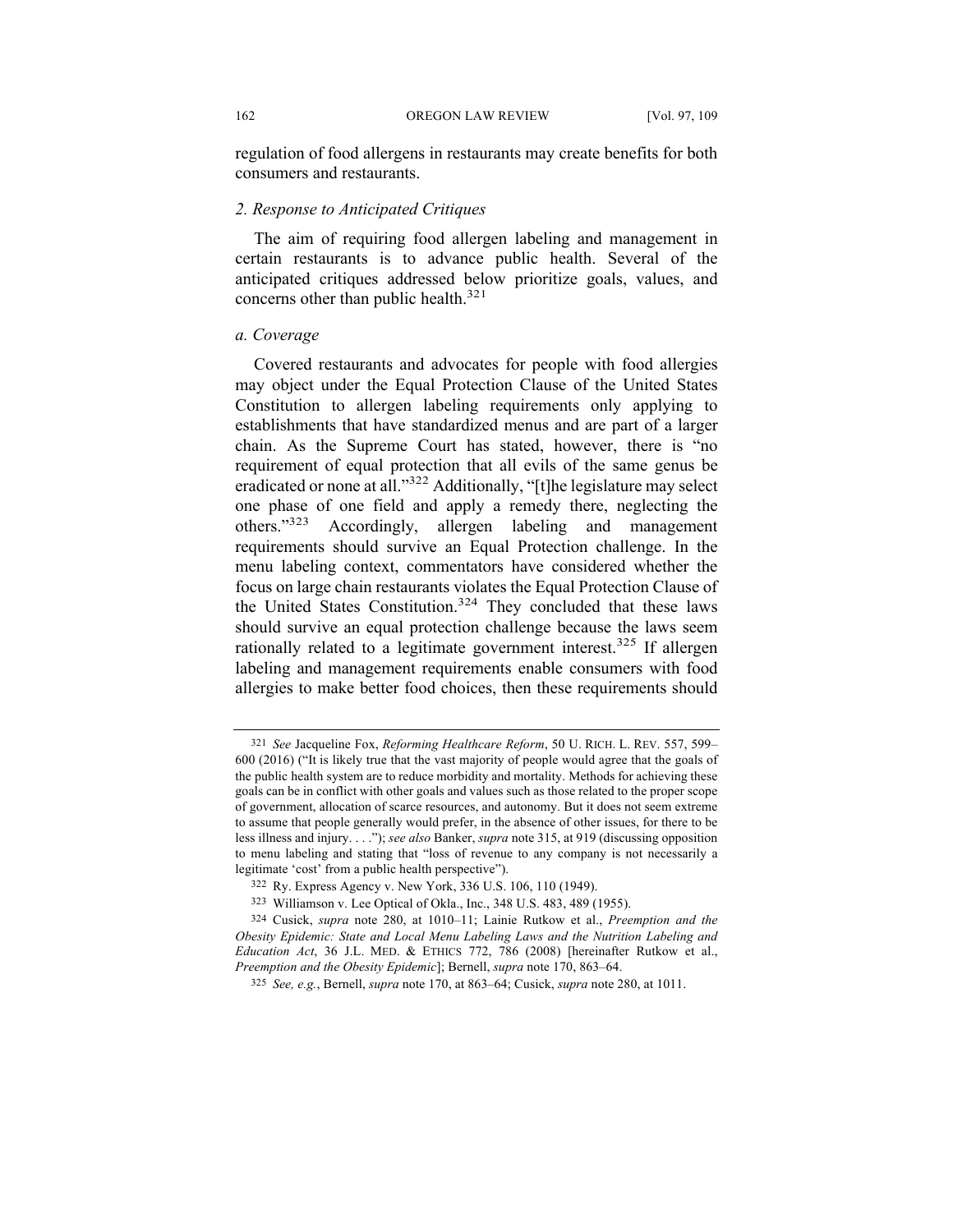be rationally related to the government's legitimate interest in protecting and promoting health by reducing deaths and injuries from allergic reactions.

There are several potential benefits to having allergen labeling requirements cover the same establishments as the ACA menu labeling provisions.326 Large chain restaurants with menu standardization are likely to have a certain level of sophistication due to their size, chain status, and standardized menus,  $327$  characteristics which may also carry over into their policies, processes, and procedures. Thus, these restaurants may be better equipped to implement the labeling requirements and thereby avoid giving people with food allergies a false sense of safety while actually increasing their risk.

Focusing on chain restaurants with substantially the same menu items across locations may also reduce the compliance costs for restaurants as they may be able to use economies of scale (e.g., in the creation of signs and other labeling).<sup>328</sup> In addition, if the covered establishments are identical to those covered by Section 4205 of the ACA, it will simplify the coverage determination for establishments. Further, it may help reduce administration and enforcement costs. For example, it may reduce costs if compliance with both menu labeling and allergen requirements could be assessed during the course of a single inspection. Thus, allergen labeling requirements modeled on the coverage of the federal menu labeling requirements should survive an Equal Protection challenge and may have several benefits.

<sup>326</sup> The current analysis uses the ACA menu labeling provisions and regulations as of January 2018 as a model, but if Congress or FDA changed these, whether it continues to make sense to use them as a model would need to be evaluated. *See, e.g.*, Common Sense Nutrition Disclosure Act of 2017, H.R. 772, 115th Cong. (2018) (proposing to amend the menu labeling requirements); Common Sense Nutrition Disclosure Act of 2017, S. 261, 115th Cong. (2017) (also proposing to amend).

<sup>327</sup> *See* Derr, *supra* note 10, 154–55 (noting in passing that "[i]ngredient or allergen disclosure understandably may be more feasible—and beneficial (due to their prevalence and national scope)—for chain restaurants with standardized ingredients and menus than for independent restaurants"). This is not to say that there may not be some establishments that lack such sophistication or that all smaller nonchain restaurants lack such sophistication. Size has been used as an indicator of sophistication in other contexts. *See, e.g.*, Greg Oguss, Notes & Comments, *Should Size or Wealth Equal Sophistication in Federal Securities Laws?*, 107 NW. U. L. REV. 285 (2012) (critiquing the treatment of size as sophistication in securities law).

<sup>328</sup> The recipes for standardized menu items, however, could vary between establishments with respect to inclusion of food allergens required to be labeled.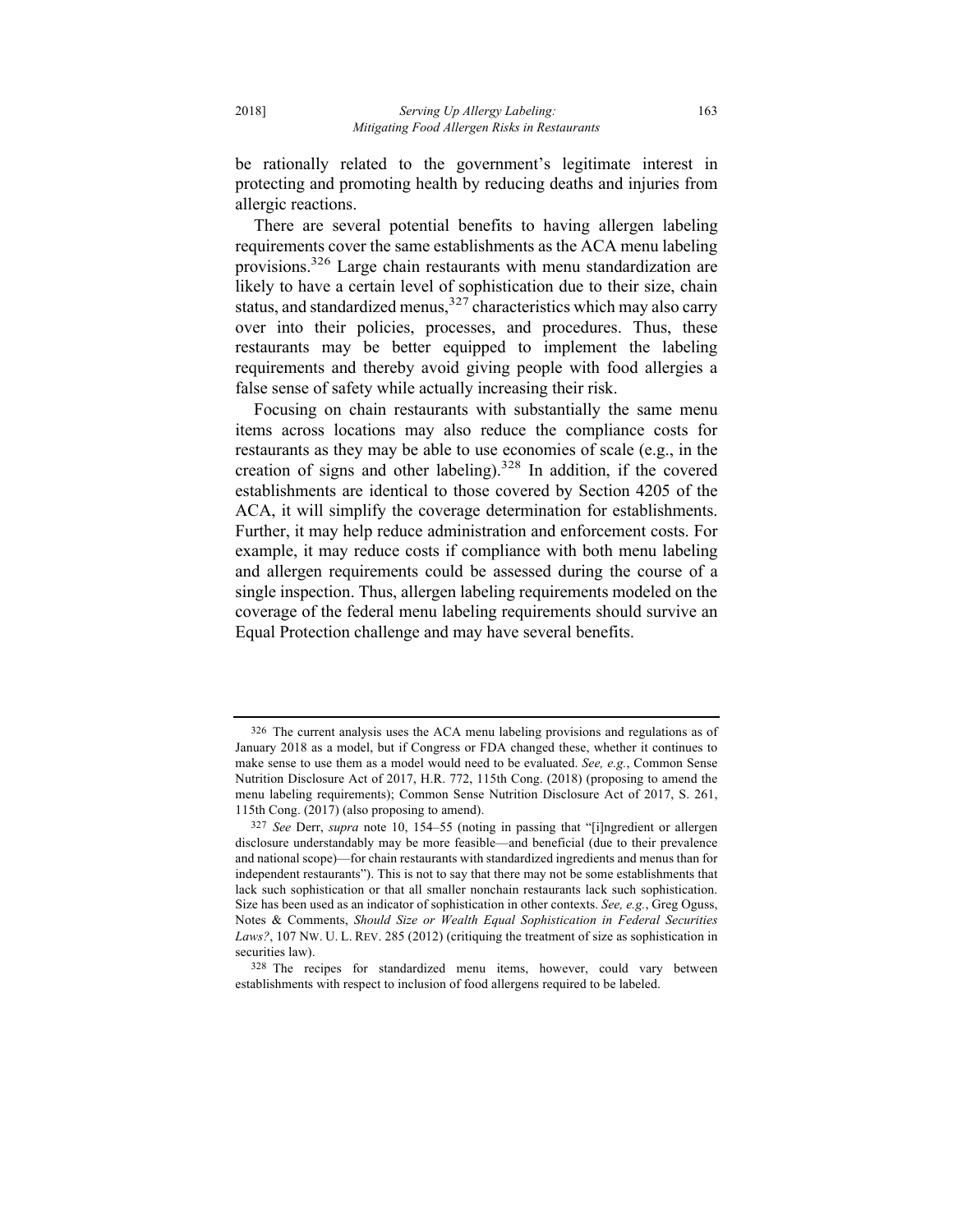## *b. Market*

Critics may also argue that the government should not interfere with the free market by requiring these measures. They may argue that if food allergen labeling and management measures were in sufficient demand, restaurants would take them voluntarily. Opponents of menu labeling have made similar arguments,  $329$  arguing that (1) "compelled menu labeling . . . amounts to an unwarranted and paternalistic government intrusion into private decision-making and interferes with the free market" and (2) is "anticompetitive because requiring all restaurants to disclose nutrition information eliminates the competitive edge of those restaurants . . . that use voluntary provision of nutrition information as a marketing point for attracting health-conscious consumers."<sup>330</sup>

Allergen labeling requirements, however, may strengthen the market by providing information so that consumers with food allergies can make better informed and more efficient choices. Similar to the menu labeling context, restaurants may not provide labeling without government intervention because they may not fully account for the costs of not providing labeling<sup>331</sup>—specifically, allergic reactions.<sup>332</sup> Consumers failing to report allergic reactions to restaurants may contribute to this problem.<sup>333</sup> If restaurants do not fully account for the costs of failing to prevent allergic reactions, then they may take inadequate precautions. 334

Relatedly, restaurant workers may fail to recognize their shortcomings with respect to allergen management.<sup>335</sup> These shortcomings may mean that information about the safety of food from an allergen management perspective is unavailable or unreliable.<sup>336</sup> Thus,

<sup>329</sup> *See, e.g.*, Stephanie Rosenbloom, *Calorie Data to be Posted at Most Chains*, N.Y. TIMES (Mar. 23, 2010), http://www.nytimes.com/2010/03/24/business/24menu.html?scp=1 &sq=menu%20labeling&st=cse; Slive, *supra* note 277, at 265.

<sup>330</sup> Banker, *supra* note 315, at 919–20 (discussing arguments raised by opponents of menu labeling).

<sup>331</sup> In the menu labeling context, "obesity produces external costs to society by increasing health care costs." *Id.* at 920.

<sup>332</sup> *See* Fortin, *The Hang-Up with HACCP*, *supra* note 294, at 578 (discussing a law and economics analysis of food safety and arguing that the failure to communicate safety and risk creates inefficiencies); *see also* Section I.C.3 (discussing tort law).

<sup>333</sup> Furlong, *supra* note 309, at S41.

<sup>334</sup> *See* Fortin, *The Hang-Up with HACCP*, *supra* note 294, at 578.

<sup>335</sup> *See supra* Section I.A.

<sup>336</sup> *See* Fortin, *The Hang-Up with HACCP*, *supra* note 294, at 584 ("Market controls have proven inadequate to provide the level of safety that consumers desire largely because information on the safety of food generally is unavailable either before or after purchase.").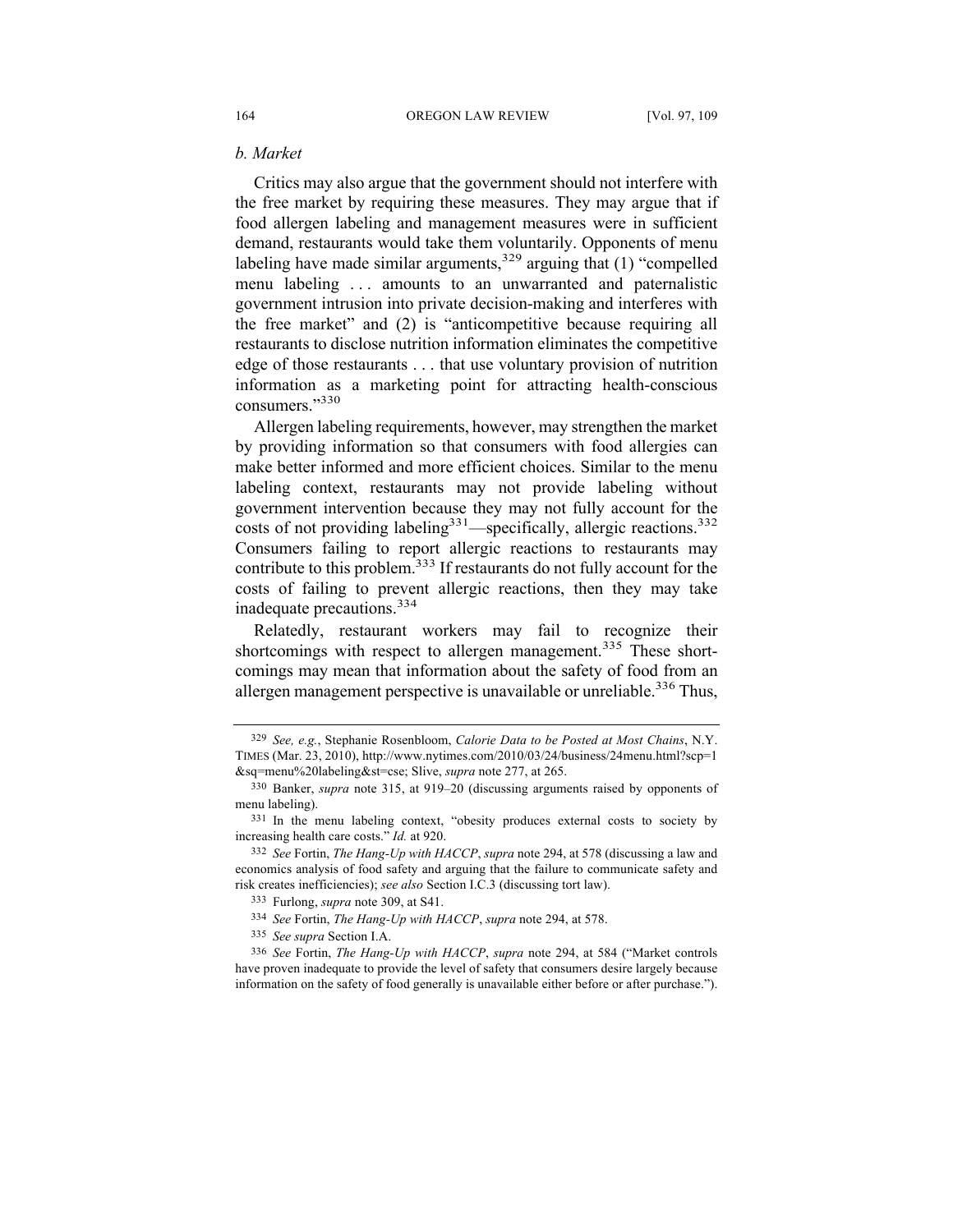providing consumers with accurate information about food allergens in restaurant food "may enhance economic efficiency by helping consumers identify and purchase products they want most"—food that will not trigger an allergic reaction.<sup>337</sup>

#### *c. Information Access*

Similar to the opponents of the menu labeling requirements, covered establishments may argue that allergen labeling requirements impose burdensome information production requirements requiring them to determine whether a food contains any major food allergen as an ingredient.<sup>338</sup> Covered establishments, however, likely already have access to the food allergen information that they would need for allergen labeling, thus reducing this burden. First, many reported food allergy attacks occurred at establishments where someone in the establishment knew the food contained an allergen<sup>339</sup> but this information was not communicated to the person with a food allergy. Second, FALCPA reduces the burden on restaurants to identify the allergens. Many foods that restaurants use are already required to be labeled for major food allergens under FALCPA, giving establishments an efficient way to determine if an ingredient contains an allergen.<sup>340</sup> And for raw agricultural commodities, which are not subject to the food allergen labeling requirements under FALCPA, the identity of the

product should be clear to the restaurant since the food is "in its raw or

<sup>337</sup> Robin M. Nagele, *Keeping Consumers in the Dark: How the National Bioengineered Food Disclosure Standard Threatens Transparency and Food Security*, 57 Jurimetrics J. 529, 543 (2017); *see* GOLAN ET EL., *supra* note 315, at 12–13 (discussing mandatory labeling as a way to correct asymmetric or imperfect information and "provide consumers with greater access to information and . . . increase the efficiency of the market"); Jennifer L. Pomeranz, *Compelled Speech Under the Commercial Speech Doctrine: The Case of Menu Label Laws*, 12 J. HEALTH CARE L. & POL'Y 159, 193 (2009); *see also* 15 U.S.C. § 1451 (2012) ("Informed consumers are essential to the fair and efficient functioning of a free market economy.").

<sup>338</sup> *See, e.g.*, Katherine Wilbur, *The Informed Consumer Is a Healthy Consumer? The American Obesity Epidemic and the Federal Menu Labeling Law*, 23 LOY. CONSUMER L. REV. 505, 522 (2011) ("Many restaurant and pro-business advocates are concerned that the burden of the law falls unfairly on restaurants because restaurants are now required to pay for the cost of determining the calorie content of each meal . . . ."); Slive, *supra* note 277, at 265.

<sup>339</sup> Furlong et el., *supra* note 4, at 867–68 (finding that in 78% of 106 reactions of registrants "with previously diagnosed allergy who ordered food specifically for ingestion by the allergic individual . . . . [S]omeone in the establishment knew the food contained peanut or tree nut as an ingredient").

<sup>340</sup> *See* Food, Drug, and Cosmetic Act (FDCA) § 403(w), 21 U.S.C. § 343(w) (2012); *see also* FDA *Questions and Answers*, *supra* note 64; Derr, *supra* note 10, at 153.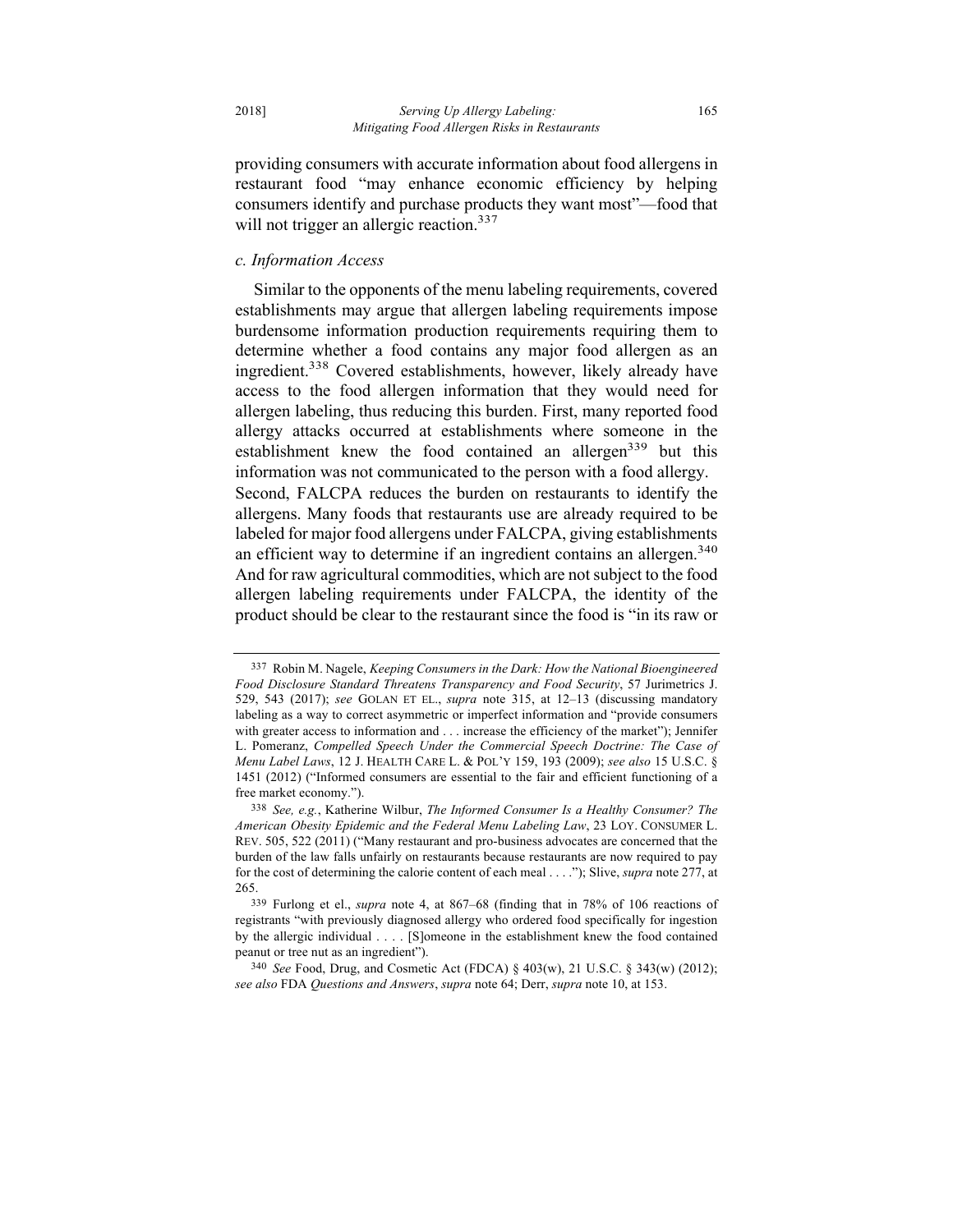natural state."<sup>341</sup> Under current law, a restaurant that receives food labeled under FALCPA is not required to pass that allergen information on to the consumer whom it could benefit. By limiting allergen labeling requirements to major food allergens, covered restaurants would have the needed information about major food allergens in foods that they use and serve.

Restaurants may counter that even with FALCPA they may have difficulty obtaining accurate information about potential food allergens due to the use of advisory label warnings, such as "May Contain," which FALCPA left "untouched."<sup>342</sup> But restaurants, particularly large chains, are uniquely suited to help discourage overuse of advisory label warnings and shape the supply chain through their purchasing decisions<sup>343</sup>: restaurants could insist that their suppliers not use advisory labeling in place of good manufacturing practices (GMPs).<sup>344</sup> This would be consistent with the requests of "the Grocery

It remains to be seen how the Food Safety Modernization Act (FSMA) Hazard Analysis and Risk-Based Preventive Controls (HARPC) provisions and FDA's regulations implementing these provisions will affect the use of these warnings on packaged foods, if at all. In the preamble to its final HARPC regulations, FDA indicated that its prior "guidance on the reasonable steps that should be taken to prevent allergens from being unintentionally incorporated into the food and the limited use of allergen advisory statements is still applicable." Current Good Manufacturing Practice, Hazard Analysis, and Risk-Based Preventative Controls for Human Food, 80 Fed. Reg. 55,908, 56,034–35 (Sept. 17, 2015) (codified at scattered sections of 21 C.F.R.) (stating that "establishing regulatory policy or requirements, such as a long-term strategy regarding use of allergen advisory labeling . . . is outside the scope of" the Current Good Manufacturing Practice, Hazard Analysis, and Risk-Based Preventive Controls for Human Food rule); *see also* FDCA § 418, 21 U.S.C. § 350g; 21 C.F.R. pt. 117.

343 *See, e.g.*, Graciela Ghezán et al*.*, *Impact of Supermarkets and Fast-Food Chains on Horticulture Supply Chains in Argentina*, 20 DEV. POL'Y REV. 389, 399 (2002) (discussing how multinational supermarkets and fast-food chains have changed supply chains); Jaap van der Kloet & Tetty Havinga, *Private Food Regulation from a Regulatee's Perspective* 9 (Nijmegen Sociology of Law Working Papers Series, Paper No. 2008/07) (stating that "purchasing power of supermarkets makes retail food safety standards in fact obligatory for many manufacturers").

344 *See* 21 C.F.R. pt. 117.

 $341$  FDCA § 201(r), 21 U.S.C. § 321(r) (defining "raw agricultural commodity" as "any food in its raw or natural state").

<sup>342</sup> Besnoff, *supra* note 77, at 1469, 1483–84; Derr, *supra* note 10, at 86–88. FALCPA did require that the Secretary of Health and Human Services (HHS) submit a report on advisory labeling. *See* FDCA § 201 note, 21 U.S.C. § 321 note (requiring HHS to submit a report to Congress on advisory labeling); FDA, FOOD ALLERGEN LABELING AND CONSUMER PROTECTION ACT OF 2004 PUBLIC LAW 108-282 REPORT TO THE COMMITTEE ON HEALTH, EDUCATION, LABOR, AND PENSIONS, UNITED STATES SENATE AND THE COMMITTEE ON ENERGY AND COMMERCE UNITED STATES HOUSE OF REPRESENTATIVES (2006), *available at* https://web.archive.org/web/20060925225306/http://www.cfsan.fda. gov/~acrobat/alrgrep.pdf (accessing Internet Archive from Sept. 25, 2006) (discussing cross contact and advisory labeling).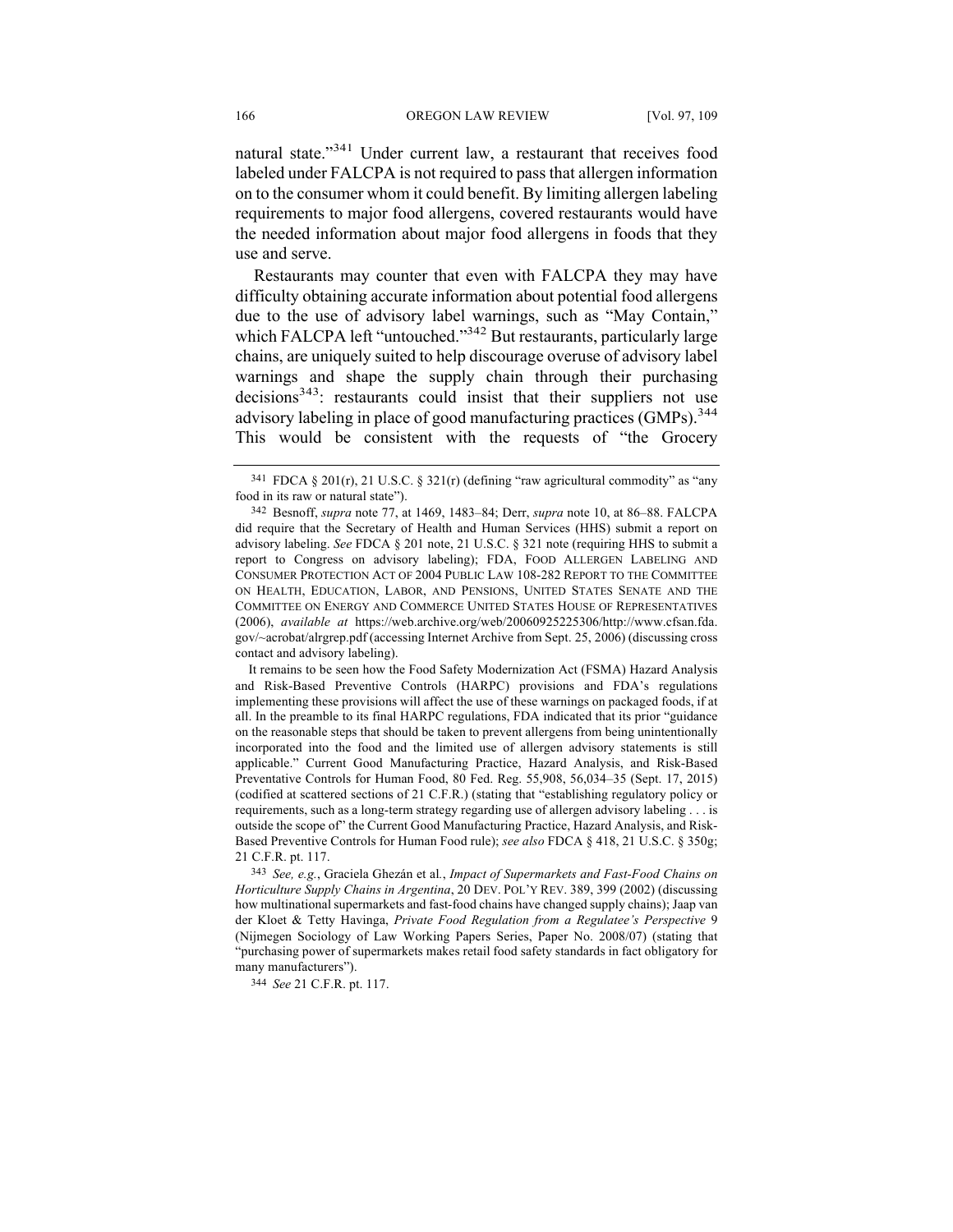Manufacturers of America (GMA) and the National Food Processors Association (NFPA), [which] have urged their members to not use advisory labeling in lieu of following GMPs."345

Restaurants may also argue that required food allergen labeling would hinder their ability to substitute ingredients in a pinch. There is nothing in the proposal, however, that would prevent restaurants from updating their labeling as the major food allergen content of their foods changed. Changing the allergen labeling would be necessary only if the substituted ingredient had a major food allergen that the original ingredient did not or vice versa.

Although allergen information requirements would create additional responsibilities for covered establishments, it would be far less costly for establishments to obtain food allergen information than for consumers to do so. In fact, without restaurants' participation, it may be virtually impossible for a consumer to obtain this information. This information asymmetry supports labeling.

## *d. Cost and Feasibility*

Allergy labeling and management opponents may also argue that such measures will be too expensive. Although a full cost-benefit analysis would be needed to assess this argument—and is something that could be done during the enactment process—food allergen measures may be beneficial for restaurants.<sup>346</sup> Again, the experience with menu labeling may be instructive. Opponents of menu labeling argued that "the cost of implementation to restaurants [would] be prohibitive."347 Proponents countered that most restaurants affected by the menu-labeling laws had already incurred the costs of nutritional analyses of standard menu items.<sup>348</sup> Similarly, in the food allergen labeling context, restaurants largely already have access to information about major food allergens in the foods that they purchase due to FALCPA.<sup>349</sup>

<sup>345</sup> Derr, *supra* note 10, at 87.

<sup>346</sup> *See* Section IV.A (discussing the federal rulemaking process); *see also* FDA, FINAL REGULATORY IMPACT ANALYSIS, *supra* note 316 (regulatory impact analysis for menu labeling).

<sup>347</sup> *See* Banker, *supra* note 315, at 919; Ellen A. Black, *Menu Labeling: The Unintended Consequences to the Consumer*, 69 FOOD & DRUG L.J. 531, 546 (2014).

<sup>348</sup> Banker, *supra* note 315, at 919; Black, *supra* note 347, at 546.

<sup>349</sup> *See* Food, Drug, and Cosmetic Act (FDCA) § 403(w), 21 U.S.C. § 343(w) (2012); *see also supra* Section III.B.2.c.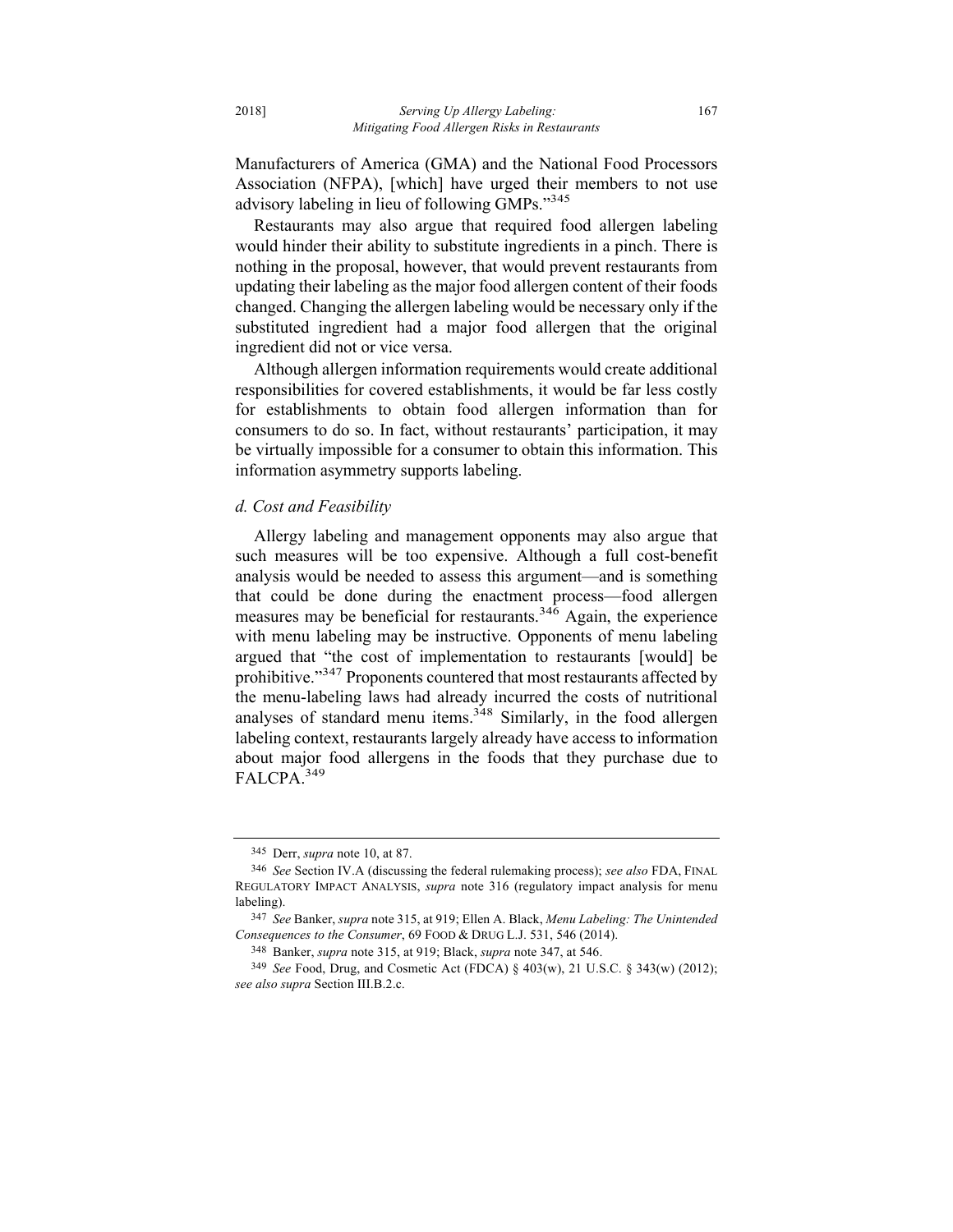#### 168 OREGON LAW REVIEW [Vol. 97, 109]

It may be costlier for restaurants to comply with food allergen requirements than menu labeling requirements as the costs to prevent cross contact may be significant. This would need to be subject to a cost-benefit analysis again, this is something that could be assessed as part of the process of enacting any food allergen requirements. The costs and benefits would depend on the particular contours of the measurements to prevent cross contact and train workers. The benefits of preventing cross contact, however, may also be significant. For example, if fewer people are injured or killed by allergic reactions to restaurant food because of allergen labeling coupled with other allergen management measures, this not only benefits people with food allergies who avoid harm but may also lower liability for restaurants.<sup>350</sup> In addition, covered restaurants may gain customers—both those with allergies to the major food allergens and those who dine with them. $351$ 

Opponents may argue that regulating food allergens in restaurants would not be feasible for restaurants. The proposal to use menu labeling as a model for allergen labeling is a starting point in that it would need to be accompanied by measures to prevent cross contact, train restaurant workers, and educate the public. The proposed allergen labeling requirements and accompanying measures would need to be further fleshed out and refined—for example, through the legislative and regulatory processes with input from various stakeholders including restaurants and similar retail food establishments, public health professionals, and those with food allergies.<sup>352</sup> Stakeholders and other interested persons could provide feedback regarding what labeling control and management measures would be both effective from a public health perspective and feasible for restaurants. This may be particularly important with respect to measures to prevent cross contact as the menu labeling regulation does not provide a model for such measures.

The food allergen requirements could also be informed by the European Union's experience with its requirement that food businesses, such as restaurants, provide allergen information for nonprepacked foods that contain one or more of fourteen different allergens.353

<sup>350</sup> Brewer, *supra* note 123, at 328.

<sup>351</sup> *Id.* at 326.

<sup>352</sup> *See, e.g.*, *infra* Section IV.A (discussing notice-and-comment rulemaking process).

<sup>353</sup> Regulation 1169/2011 of the European Parliament and of the Council of Oct. 25, 2011, on the provision of food information to consumers, 2011 O.J. (L 304/18); *see also*  FOOD STANDARDS AGENCY, QUESTIONS AND ANSWERS ON THE EU FOOD INFORMATION FOR CONSUMERS REGULATION ALLERGEN PROVISIONS (2014); Liz Tucker, *New Food*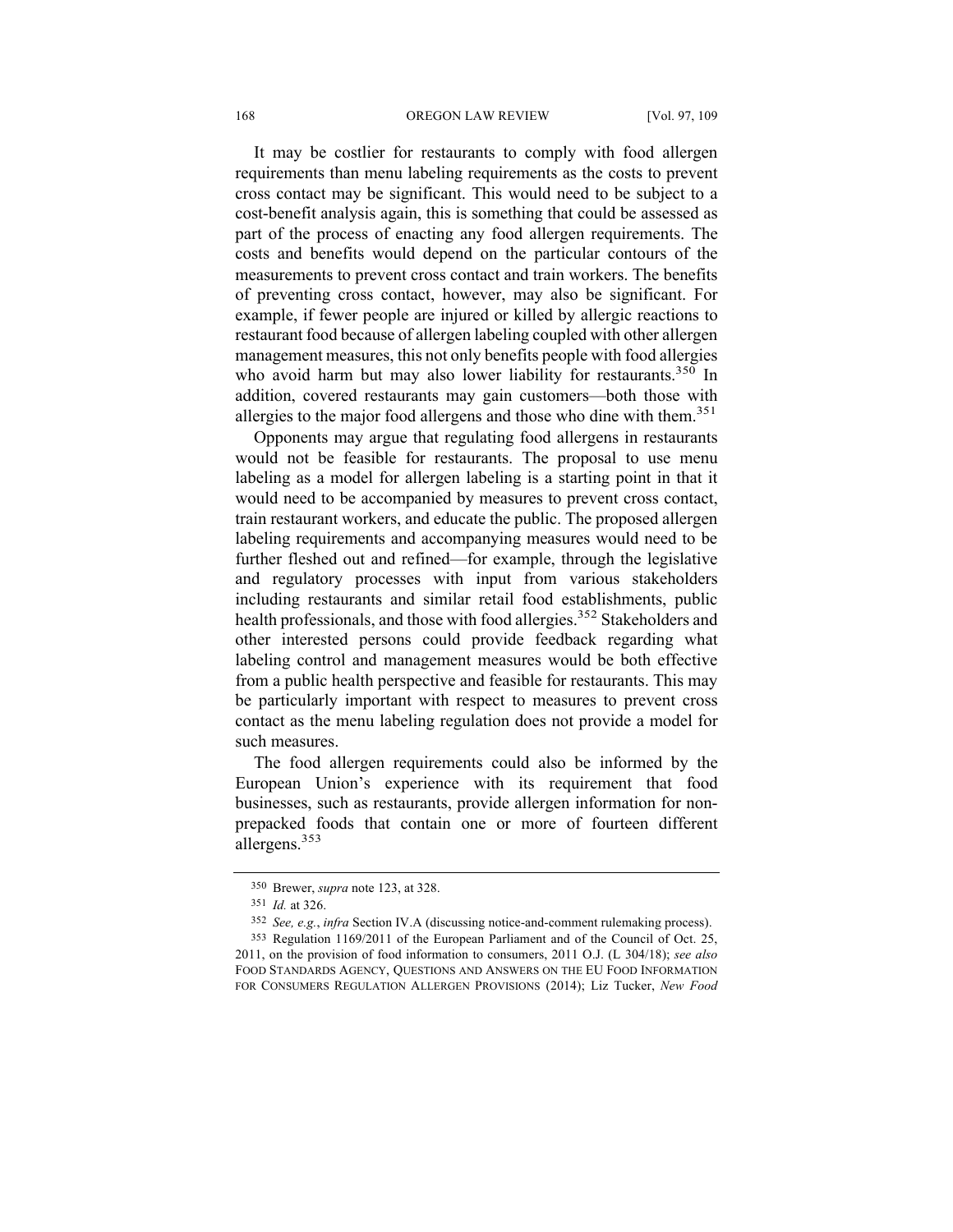## *e. Potential Liability*

Opponents may also argue that the proposed allergen labeling requirements will increase restaurants' liability. A restaurant may be liable if it provides labeling to a person that incorrectly indicates that a food does not contain a major food allergen, resulting in an allergic reaction. The doctrine of negligence per se may permit a person so injured to use a statutory or regulatory food allergen labeling and management requirement to establish a duty.<sup>354</sup> Most courts would require that a plaintiff prove that she (1) "was injured by a type of risk the statute (or regulation) was intended to prevent" and (2) "was in the class of persons the statute (or regulation) was intended to protect."355 Even if negligence per se applied, the plaintiff would still have to prove the other elements of negligence.<sup>356</sup> As another example, a person may have a claim for a breach of an express warranty if a restaurant provides labeling indicating that a food does not contain a major food allergen when it does.<sup>357</sup>

The end goal of the proposal, however, is to make restaurants safer for those with food allergies by reducing allergic reactions. If the proposal works as intended, the number of people who are injured by allergic reactions should be reduced, and with it restaurants' liability.<sup>358</sup> But if a restaurant makes a mistake, and that mistake causes a person to be injured or to die, the restaurant should be liable.<sup>359</sup> Such liability may help create a safer system for those with food allergies by acting as a means of regulatory enforcement<sup>360</sup> and by providing feedback to restaurants that they should invest more in food allergen

*Labeling Regulations for the Catering Industry*, FOOD SAFETY MAGAZINE (Dec. 2, 2014), https://www.foodsafetymagazine.com/enewsletter/new-food-labeling-regulations-for-thecatering-industry/?mobileFormat=false.

<sup>354</sup> David G. Owen, *Proving Negligence in Modern Products Liability Litigation*, 36 ARIZ. ST. L.J. 1003, 1006 (2004).

<sup>355</sup> *Id.* 

<sup>356</sup> *Id.*; *see also* Leavitt, *supra* note 64 (discussing effect of the Massachusetts FAAA on common law causes of action).

<sup>357</sup> *See* U.C.C. § 2-313(1)(a)–(b) (AM. LAW INST. & UNIF. LAW COMM'N 2002) (stating in part that "[a]ny affirmation of fact or promise made by the seller to the buyer which relates to the goods and becomes part of the basis of the bargain creates an express warranty that the goods shall conform to the affirmation or promise" and "[a]ny description of the goods which is made part of the basis of the bargain creates an express warranty that the goods shall conform to the description").

<sup>358</sup> *See* Martin, *supra* note 64, at 100–01.

<sup>359</sup> *Id.* 

<sup>360</sup> *Id.*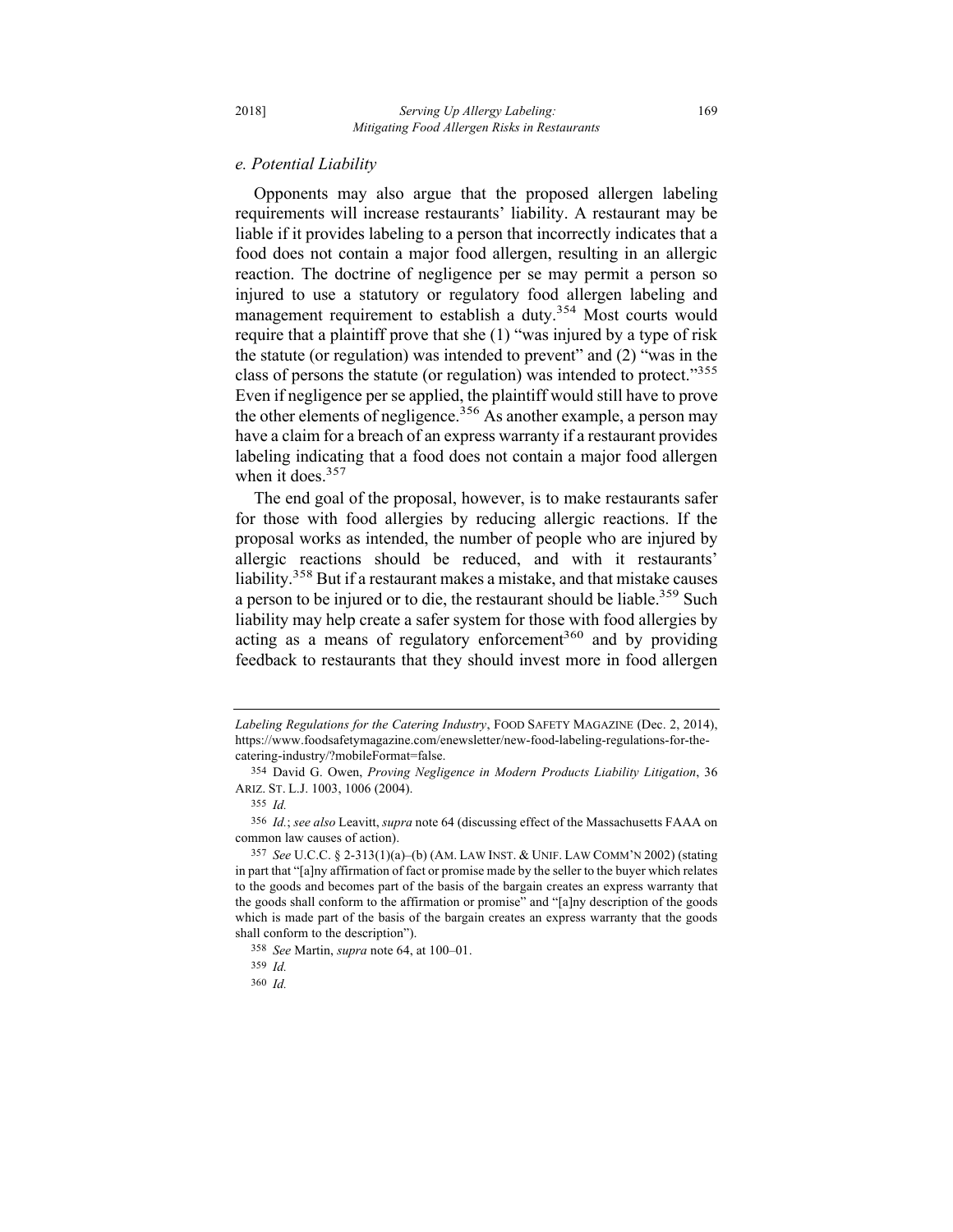safety.<sup>361</sup> In addition, "if restaurants seek liability insurance, the insurers will demand compliance with the law," thereby further reinforcing its requirements.<sup>362</sup>

# IMPLEMENTING FOOD ALLERGEN LABELING AND MANAGEMENT **REQUIREMENTS**

This Part uses the experience with menu labeling to explore how the proposals from Part III might be implemented. It discusses the benefits and limitations of federal action as a means of enacting food allergen labeling and management requirements and argues that federal action, ultimately, may be the best way to advance public health and address food allergen labeling and management in restaurants. Because of the political and other challenges inherent in creating a federal regulatory framework for food allergens in restaurants, this Part also considers some of the benefits and limitations of state and local action. Like in the menu labeling context, local action may spur states and, ultimately, the federal government to regulate the labeling and management of food allergens in restaurants.

# *A. Federal Action*

There is a strong argument that FDA has the authority to promulgate regulations requiring food allergen labeling and management in restaurants under the current law. FDA has jurisdiction over "food," which the FDCA defines, in part, as "articles used for food or drink for man" and "articles used for components of any such article."<sup>363</sup> Restaurant food is "food" under the FDCA.<sup>364</sup> The FDCA prohibits, among other things, the adulteration or misbranding of food "while such article is held for sale (whether or not the first sale) after shipment in interstate commerce." $365$  The shipment of components of food (i.e., its ingredients) has been held to give FDA jurisdiction.<sup>366</sup> Thus FDA

<sup>361</sup> Fortin, *The Hang-Up with HACCP*, *supra* note 294, at 574.

<sup>362</sup> *See* Martin, *supra* note 64, at 101.

<sup>363</sup> Food, Drug, and Cosmetic Act (FDCA) § 201(f), 21 U.S.C. § 321(f) (2012).

<sup>364</sup> *See id.*

<sup>365</sup> FDCA § 301(k), 21 U.S.C. § 331(k). Interstate commerce is "commerce between any State or Territory and any place outside thereof" and "commerce within the District of Columbia or within any other Territory not organized with a legislative body." FDCA § 201(b), 21 U.S.C. § 321(b).

<sup>366</sup> *See, e.g.*, United States v. An Article of Food, 752 F.2d 11, 12 (1st Cir. 1985); *see also* Baker v. United States, 932 F.2d 813 (9th Cir. 1991); United States v. 40 Cases, 289 F.2d 343, 345 (2d Cir. 1961); PETER BARTON HUTT ET AL., FOOD AND DRUG LAW: CASES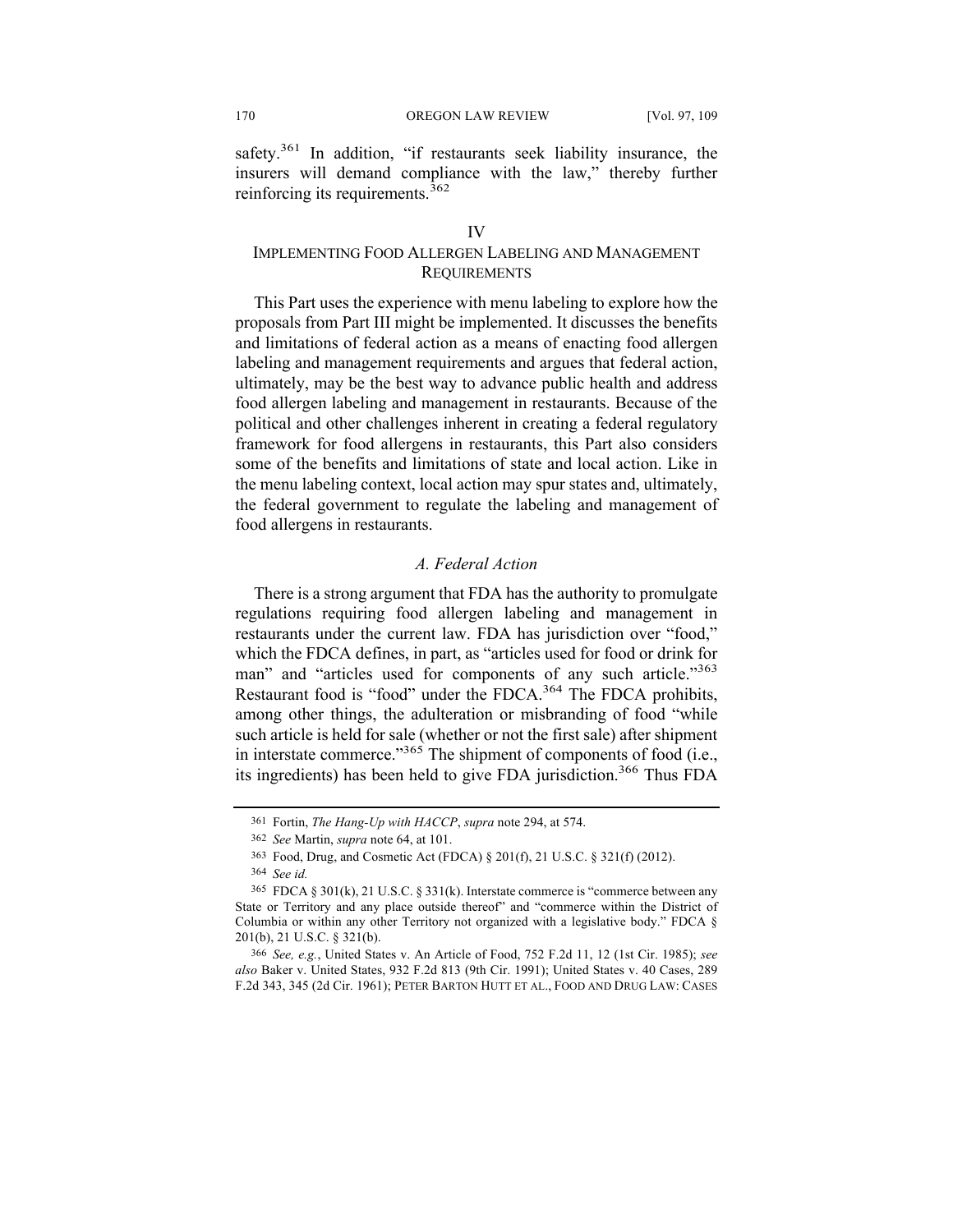would have jurisdiction over food held for sale in restaurants if the food or the ingredients used to make the food were shipped in interstate commerce.<sup>367</sup> Many of the foods sold by large chain restaurants would likely meet this requirement.

Section 701(a) of the FDCA has been interpreted by courts as giving FDA the "authority to promulgate substantive regulations for the efficient enforcement of" the FDCA.<sup>368</sup> The FDCA provides, in part, that a food is misbranded if "its labeling is false or misleading in any particular."369 Section 201(n) provides that

determining whether the labeling . . . is misleading there shall be taken into account . . . the extent to which the labeling . . . fails to reveal facts . . . material with respect to consequences which may result from the use of the article to which the labeling . . . relates . . . under such conditions of use as are customary or usual.<sup>370</sup>

FDA has relied on FDCA 701(a) and 201(n) to promulgate regulations requiring mandatory warnings, such as those for certain foods packaged in self-pressurized containers and with certain propellants. $3^{71}$  Furthermore, the FDCA provides, in part, that a food is

367 *See* HUTT ET AL., *supra* note 366, at 281.

368 *See* FDCA 701(a), 21 U.S.C. § 371; Weinberger v. Hynson, Westcott & Dunning, Inc., 412 U.S. 609, 617–18 (1973); Nat'l Nutritional Foods Ass'n v. Weinberger, 512 F.2d 688, 696 (2d Cir. 1975) ("Whatever doubts might have been entertained regarding the FDA's power under § 701(a) to promulgate binding regulations were dispelled by the Supreme Court's recent decisions in Weinberger v. Hynson, Westcott & Dunning, Inc. . . . and its companion cases . . . ." (citations omitted)).

At one point before FALCP was enacted, FDA considered proposing regulations "to require that foods that contain certain protein ingredients include information on the label

AND MATERIALS 284 (4th ed. 2014) (listing "cases holding that shipment of product ingredients in interstate commerce is sufficient to confer jurisdiction on FDA").

Before the ACA, in the menu labeling context, commentators stated that FDA had the authority to promulgate regulations requiring restaurants to provide certain information. *See*  Rebecca S. Fribush, *Putting Calorie and Fat Counts on the Table: Should Mandatory Nutritional Disclosure Laws Apply to Restaurant Foods?*, 73 GEO. WASH. L. REV. 377, 383 (2005) (stating that "[i]t is generally accepted that the FDCA gives the FDA jurisdiction to regulate restaurant food in ways that include menu labeling"); Sarah A. Kornblet, *Fat America: The Need for Regulation Under the Food, Drug, and Cosmetic Act*, 49 St. Louis U. L.J. 209, 243 (2004) (arguing that "the FDA may find fast food misbranded and its labeling insufficient to provide consumers with knowledge of what they are eating, and it may mandate some type of labeling either on a menu or posted in a restaurant").

<sup>369</sup> FDCA § 403(a), 21 U.S.C. § 343(a).

<sup>370</sup> FDCA § 201(n), 21 U.S.C. § 321(n).

<sup>371</sup> *See, e.g.*, Food, Drug & Cosmetic Products, Warning Statements, 40 Fed. Reg. 8,912, 8,912 (Mar. 3, 1975) (explaining the Commissioner's conclusion that there was "ample authority for the establishment of warning statements" for self-pressurized containers and those with certain propellants); *see also* HUTT ET EL., *supra* note 366, at 401 (providing examples of FDA regulations requiring warnings).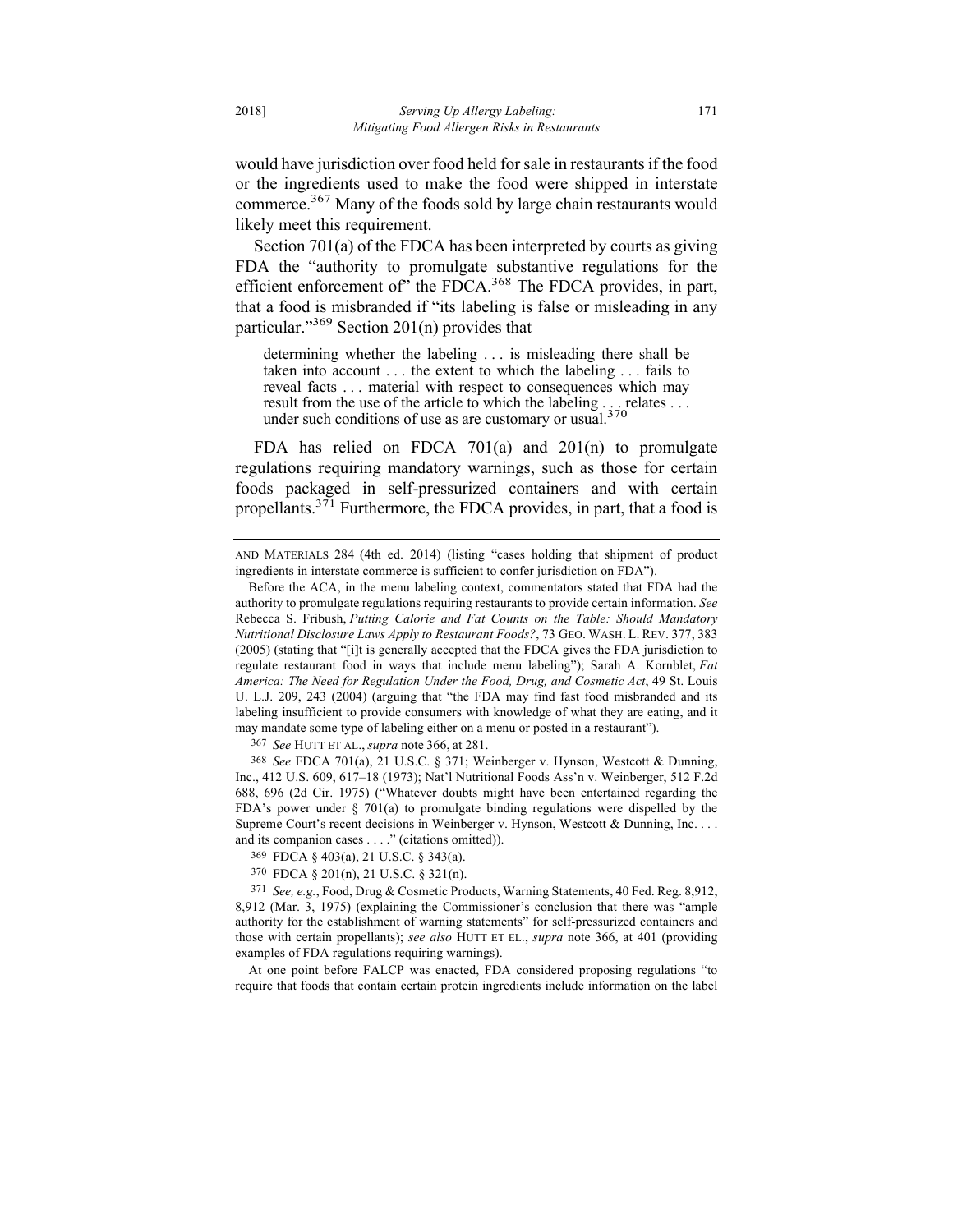adulterated "if it has been prepared, packed, or held under insanitary conditions . . . whereby it may have been rendered injurious to health."<sup>372</sup> FDA has relied, in part, on sections  $402(a)(4)$  and  $701(a)$  of the FDCA in promulgating its current Good Manufacturing Practice regulations.373 In addition, in 1974, in the preamble to proposed food service sanitation regulations, FDA stated that the prohibition in section 301(k) of the FDCA on "adulteration of food while held for sale after interstate shipment ... includes food service sanitation."374 Because of the authority granted to FDA by the FDCA—and specifically sections  $201(n)$ ,  $301(k)$ ,  $402(a)$ , and  $701(a)$ —there is a strong argument that FDA has the authority to promulgate regulations requiring food allergen labeling and management in restaurants.<sup>375</sup>

State and local governments, however, may strongly oppose any such action by FDA. For example, the Food and Drug Law casebook by Hutt, Merrill, and Grossman describes FDA as having "ceded the regulation of [restaurants, grocers, and food vending machines] to state and local governments."<sup>376</sup> The casebook authors note that when FDA proposed to make its model ordinance for the regulation of food service establishments mandatory in 1974 via regulation, "[s]tate officials opposed this action, primarily because 'it abridged a long-term understanding between the States and the Federal government regarding the regulation of the food service industry . . .'" and that

in plain English terms that clearly identifies the presence of these ingredients" and "to require food allergen labeling on spices." Unified Agenda, 68 Fed. Reg. 72,862, 72,890 (Dec. 22, 2003). Although the legal basis for those regulations is not identified in the Unified Agenda, it seems likely it could have been FDCA 701(a) and 201(n). *See* Unified Agenda, 68 Fed. Reg. at 72,890.

<sup>372</sup> FDCA § 402(a)(4), 21 U.S.C. § 342(a)(4).

<sup>373</sup> *See, e.g.*, Current Good Manufacturing Practice in Manufacturing, Processing, Packing, or Holding Human Food, 44 Fed. Reg. 33,238, 33,239 (proposed June 8, 1979) (codified at C.F.R. pts. 20, 101).

<sup>374</sup> Food Service Sanitation, 39 Fed. Reg. 35,438, 35,438 (proposed Oct. 1, 1974). The proposed regulations were ultimately withdrawn. *See* Food Service Sanitation, 42 Fed. Reg. 15,428, 15,428 (Mar. 22, 1977); *see also infra* note 376 and accompanying text.

<sup>375</sup> Courts will generally defer to agency interpretations of ambiguous statutes if the agency's interpretation of the statute is permissible and Congress has "delegated authority to the agency generally to make rules carrying the force of law, and that the agency interpretation claiming deference was promulgated in the exercise of that authority." *See* Chevron, U.S.A., Inc. v. Nat. Res. Def. Council, Inc., 467 U.S. 837, 841, (1984); United States v. Mead Corp., 533 U.S. 218, 227, (2001); City of Arlington v. FCC, 569 U.S. 290, 293 (2013) (holding that "an agency's interpretation of a statutory ambiguity that concerns the scope of its regulatory authority (that is, its jurisdiction) is entitled to deference under *Chevron*"). *But see* FDA v. Brown & Williamson Tobacco Corp., 529 U.S. 120, 126 (holding that "FDA's assertion of jurisdiction [over tobacco products] is impermissible").

<sup>376</sup> *See* HUTT ET AL., *supra* note 366, at 281–82.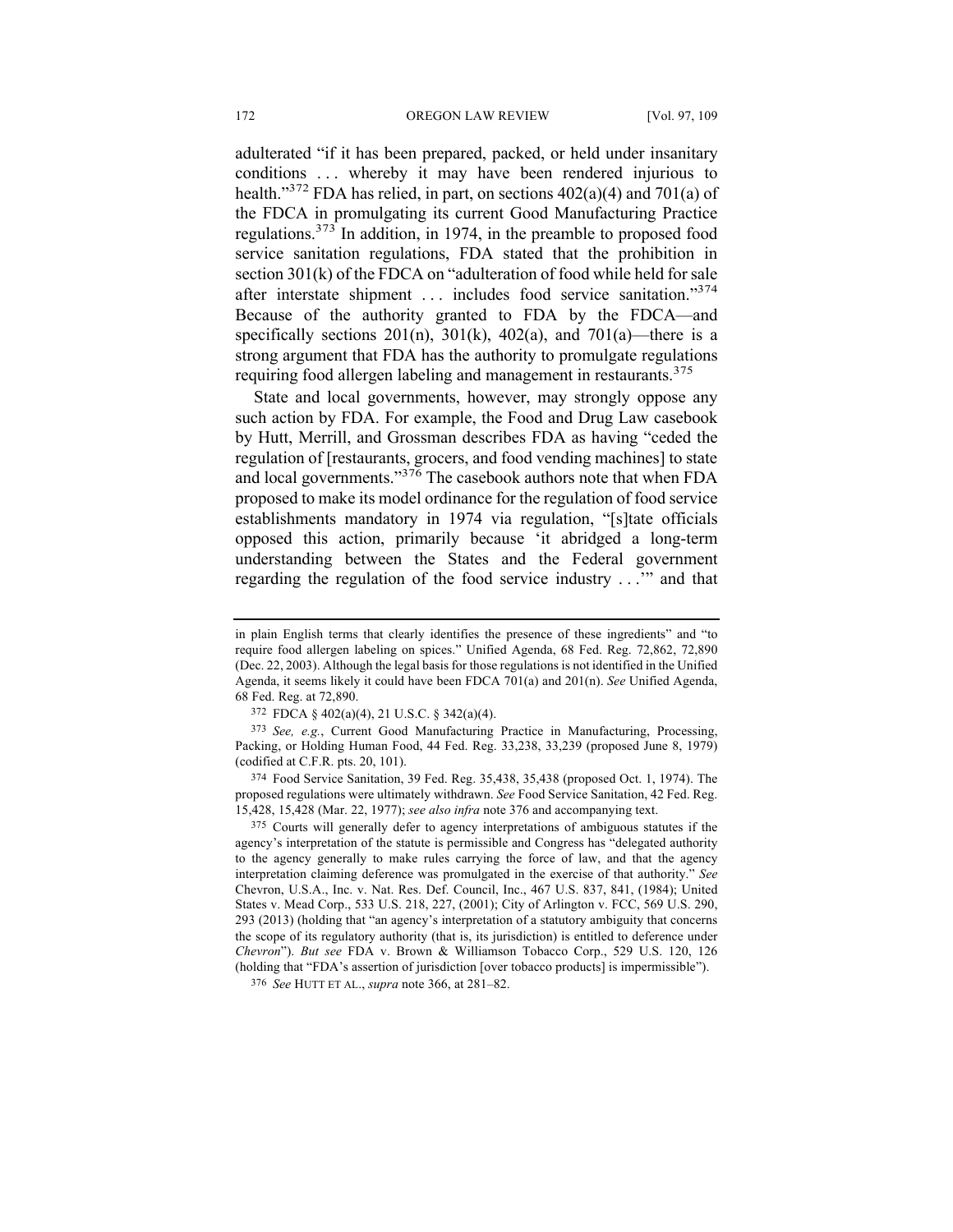"FDA withdrew the proposal, declaring that 'it was never [the agency's] intention to supersede State and local regulation of food service sanitation."<sup>377</sup> For similar reasons, states may oppose any allergen labeling and management requirements.

Although there is a strong argument that FDA has authority to promulgate food allergen labeling and management requirements for restaurants, Congress could enact legislation requiring restaurants to provide major food allergen labeling and implement allergen control measures.<sup>378</sup> This would be similar to the approach Congress took with menu labeling in the  $ACA$ <sup>379</sup> Like it did with menu labeling, Congress could direct FDA to promulgate implementing regulations and issue guidance.<sup>380</sup>

The rulemaking process could help to improve any resulting regulatory system by providing interested persons an opportunity to provide feedback on proposed allergy labeling and management requirements. Even if allergy labeling requirements were modeled on the menu labeling requirements as this Article suggests, there would still be many questions and issues to be resolved regarding the labeling requirements as well as accompanying allergen management, worker training, and public education requirements. Questions would include how to best prevent allergen cross contact in covered establishments and the feasibility of different approaches. For example, although an in-depth analysis of the "informal" or notice-and-comment rulemaking process, its benefits, and limitations is beyond the scope of this Article,

<sup>377</sup> *Id.* at 282 (internal citations omitted) (quoting 42 Fed. Reg. at 15,428; 39 Fed. Reg. at 35,438).

<sup>378</sup> Several student commentators have argued for national labeling. *See, e.g.*, Roses, *supra* note 64, at 226; Martin, *supra* note 64, at 85.

<sup>379</sup> *See* Food, Drug, and Cosmetic Act (FDCA) § 403(q)(5)(H), 21 U.S.C. §  $343(q)(5)(H)$ . As noted above, in the obesity context, before the federal menu labeling law, some commentators suggested that FDA promulgate restaurant labeling rules. Fribush, *supra* note 366, at 383; Kornblet, *supra* note 366, at 221.

<sup>380</sup> *See* FDCA § 403(q)(5)(H)(x), 21 U.S.C. § 343(q)(5)(H)(x) (providing that within one year of enactment FDA must promulgate proposed regulations to carry out the menu labeling law); *see* Food Labeling; Nutrition Labeling of Standard Menu Items in Restaurants and Similar Retail Food Establishments, 79 Fed. Reg. 71,156 (Dec. 1, 2014) (codified at C.F.R. pts. 11, 101); Consolidated Appropriations Act of 2016, Pub. L. No. 114-113, § 747, 129 Stat. 2242 (2015); FDA, MENU LABELING: SUPPLEMENTAL GUIDANCE FOR INDUSTRY: DRAFT GUIDANCE (Nov. 2017); FDA, A LABELING GUIDE FOR RESTAURANTS AND RETAIL ESTABLISHMENTS SELLING AWAY-FROM-HOME FOODS-PART II (MENU LABELING REQUIREMENTS IN ACCORDANCE WITH 21 CFR 101.11): GUIDANCE FOR INDUSTRY (Apr. 2016); FDA, GUIDANCE FOR INDUSTRY: NUTRITION LABELING OF STANDARD MENU ITEMS IN RESTAURANTS AND SIMILAR RETAIL FOOD ESTABLISHMENTS: SMALL ENTITY COMPLIANCE GUIDE (Mar. 2015).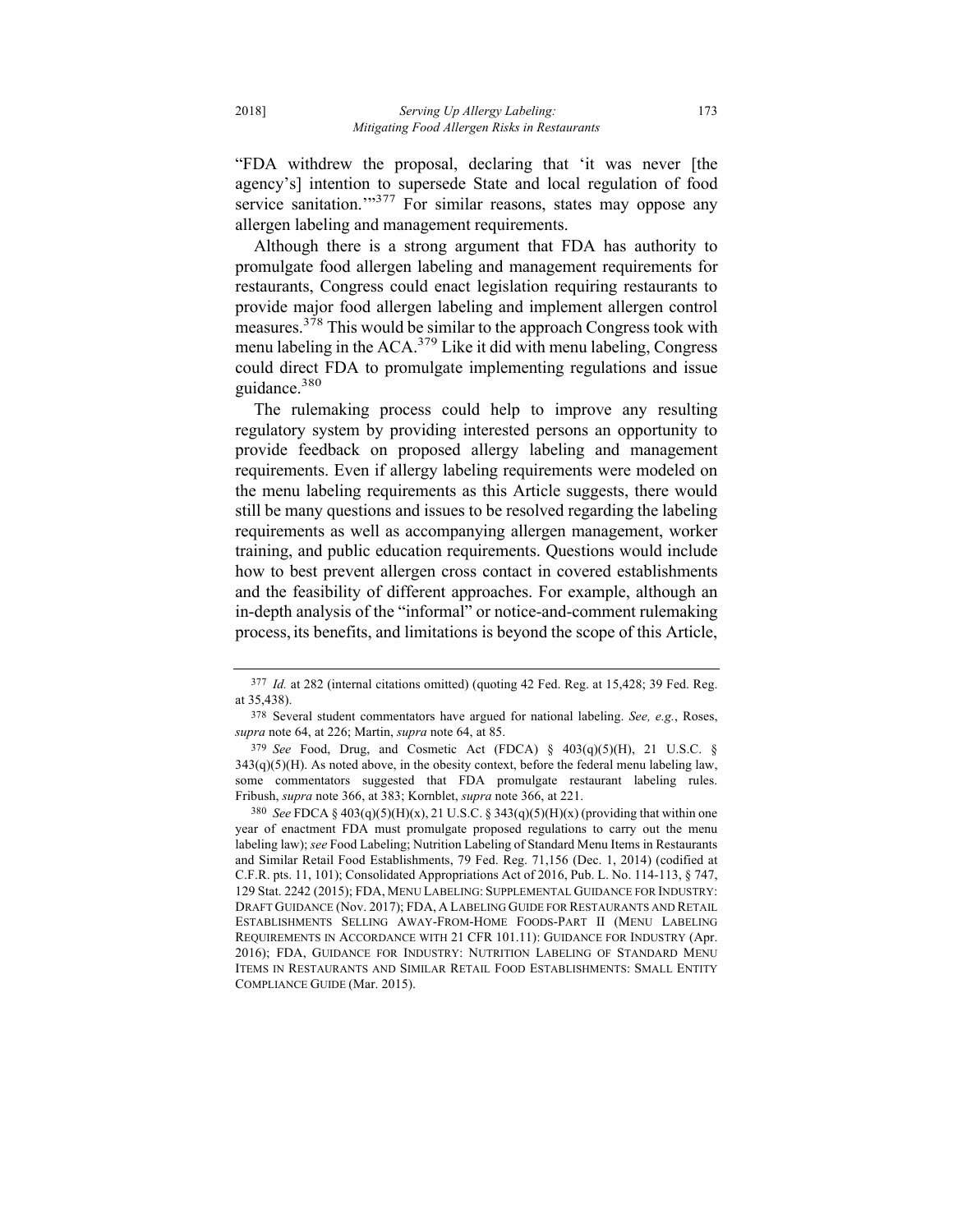through this process interested persons—including those potentially affected by an allergy labeling and management rule—could provide feedback on a proposed rule.<sup>381</sup> In addition, the costs and benefits of any proposed rule and regulatory alternatives would be assessed and approached to maximize net benefits.382

The primary benefit of federal action as compared to state or local government action would be an increase in uniformity for both consumers and covered establishments if the federal law preempted any inconsistent state and local requirements.<sup>383</sup> For consumers with food allergies, standardized labeling may help them better identify major food allergens. As one commentator noted in the menu labeling context, "[U]niform labeling formats may accelerate the beneficial effects of menu-labeling laws by increasing familiarity with nutrition

<sup>381</sup> *See* 5 U.S.C. § 553 (2012) (describing the "notice and comment" rulemaking process); *see also* Food Labeling, 79 Fed. Reg. at 71,156 (discussing comments on proposed menu labeling rule and publishing final menu labeling rule); Food Labeling; Nutrition Labeling of Standard Menu Items in Restaurants and Similar Food Establishments, 76 Fed. Reg. 19,192 (proposed Apr. 6, 2011) (codified at 21 C.F.R. pts 11, 101). Generally, in notice and comment rulemaking, the agency must give notice of the proposed rule by publishing it in the Federal Register, "give interested persons an opportunity to participate in the rule making through submission of written data, views, or arguments," and "[a]fter consideration of the relevant matter presented, the agency shall incorporate in the rules adopted a concise general statement of their basis and purpose." 5 U.S.C. § 553(c). Courts, Congress, and Presidents have also imposed other requirements on rulemaking. *See, e.g.*, Thomas O. McGarity, *Some Thoughts on "Deossifying" the Rulemaking Process*, 41 Duke L.J. 1385, 1400 (1992) (discussing judicially, congressionally, and presidentially imposed analytical requirements). This issue of food allergens labeling and management in restaurants and similar retail establishments may also be suited for negotiated rulemaking. *See* Marie Boyd, *Unequal Protection Under the Law: Why FDA Should Use Negotiated Rulemaking to Reform the Regulation of Generic Drugs*, 35 Cardozo L. Rev. 1525, 1554–68 (2014) (discussing negotiated rulemaking).

<sup>382</sup> *See, e.g*., Improving Regulation and Regulatory Review, Exec. Order No. 13,563, 76 Fed. Reg. 3821 (Jan. 18, 2011); Exec. Order No. 12,866, 58 Fed. Reg. 51,735 (Sept. 30, 1993); 5 U.S.C. §§ 601–612; Unfunded Mandate Reform Act of 1995, Pub. L. No. 104-4, 109 Stat. 48 (1995); *see also* Food Labeling, 79 Fed. Reg. at 71,244 (discussing Regulatory Impact Analysis for final menu labeling rule); FDA, FINAL REGULATORY IMPACT ANALYSIS, *supra* note 316.

<sup>383</sup> *See* U.S.CONST. art. VI, cl. 2 (Supremacy Clause). For a discussion of the Supremacy Clause and preemption see Caleb Nelson, *Preemption*, 86 VA. L. REV. 225 (2000). Congress could expressly preempt inconsistent state and local requirements as it did with menu labeling. *See* FDCA § 403A(a)(4), 21 U.S.C § 343-1(a)(4). Even if there was no express preemption, there still could be preemption. *See, e.g.*, Sprietsma v. Mercury Marine, 537 U.S. 51, 65 (2002) ("[A]n express pre-emption clause 'does *not* bar the ordinary working of conflict pre-emption principles,' that find implied pre-emption 'where it is impossible for a private party to comply with both state and federal requirements, or where state law stands as an obstacle to the accomplishment and execution of the full purposes and objectives of Congress.'") (internal citations omitted).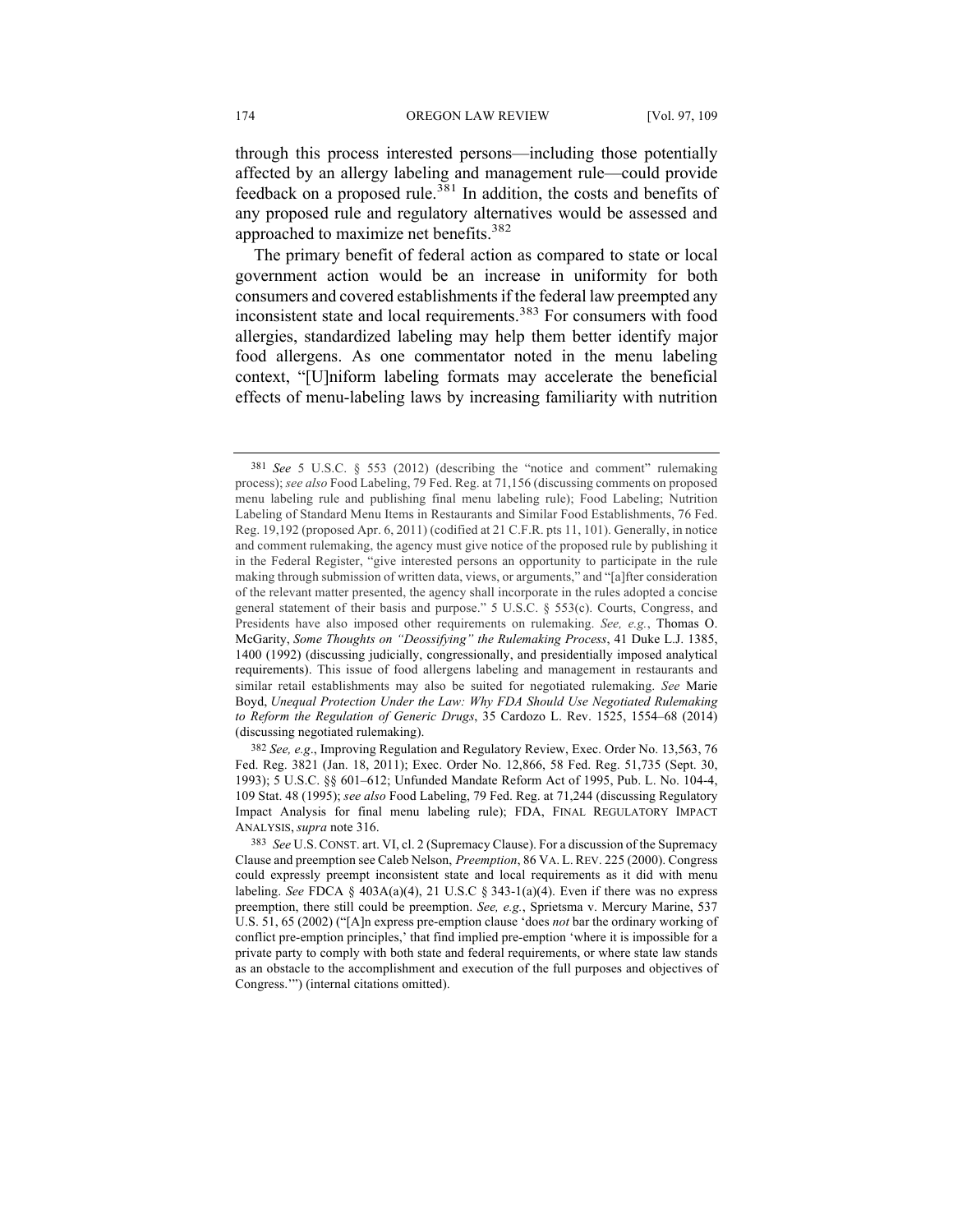labels and facilitating comprehension of the information provided."384 A nationwide law may also substantially expand the food choices of people allergic to a major food allergen.

For covered establishments that operate in more than one jurisdiction, it may be easier to comply with a single federal standard than a patchwork of state and local standards.<sup>385</sup> Establishments that are not part of a chain with twenty or more locations doing business under the same name and offering substantially the same menu items may opt in to coverage, further increasing uniformity.<sup>386</sup> For example, an establishment that does not meet the definition of a chain restaurant subject to menu labeling—perhaps because it is part of a chain with only fifteen locations—may prefer to be subject to a federal standard instead of potentially more burdensome differing state and local standards.

A federal food allergen law may also reduce administration and enforcement costs. For example, as noted earlier, if the coverage was coterminous with the coverage of the menu labeling law, a single inspection could be used to determine compliance with both laws, potentially reducing regulatory costs.

Opponents of allergen requirements, however, may argue that the nationwide costs of compliance for covered restaurants are too burdensome. Although the costs may be substantial, there may also be substantial benefits. A nationwide law may generate efficiencies due to economies of scale relative to measures with a narrower applicability. However, given the Trump administration's "focus on deregulation and concerted opposition to new government regulation,"<sup>387</sup> creation of a new federal framework for the labeling and management of food allergens in restaurant-type food may be unlikely in the near term.

<sup>384</sup> Banker, *supra* note 315, at 928.

<sup>385</sup> *See* Wilbur, *supra* note 338, at 522–23 (discussing argument "that the federal menu labeling law should preempt all state and local menu labeling rules").

<sup>386</sup> *See* Cusick, *supra* note 280, at 1003 (discussing the menu labeling voluntary opt-in provision); Kindel, *supra* note 171, at 255 (also discussing the opt-in provision).

<sup>387</sup> Diana R. H. Winters, Essay, *Food Law at the Outset of the Trump Administration*, 65 UCLA L. REV. DISCOURSE 28, 41 (2017); *see also* Binyamin Appelbaum & Jim Tankersley, *The Trump Effect: Business, Anticipating Less Regulation, Loosens Purse Strings*, N.Y. TIMES (Jan. 1, 2018), https://www.nytimes.com/2018/01/01/us/politics/trump -businesses-regulation-economic-growth.html; Reducing Regulation and Controlling Regulatory Costs, Exec. Order No. 13,771, 82 Fed. Reg. 9339 (Jan. 30, 2017).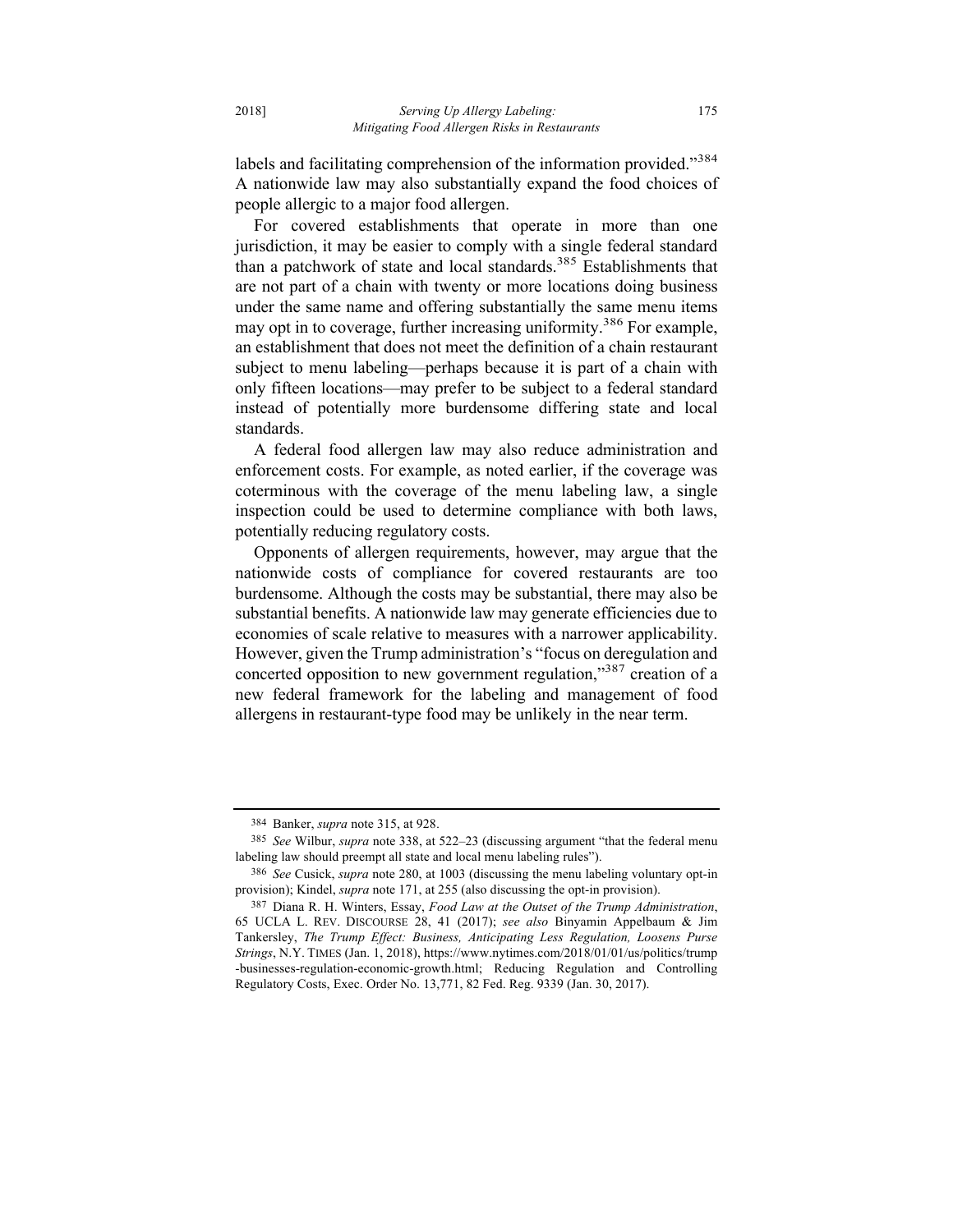#### 176 **OREGON LAW REVIEW** [Vol. 97, 109]

## *B. State and Local Action*

Absent federal action, states and localities could help fill the gap by adopting allergen labeling and management requirements. Although such measures would not entirely eliminate the gap in the allergen labeling requirements, they would go further than the existing state and local requirements discussed earlier. Ultimately, state and local food allergen labeling requirements may make federal legislative action more likely. This section discusses the power of states and localities to enact food allergen labeling and management measures, considers potential benefits and limitations of state and local action, and concludes by addressing two potential challenges to these actions.

#### *1. State and Local Powers*

States have the power to help fill the gap in food allergen management in restaurants and similar retail food establishments in the absence of preemptive federal legislative and regulatory action.<sup>388</sup> The regulation of food allergen labeling and management in restaurants falls within the states' broad police power for public health,  $389$  as food allergens pose health and safety risks to allergic individuals.<sup>390</sup>

Although a detailed examination of the powers of political subdivisions of states, as well as the limits and variations of these powers, is beyond the scope of this Article, in many cases, local governments have "broad power to address local issues"<sup>391</sup> and could use this power to help fill the gap in the labeling and management of food allergens in restaurants.<sup>392</sup> Although in other cases the power of

<sup>388</sup> *See* Brewer, *supra* note 123, at 306 (arguing that Ohio should enact legislation regarding food allergens in restaurants).

<sup>389</sup> *See* U.S. CONST. amend. X ("The powers not delegated to the United States by the Constitution, nor prohibited by it to the States, are reserved to the States respectively, or to the people."); Jacobson v. Massachusetts, 197 U.S. 11, 24–25, (1905) (describing "police power" as "a power which the state did not surrender when becoming a member of the Union under the Constitution" and stating that "[a]ccording to settled principles, the police power of a state must be held to embrace, at least, such reasonable regulations established directly by legislative enactment as will protect the public health . . ."); *see also* Jacqueline Fox, *Zika and the Failure to Act Under the Police Power*, 49 CONN. L. REV. 1211 (2017).

<sup>390</sup> *See supra* Section I.A.; *see also* NAT'L ACAD. SCI., ENG'G, & MED., *supra* note 22, at 10.

<sup>391</sup> Lainie Rutkow et al., *Local Governments and the Food System: Innovative Approaches to Public Health Law and Policy*, 22 ANNALS HEALTH L. 355, 358 (2013) [hereinafter Rutkow et al., *Local Governments and the Food System*].

<sup>392</sup> *Id.* at 370 (discussing the ability of local governments to enact policies relative to the food system and noting that although the powers of many localities in this area are broad, some are limited).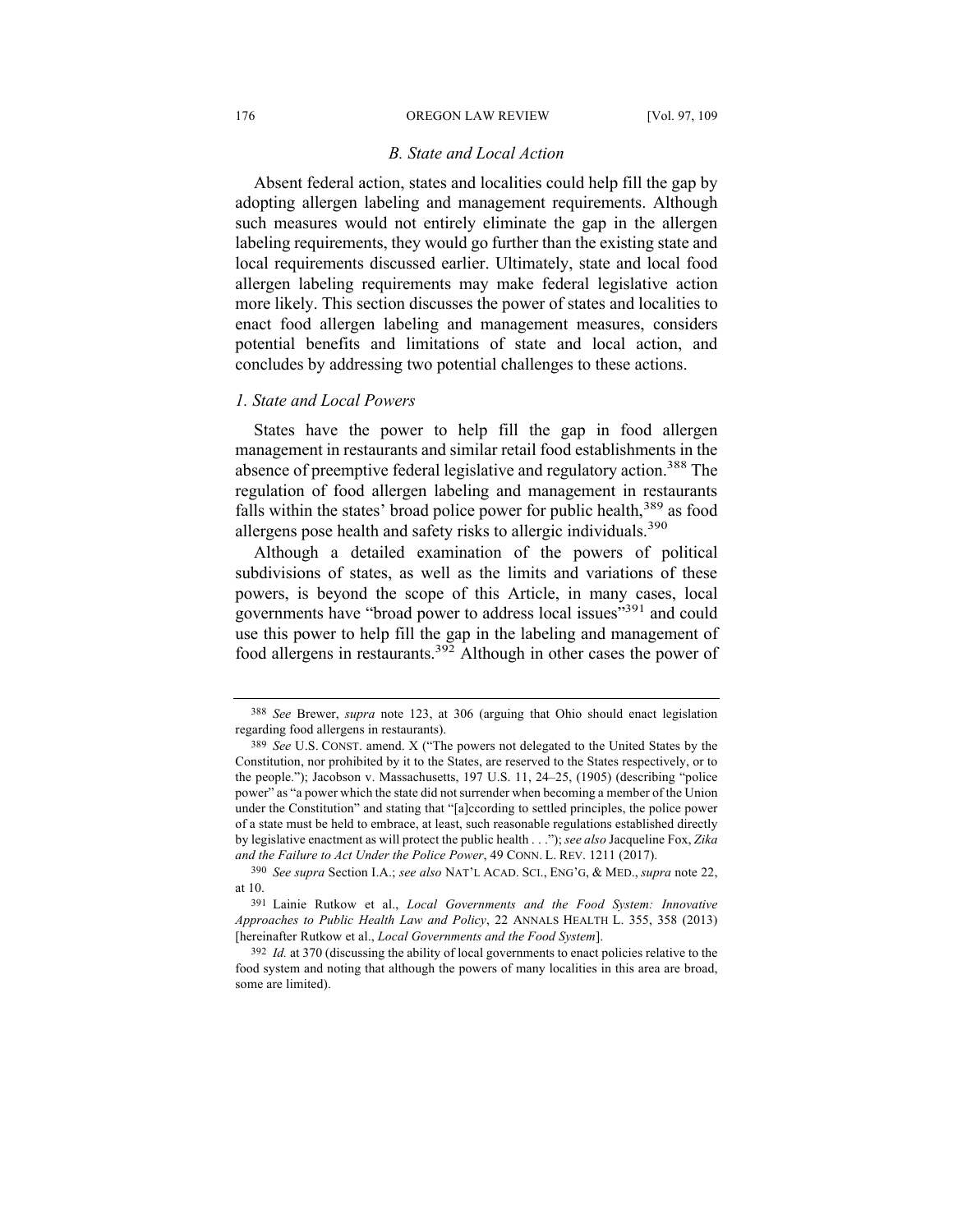localities may be more limited and some may lack the power to regulate food allergen labeling at all. For example, Mississippi law expressly reserves the regulation of nutrition labeling for food, which is defined to include the "allergen content," to the legislature. $393$  Illinois law provides that allergen awareness training is an exclusive state function and local regulation of allergen awareness training is prohibited.<sup>394</sup>

# *2. Potential Benefits and Limitations of State and Local Action*

Although state and local laws are unlikely to create uniformity to the same extent as a federal law, these laws may nevertheless increase uniformity relative to the status quo by increasing it within a single jurisdiction. For example, "[a]s a response to pressure from the restaurant industry to have a more uniform law in California, the California legislature introduced statewide [menu labeling] legislation on January 22, 2007" and passed it in October 2008.395 Different laws among different jurisdictions, however, may generate consumer confusion if restaurants that were part of the same chain were subject to different requirements. Moreover, such variation may be burdensome for restaurants that must comply with different laws. For example, a chain that operates in three different jurisdictions might be subject to no food allergen labeling and management requirements in one jurisdiction and be subject to different requirements in the other two jurisdictions.

A lack of uniformity at the state and local levels, however, may ultimately make federal action more likely. Indeed, the lack of uniformity with respect to menu labeling requirements appears to have been a catalyst for the national menu labeling law. The variation in state and local menu labeling requirements was one of the reasons the NRA and others supported federal menu labeling legislation.

Even within the framework proposed in Part III, there may still be room for state and local experimentation. Such experimentation may lead to innovations that improve food allergen labeling and management in restaurants. For example, questions that remain to be answered within the framework include, among other things, how food allergen labeling should be formatted to effectively communicate food allergen information to consumers, the components of an effective plan to prevent allergen cross contact, and how best to train restaurant staff

<sup>393</sup> MISS. CODE. ANN. § 75-29-901 (West 2016).

<sup>394</sup> H.R. 2510, 100th Gen. Assemb., Reg. Sess. (Ill. 2017).

<sup>395</sup> Arthur, *supra* note 195, at 316–17.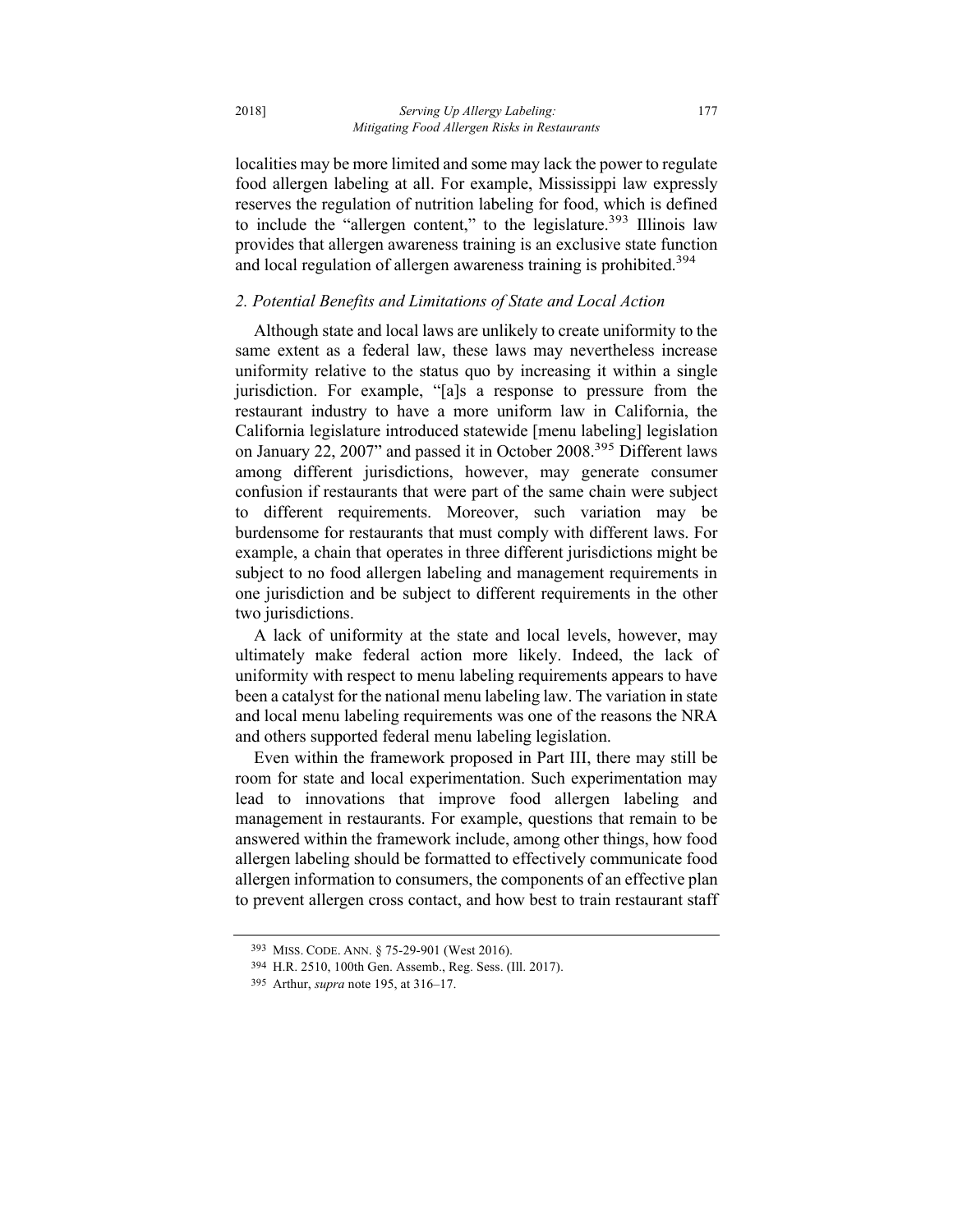on food allergen management. Even if a federal allergy law were to preempt states and localities from acting—or a state allergy law were to preempt localities from acting—there may still be gaps left to fill. For example, in the menu labeling context, states or "localities may introduce menu-labeling regulations for restaurants that have fewer than twenty locations"<sup>396</sup> or may petition for an exemption from the preemption requirements.397 In the context of combating obesity, Professor Paul A. Diller notes that "cities have enacted heightened, innovative regulations," and he argues that they may be particularly well suited to taking such actions due to "the streamlined nature of local lawmaking, combined with the lower campaign and lobbying costs," which "provide[] a more favorable venue for public health interest groups to push for heightened regulation."398 In this way, states or localities may test reforms that federal officials then adopt.<sup>399</sup> This is consistent with the idea of states and localities as "laboratories of democracy."<sup>400</sup>

In addition, a single food allergen law may help pave the way for other laws, similar to how the 2008 NYC menu labeling regulation paved the way for other local and state menu labeling requirements.

<sup>396</sup> *See* Rutkow et al., *Local Governments and the Food System*, *supra* note 391, at 368– 69; Federal Food, Drug, and Cosmetic Act (FDCA) § 403A(a)(4), 21 U.S.C. § 343-1(a)(4) (2012); *see also* Food Labeling; Nutrition Labeling of Standard Menu Items in Restaurants and Similar Retail Food Establishments, 79 Fed. Reg. 71,156, 71,249–51 (Dec. 1, 2014) (codified at 21 C.F.R. pts. 11, 101) (discussing FDA's interpretation of the menu labeling preemption provisions).

<sup>397</sup> *See* FDCA § 403A(b), 21 U.S.C. § 343-1(b).

<sup>398</sup> Paul A. Diller, *Why Do Cities Innovate in Public Health? Implications of Scale and Structure*, 91 WASH. U. L. REV. 1219, 1224, 1265–66 (2014); Patrick M. Steel, *Obesity Regulation Under Home Rule: An Argument That Regulation by Local Governments Is Superior to Administrative Agencies*, 37 CARDOZO L. REV. 1127, 1128 (2016).

<sup>399</sup> *See* Kristin Madison, *Building A Better Laboratory: The Federal Role in Promoting Health System Experimentation*, 41 PEPP. L. REV. 765, 770 (2014); Michael S. Sparer & Lawrence D. Brown, *States and the Health Care Crisis: Limits and Lessons of Laboratory Federalism*, *in* HEALTH POLICY, FEDERALISM, AND THE AMERICAN STATES 181–200 (Robert F. Rich & William D. White eds., 1996) (discussing states as laboratories and their limitations).

<sup>400</sup> New State Ice Co. v. Liebmann, 285 U.S. 262, 311 (1932) (Brandeis, J., dissenting) (stating that "a single courageous state may . . . serve as a laboratory; and try novel social and economic experiments without risk to the rest of the country."); Heather K. Gerken, *Foreword: Federalism All the Way Down*, 124 HARV. L. REV. 4, 9 (2010) (discussing "federalism-all-the-way-down").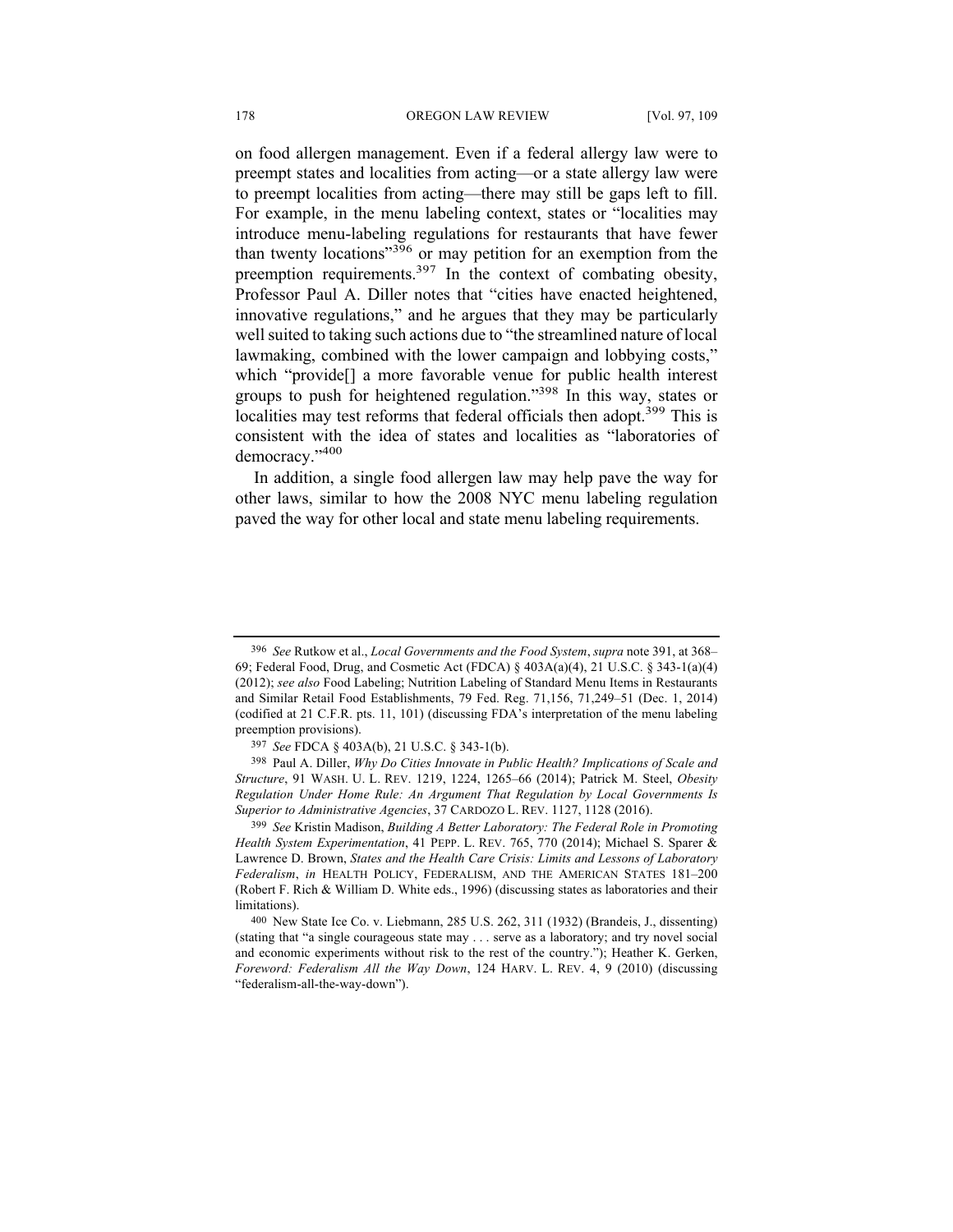#### *3. Anticipated Challenges to State and Local Action*

#### *a. Preemption*

Like NYC's menu labeling laws,<sup>401</sup> a state or local food allergen labeling law may be challenged on preemption grounds. Although the existing law is somewhat ambiguous, there is a strong argument that, under current law, state and local food allergen labeling requirements for restaurant-type food are not expressly preempted.<sup>402</sup> Although section 403A of the FDCA contains an express preemption provision that references FALCPA's allergy labeling requirements,  $403$  that provision should not be read to preempt state and local food allergen labeling requirements for restaurant-type food. And even if that provision is found to preempt such requirements, a state or subdivision of a state can request an exemption from preemption under the FDCA.<sup>404</sup>

Section 403A provides in relevant part that

no State or political subdivision of a State may directly or indirectly establish under any authority or continue in effect as to any food in interstate commerce . . . any requirement for the labeling of food of the type required by section  $\dots$  [403(w) of the FDCA]  $\dots$  that is not identical to the requirement of [that] section identical to the requirement of [that] section . . . .

Section 403(w) sets forth the major food allergen labeling requirements.<sup>406</sup>

The express preemption provision in section 403A of the FDCA should not be read to preempt state and local food allergen labeling requirements for restaurant-type food. Specifically, the language "any requirement for the labeling of food of the type required by section . . .  $[403(w)$  of the FDCA] ... that is not identical to the requirement of [that] section" can be read to exclude allergen labeling requirements for restaurant-type food.<sup>407</sup> This is because the allergen labeling requirements in section 403(w) apply to foods required to have a list of ingredients under  $403(g)$  and (i).<sup>408</sup> Those subsections refer to

<sup>401</sup> *See supra* Section II.A.1.

<sup>402</sup> As noted above, even if there is no express preemption, state and local requirements could still be preempted. *See supra* note 383.

<sup>403</sup> FDCA § 403A(a)(2), 21 U.S.C. § 343-1(a)(2).

<sup>404</sup> § 343-1(a); 21 C.F.R. § 100.1 (2017).

<sup>405</sup> FDCA § 403A, 21 U.S.C. § 343-1.

<sup>406</sup> § 343(w).

<sup>407</sup> *See* § 343-1(a)(2).

<sup>408</sup> § 343(w).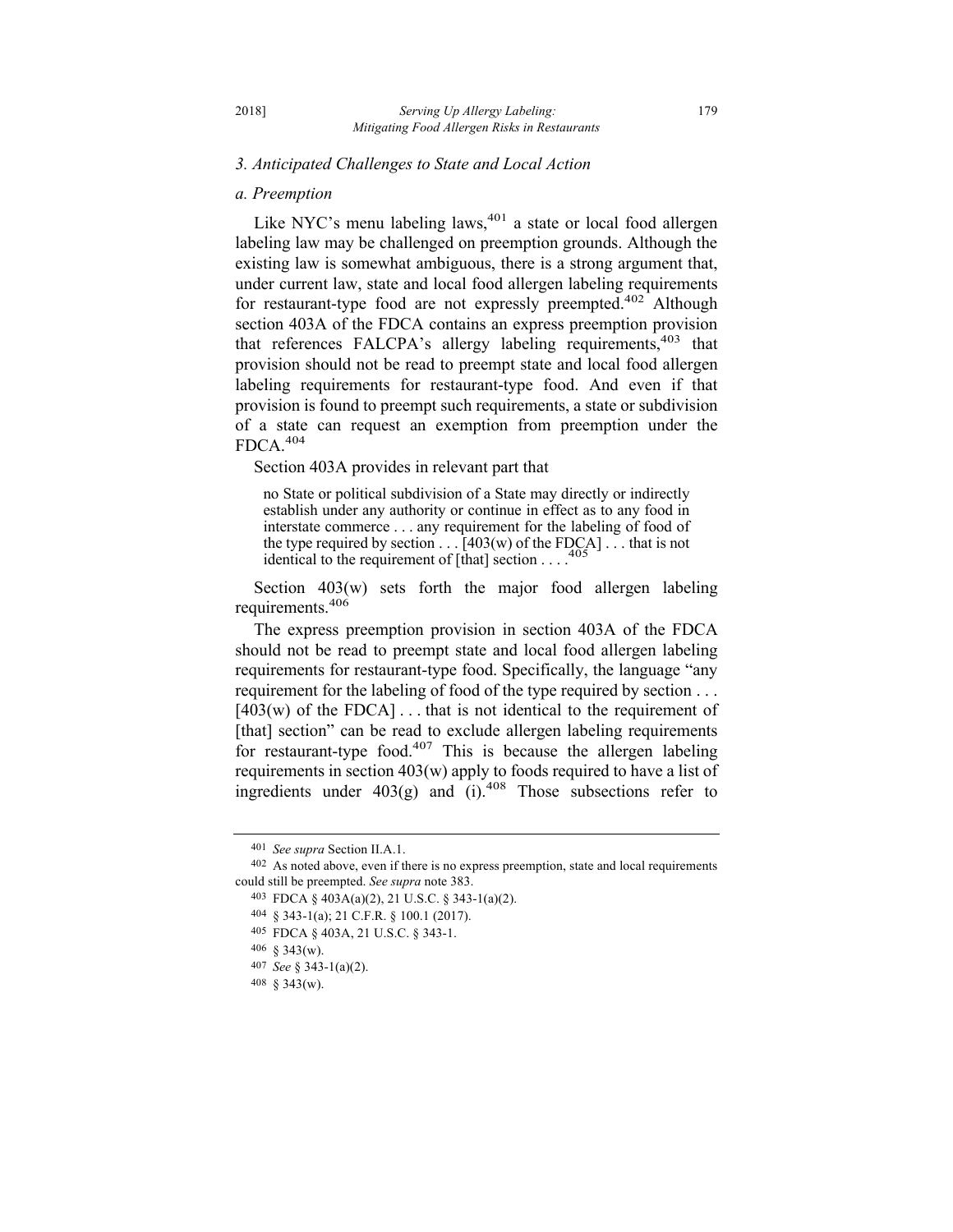requirements for a food "label"—"a written, printed, or graphic matter upon the immediate container of any article.<sup>"409</sup> Accordingly, section 403(w) sets forth requirements for foods in a container (packaged foods) and not restaurant-type foods.410 Thus, state and local allergen labeling requirements for restaurant-type foods should not be preempted under section 403A as there are no federal allergen labeling requirements for these foods and labeling for restaurant-type food would not be a "requirement for the labeling of food of the type required by section  $\dots$  [403(w) of the FDCA]."<sup>411</sup>

Even if the express preemption provision were held to apply to state or local food allergen labeling requirements for restaurant-type food, 412 FDCA 403A(b) permits FDA to exempt any state or local requirement from preemption if certain conditions are met.<sup>413</sup> Thus, there is a process by which a state or a political subdivision of a state could

The court read FDCA  $\S$  403(q)(5)(A)(ii) and FDA's nutritional labeling regulations 21 C.F.R.  $\S$  101.9(j)(3) to exempt the cookie (which was baked from scratch in the store bakery, offered for sale, and sold through the store's full-service bakery counter) from FALCPA's allergy labeling requirement. Its interpretation was based on the exemption applying to the ingredient labeling requirements referenced in FALCPA, however, as the court acknowledged the exception in FDCA  $\S 403(q)(5)(A)(ii)$  "and the corresponding regulations frame this exemption as applying solely to the nutritional labelling requirements laid out in [FDCA § 403(q)] and not to the *ingredient* labeling requirements . . . ." *Cline*, 2017 WL 67945, at \*3 n.6. Nevertheless, the Court read the exemption to apply "to all FDCA labeling requirements" saying it is "[t]he only logical reading of the statute." *Id. But see supra* Section I.B & notes 407–411 and accompanying text (discussing FALCPA). The District Court also noted that the parties did not address the preemption clause in their briefs. *Cline*, 2017 WL 67945, at \*4.

413 FDCA § 403A(b), 21 U.S.C. § 343-1(b); 21 C.F.R. § 100.1 (2017) (Petitions requesting exemption from preemption for state or local requirements). FDA must find that the requirement "would not cause any food to be in violation of any applicable requirement under Federal law," "would not unduly burden interstate commerce," and "is designed to address a particular need for information which is not met by the requirements of the sections referred to in subsection (a)." FDCA § 403A(b), 21 U.S.C. § 343-1(b); *see also* 21 C.F.R. § 100.1.

<sup>409</sup> § 321(k).

<sup>410</sup> *See* Section I.B; *see also* FDA *Questions and Answers*, *supra* note 64 (What about food prepared in restaurants? How will I know that the food I ordered does not contain an ingredient to which I am allergic?).

<sup>411</sup> *See* FDCA § 403A(a)(2), 21 U.S.C. § 343-1(a)(2).

<sup>412</sup> In *Cline v. Publix Supermarkets*, Judge Aleta A. Trauger of the United States District Court for the Middle District of Tennessee, Nashville Division, held that the plaintiff's state law claims, "to the extent that they are based on Publix's failing to label the Cookie as containing pecans," were preempted pursuant to FDCA  $\S$  403A(a)(2), 21 USC  $\S$  343-1(a)(2). No. 3:15-0275, 2017 WL 67945, at \*4 (M.D. Tenn. Jan. 6, 2017) (stating that "[t]he preemption clause contained in the FALPCA provides that a party cannot be held liable under state law for allergen labeling activity that is *not* a FALCPA violation"). *But see* notes 406–409 and accompanying text.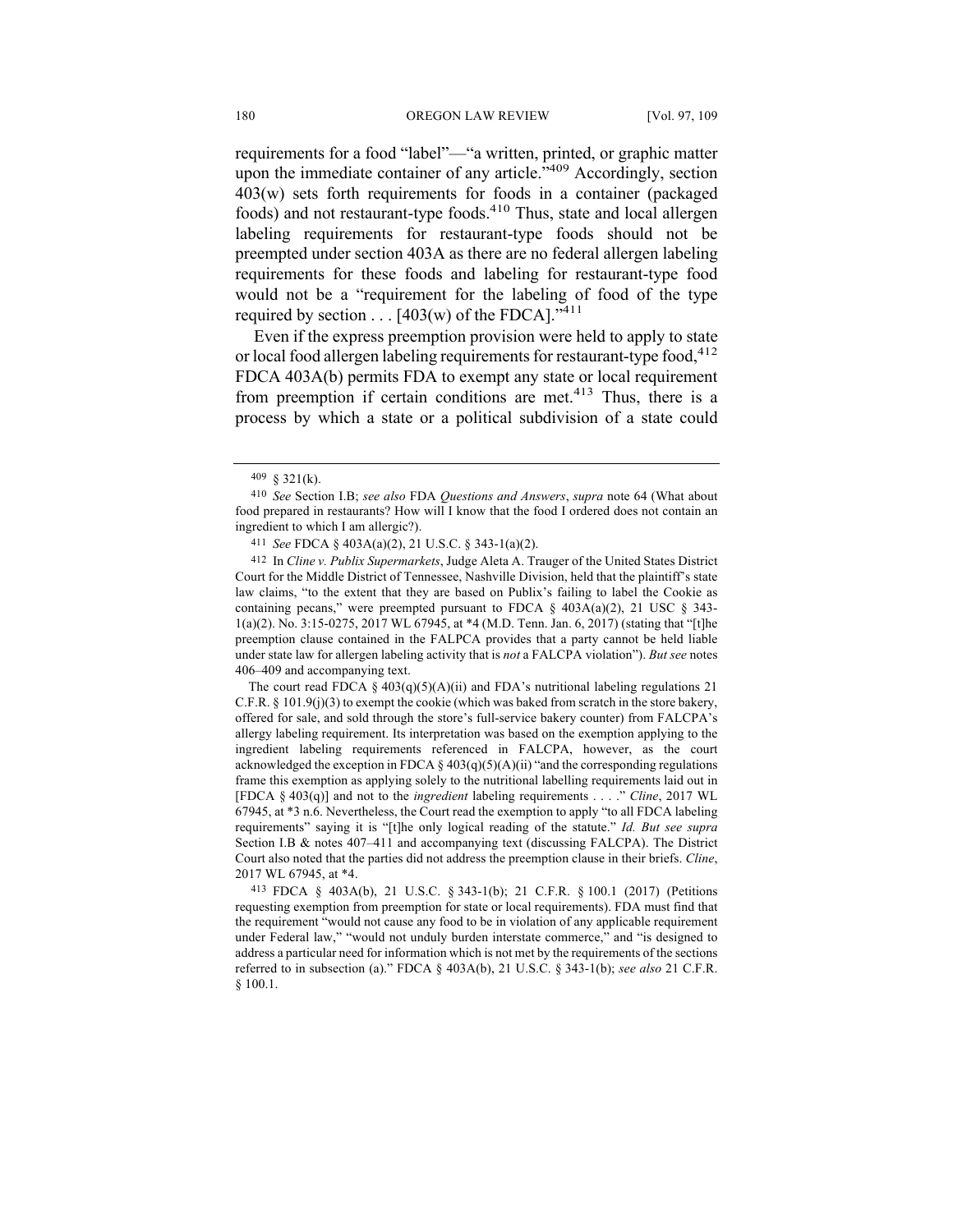request exemption from the express preemption provision if it was found to apply.<sup>414</sup>

## *b. Dormant Commerce Clause*

Commentators examining menu labeling laws have raised the question of whether these laws violate the "dormant" Commerce Clause doctrine by improperly burdening interstate commerce.<sup>415</sup> A similar question may arise regarding allergen labeling laws. With respect to menu labeling, although one student commentator argued that local menu labeling laws would improperly burden interstate commerce in violation of the dormant Commerce Clause doctrine,<sup>416</sup> other commentators have concluded that these laws would not.<sup>417</sup> The dormant Commerce Clause "refers to the inference that the Interstate Commerce Clause of the U.S. Constitution . . . is not only a basis for affirmative federal lawmaking, but also precludes states from acting in certain ways that threaten trade among the states."418 The dormant Commerce Clause prohibits "*discrimination* against interstate or outof-state interests; the imposition of *unreasonable burdens* upon interstate commerce; and (occasionally) *extraterritorial regulation*."<sup>419</sup>

Like the menu labeling laws, allergy laws should not discriminate against out-of-state restaurants on their face. $420$  It is possible however that a covered establishment could argue that any allergy labeling and management laws that apply only to larger chains are discriminatory in effect, as the most significant burden is placed on restaurants that operate in multiple states and, therefore, should be subject to strict scrutiny.<sup>421</sup> However, others have argued that a burden is not

<sup>414</sup> *See* 21 C.F.R. § 100.1.

<sup>415</sup> *See, e.g.*, Lauren F. Gizzi, Comment, *State Menu-Labeling Legislation: A Dormant Giant Waiting to be Awoken by Commerce Clause Challenges*, 58 CATH. U.L. REV. 501, 504 (2009); Rutkow et al., *Preemption and the Obesity Epidemic*, *supra* note 324, at 780; Jennifer L. Pomeranz and Kelly D. Brownell, *Legal and Public Health Considerations Affecting the Success, Reach, and Impact of Menu-Labeling Laws*, 98 AM. J. PUB. HEALTH 1578, 1579 (2008).

<sup>416</sup> Gizzi, *supra* note 415, at 504.

<sup>417</sup> *See* Rutkow et al., *Preemption and the Obesity Epidemic*, *supra* note 324, at 780; Pomeranz & Brownell, *supra* note 415, at 1579.

<sup>418</sup> Daniel Francis, *The Decline of the Dormant Commerce Clause*, 94 DENV. L. REV. 255, 258 (2017).

<sup>419</sup> *Id.*

<sup>420</sup> *See id.*; *see also* Gizzi, *supra* note 415, at 522–23 (arguing that menu labeling laws are not discriminatory on their face).

<sup>421</sup> *See* Gizzi, *supra* note 415, at 504.